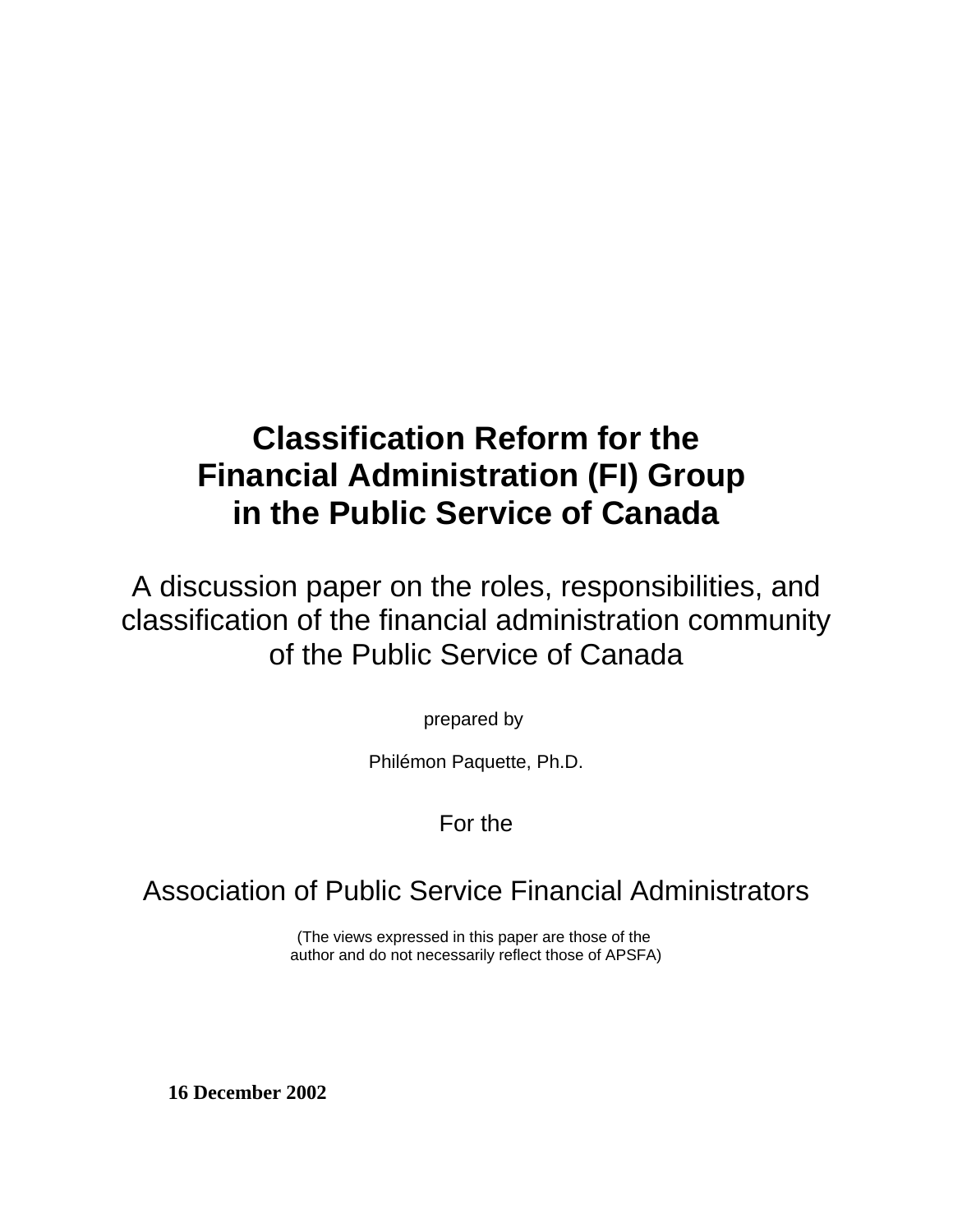## **Table of Contents**

Page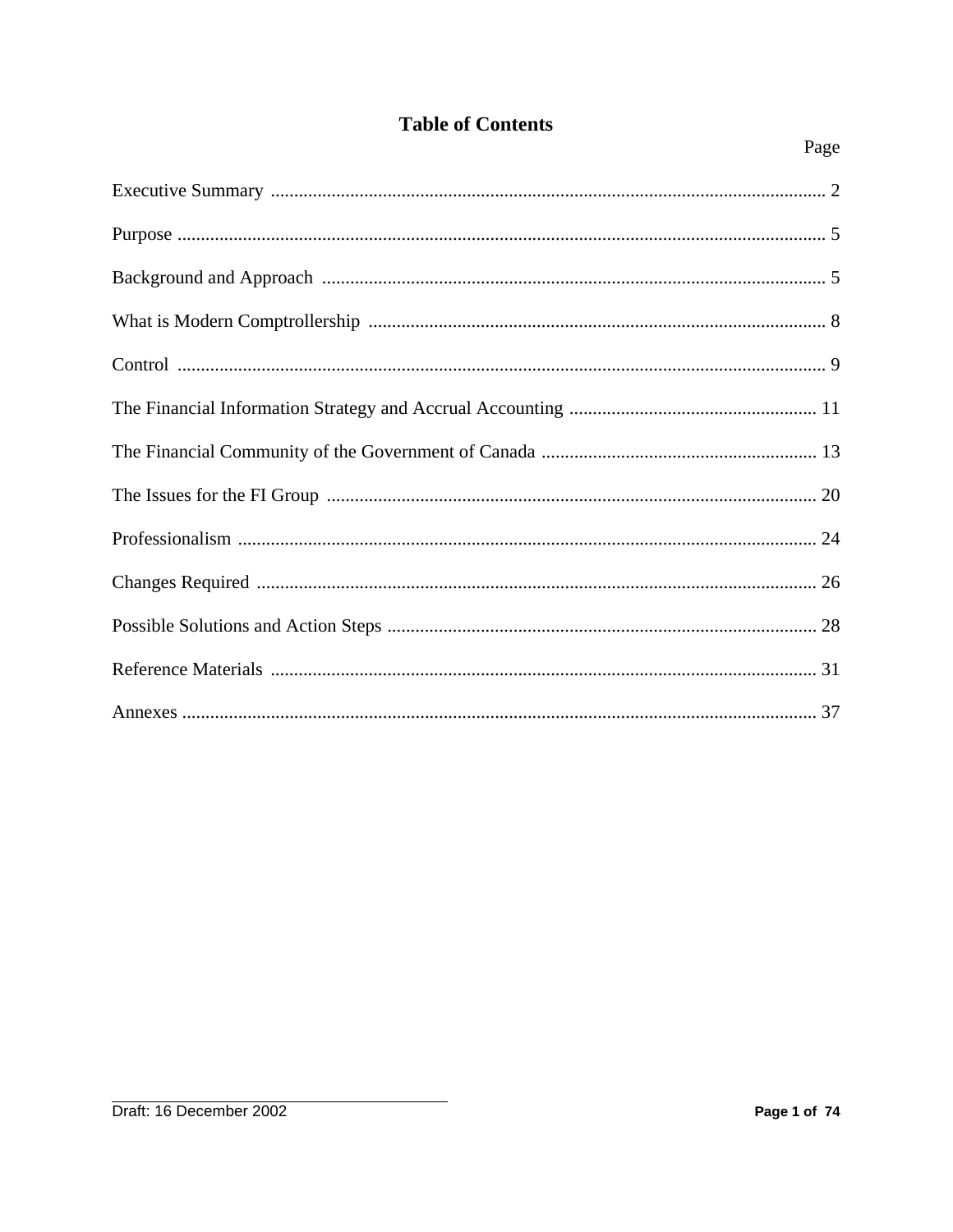## **EXECUTIVE SUMMARY**

This study was commissioned to provide a basis for redefining the perception, roles, responsibilities career path and classification of the various members of the financial administration community in the Public Service of Canada.

It is a comprehensive study in the sense that it looks at the complete working and professional environment of what is known as the Financial Administration (FI) Group. The study was carried out during the month of November 2002 and was based primarily on a review of written materials from the Treasury Board Secretariat, the Association of Public Service Financial Administrators, the Public Service Commission, the Office of the Auditor General, the Privy Council Office, Human Resources Development Canada, a number of Canadian accounting organizations, the United States Office of Personnel Management, and a number of other sources, including the case work of the author in classification issues with respect to the FI Group. It also included interviews with a small number of senior executives in the Treasury Board Secretariat and in line departments.

The study takes as its focus the definitions and policy guidance to the Public Service of Canada by Treasury Board's Comptroller General Branch, and the Privy Council Office for the implementation of modern comptrollership, the financial information strategy and accrual accounting and budgeting, and the implications of these for the Financial Administration Group, and for the broader financial management community of the Public Service of Canada.

The study brings into greater focus a number of issues that arise from the above, the changes required to address these issues, possible solutions and action steps to implement these changes, and a notional structure for a revised FI Group to serve as a jump-off point to bringing resolution to the confusion regarding the role and nature of the group of financial specialists required to provide the greatest potential for an expedited achievement of the objectives of modern comptrollership and the financial information strategy.

**The issues**. Among the issues identified are the following.

- 1 There is confusion regarding whether the FI Group are administrators and consequently not professionals, or are a professional group in that the current classification standard reflects a perspective and category allocation of an administrator with no particular rigorous knowledge requirements, while the selection standards used call for professional credentials. This poses problems for training, career planning, and role assignment by other public servants.
- 2 The current selection standard applied to the FI Group is designed for the Financial Administration Group as defined in 1987 and for which there is a classification standard, but Treasury Board recently negotiated a contract with APSFA for the Financial Management Group as defined in 1999, for which there is no classification standard – so either a new classification standard is required for the Financial Management Group, or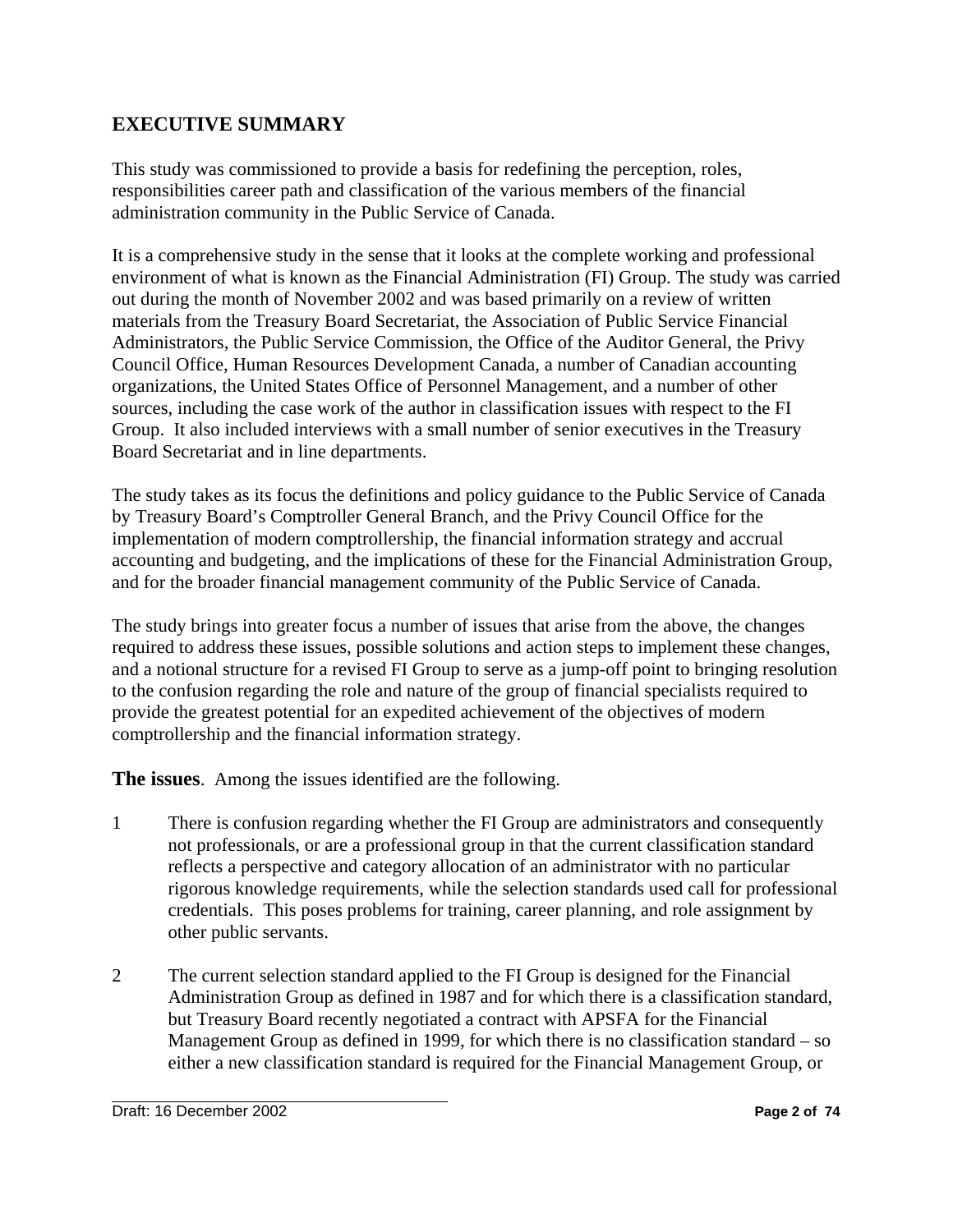or a new contract is needed for the Financial Administration Group.

- 3 In all the literature on modern comptrollership, there is no clear definition of what constitutes the "financial specialists" who must work with managers to implement modern comptrollership and the financial information strategy.
- 4 The universe that includes all the financial specialists that constitute the financial management community of the Public Service of Canada includes positions classified as EX, FI, AS, ES, and CR, as well as in other groups, but it is not clear what should constitute the core group of professional financial specialists within this universe.
- 5 Whatever competencies are established for a redefined FI Group, or core group of financial specialists, must also be applied to the other positions in the universe of financial specialists, albeit to varying degrees as necessary for this larger group to be able to work in partnership with managers to ensure the implementation of modern comptrollership and accrual accounting and accrual budgeting.
- 6 There is a dichotomy between the published requirements for credentials and knowledge of federal government auditors of the provincial governments, municipal governments, and private sector, and the published requirements for those responsible for the financial management of the Public Service of Canada. From outside the Public Service, this appears to be a case of "do as I say, not as I do", and in the post Enron, WorldCom, world it is a questionable position to hold.
- 7 The current classification standard for the FI Group does not explicitly reflect the legal requirements under Section 11 of the Human Rights Act for the evaluation of work under the four factors of responsibility, knowledge/skills, effort, and environment.
- 8 The current four level structure of the FI Group no longer reflects the needs of the Public Service of Canada, in that the current structure does not reflect
	- a. the new roles required of financial specialists under the changes brought on by integrated financial systems, modern comptrollership, enhanced financial reporting, accrual accounting, etc.
	- b. the model structure of other professional groups within the Public Service of Canada, and of the accounting and audit profession in the private sector
	- c. a structure that serves the career development of financial specialists in the Public Service of Canada.

#### **The Changes required**:

There are four major areas of change required with respect to the FI Group in particular but to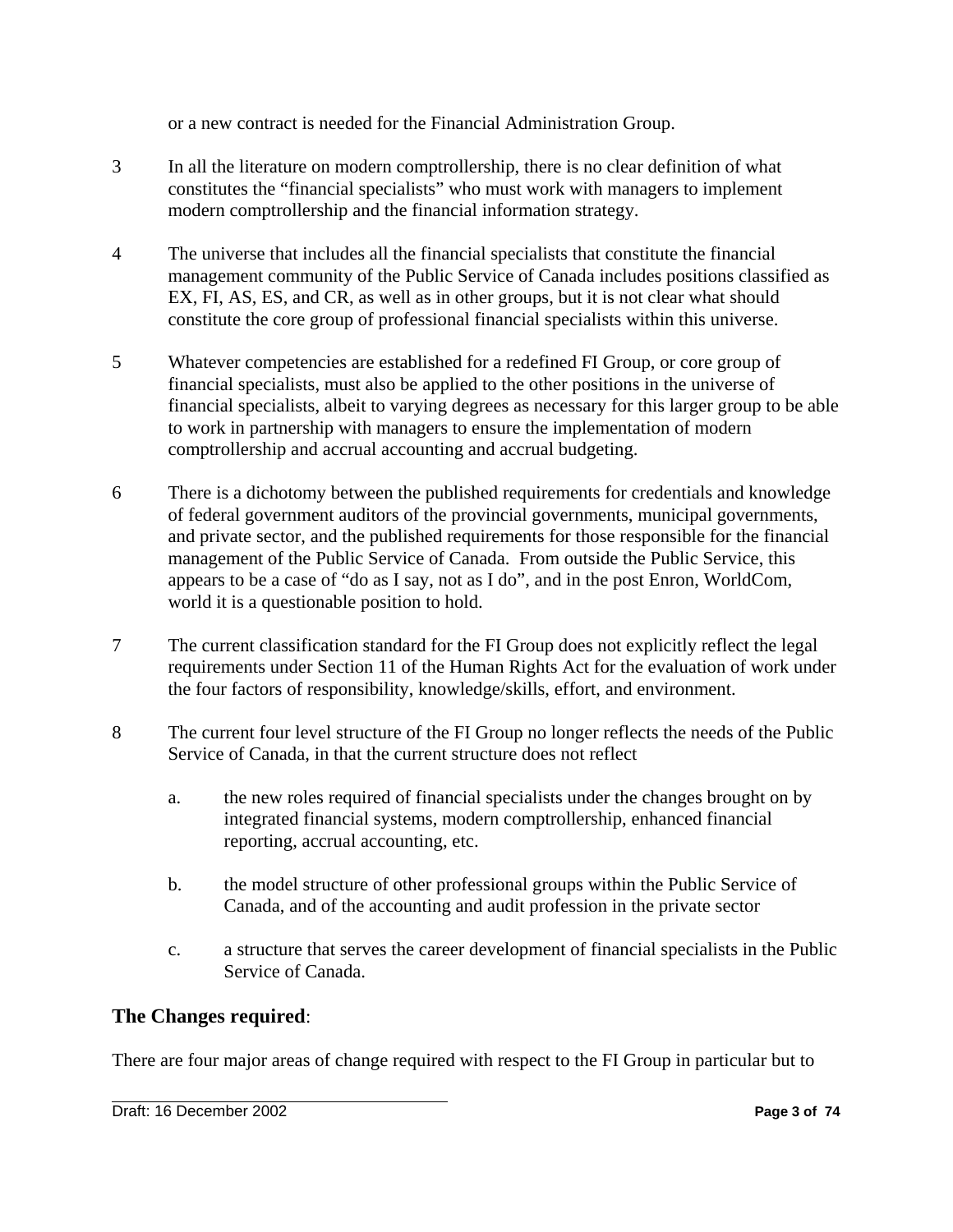the body of financial specialists in general to support the implementation of modern comptrollership, and the achievement of the objectives of this new approach to management of resources and results in the Public Service.

- 1. Changes must be made to transform the concept of financial administrators to one of professional financial managers and reflect this in modernized benchmark work descriptions
- 2. Changes must be made with create a professional development and career path for all of the financial specialists of the Public Service of Canada focused primarily on the current FI Group, but in their broader role as financial managers
- 3. Changes must be made with respect to the knowledge requirements, selection standard, and structure of the financial management community of the Public Service of Canada, to serve the entire financial management community, and all the different streams (and classification groups) that make up the community
- 4. A new classification structure and standard must be created for the core financial specialists, the current FI Group, revised to include all of the roles and responsibilities of specialist financial managers required for the implementation of modern comptrollership the financial information strategy with likely more steps than the four of the current standard

– and, new financial support must be provided for the development of the financial management community by Treasury Board and by the Departments and Agencies, to achieve the above

Finally, the study proposes a set of eight initiatives, which, if undertaken, would address the issues identified, and launch the changes required to reform the classification of a revised FI Group of the Public Service of Canada to achieve a successful implementation of modern comptrollership and accrual accounting as desired by Treasury Board, by the Privy Council Office, and by Parliament.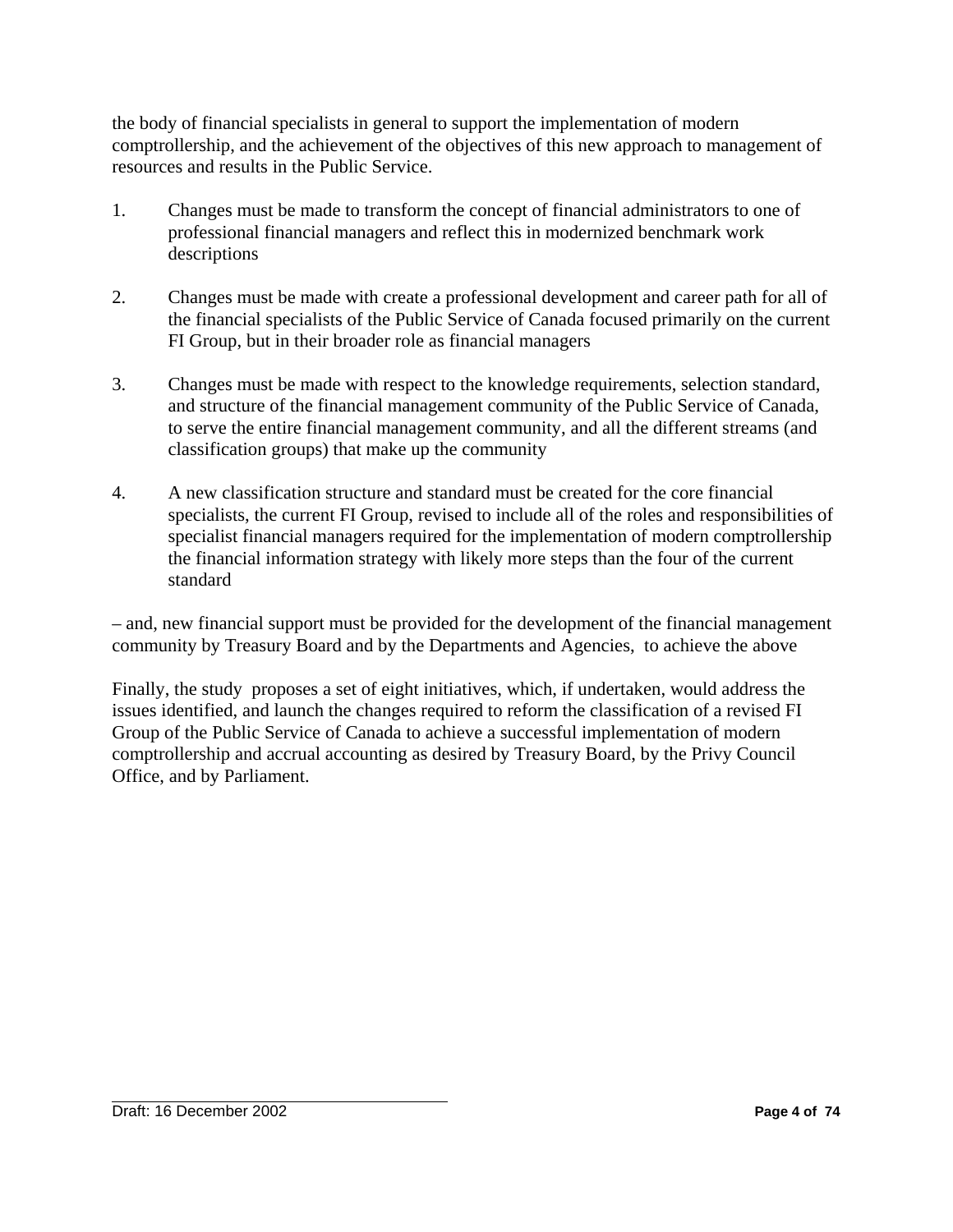#### **Purpose:**

The purpose of this study is to provide the basis for redefining the perception, roles, responsibilities career path and classification of the various members of the financial administration community with emphasis on the current FI Group, but in the context of the larger financial management community in the Public Service of Canada.

To this end, the study will provide

- 1. an assessment of the appropriateness of the current view of the financial administration community in the Public Service of Canada, and identify changes required to update the perception of the financial administration community
- 2. an assessment of the appropriateness of the current professional development and career path of members of the financial administration community of the Public Service of Canada and identify changes required in the current professional development program and career management program of the financial administration community
- 3. an assessment of the appropriateness of the current knowledge requirements, selection standard, and structure of the financial administration community of the Public Service of Canada and identify changes required in the knowledge requirements, selection standard, and structure of the financial administration community
- 4. an assessment of the appropriateness of the current classification structure and standard applied to the financial administration community of the Public Service of Canada, i.e. the Financial Administration Group (FI) of the Administration and Foreign Service Category and identify changes required in the classification structure and standards applied to the financial administration community.
- 5. recommendations on possible courses of action to implement the changes identified in the first four steps, as well as a preliminary plan of action to bring about the changes sought, including the identification of possible sources of funds to implement the plan.

#### **Background and Approach:**

Why this discussion paper, and why now.

With the cancellation of the implementation of the Universal Classification System (UCS) in May of 2002, the effort to address the shortcomings in the ability of the UCS to adequately reflect the complexity of the work involved in modern comptrollership, and in particular in accrual accounting, the Public Service of Canada was left with the classification standard for the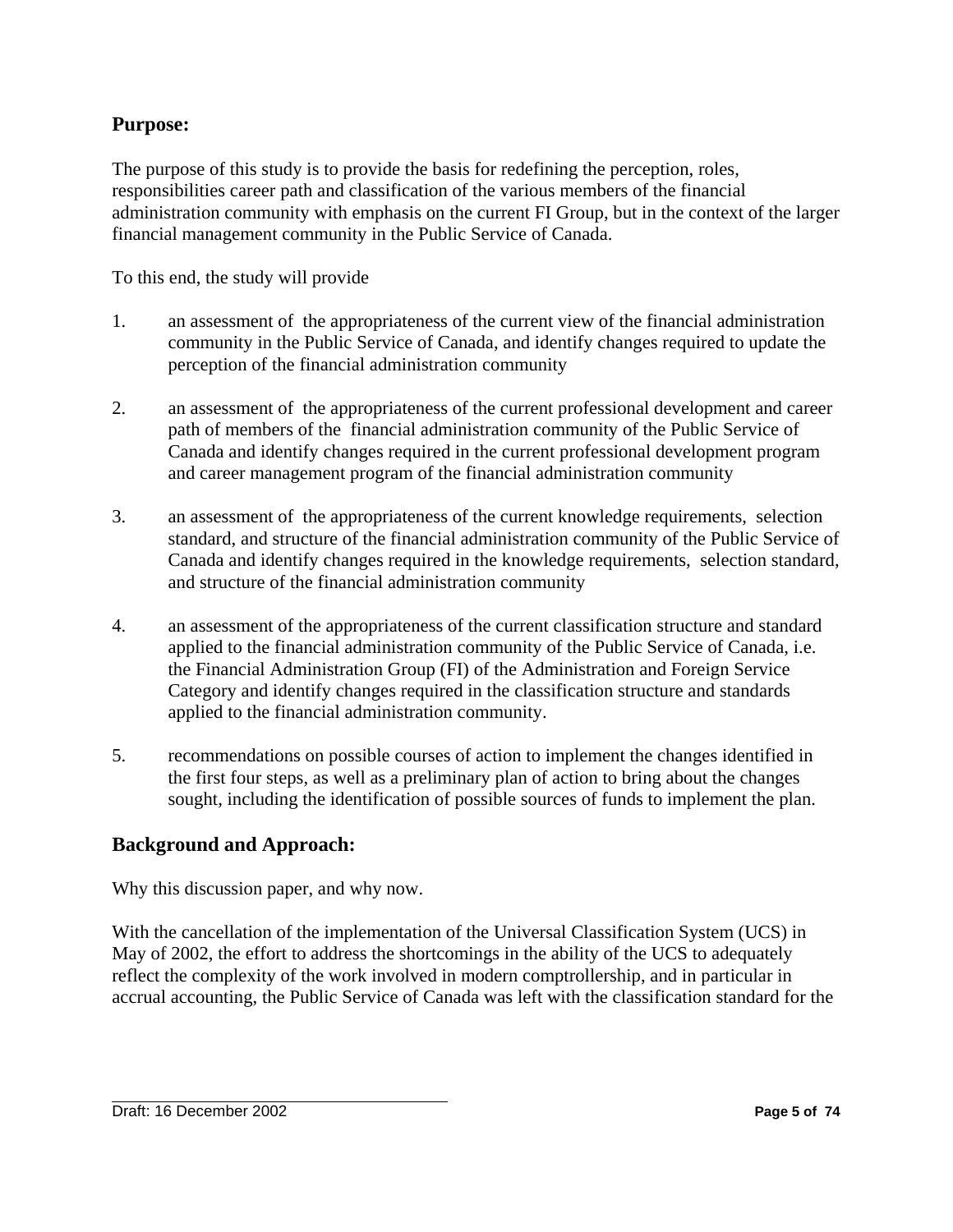#### FI Group published in  $1987<sup>1</sup>$ .

Treasury Board did change the definition of what it called the FI Group twice in the past using the Public Service Reform Act, of 1992. It did so first for the implementation of the Universal Job Evaluation Plan (UJEP) in 1993, and then for the implementation of the Universal Classification System UCS in 1999. However, in both cases this was done without considering the implications for the broader financial management community, or for the description of the broader financial management function work descriptions: it was only done to expedite the implementation of the UJEP, and then the UCS.

The 1999 definition of the FI group calls it the Financial Management Group<sup>2</sup> with significant changes to what these positions  $d\sigma^3$  – but this was an administrative change without significant consultation with the community at large, and was not translated into a review of the 1987 benchmark work descriptions, or the way the FI positions should be written or evaluated under the 1987 classification standard, since both UJEP and UCS had their own writing guidelines and evaluation methodology. The end result being, that with the collapse of the UCS, the FI Group has continued to be evaluated on an unchanged basis that does not reflect the requirements of the Public Service today for financial management, and where elements of the 1999 definition have been incorporated into some current work descriptions, they cannot be evaluated , or rewarded, with the classification tools available today.

From the point of view of the APSFA Executive, to have to fall back on a classification standard, with a group definition, implicit selection standard, factors, weighting, and benchmark descriptions that predate the concepts of modern comptrollership, of the adoption of accrual accounting, of integrated financial systems, of the implementation of the concepts of information management, data-warehousing, and the adoption of the concepts of the management of modern knowledge organizations by the Public Service (e.g. **PS 2000**, and its successor **La Relève**) would be detrimental to the membership of APSFA, and would impair the implementation of modern comptrollership itself and in particular of accrual accounting and accrual budgeting in the Public Service of Canada.

With the Treasury Board Secretariat suggestion in May of 2002 that post-UCS, classification reform would proceed on a selective basis, the Executive of APSFA commissioned this study to clarify the issues relating to the classification of the financial management community<sup>4</sup> in the

<sup>1</sup> *Classification Standard. Financial Administration*, Administrative and Foreign Services Category. Treasury Board of Canada Secretariat. 1987

 $2$ See Annex O for the 1999 Group definition.

<sup>&</sup>lt;sup>3</sup>See Annex P for the Group Definition as it appears in the 1987 Classification Standard

<sup>&</sup>lt;sup>4</sup>The term "financial management community" is used here both in a broader sense than suggested by the 1999 Treasury Board Group Definition, and to suggest that "financial administration" is no longer appropriate as a title for the function being carried out, that is, to concur with Treasury Board proposal of 1999 that the term "financial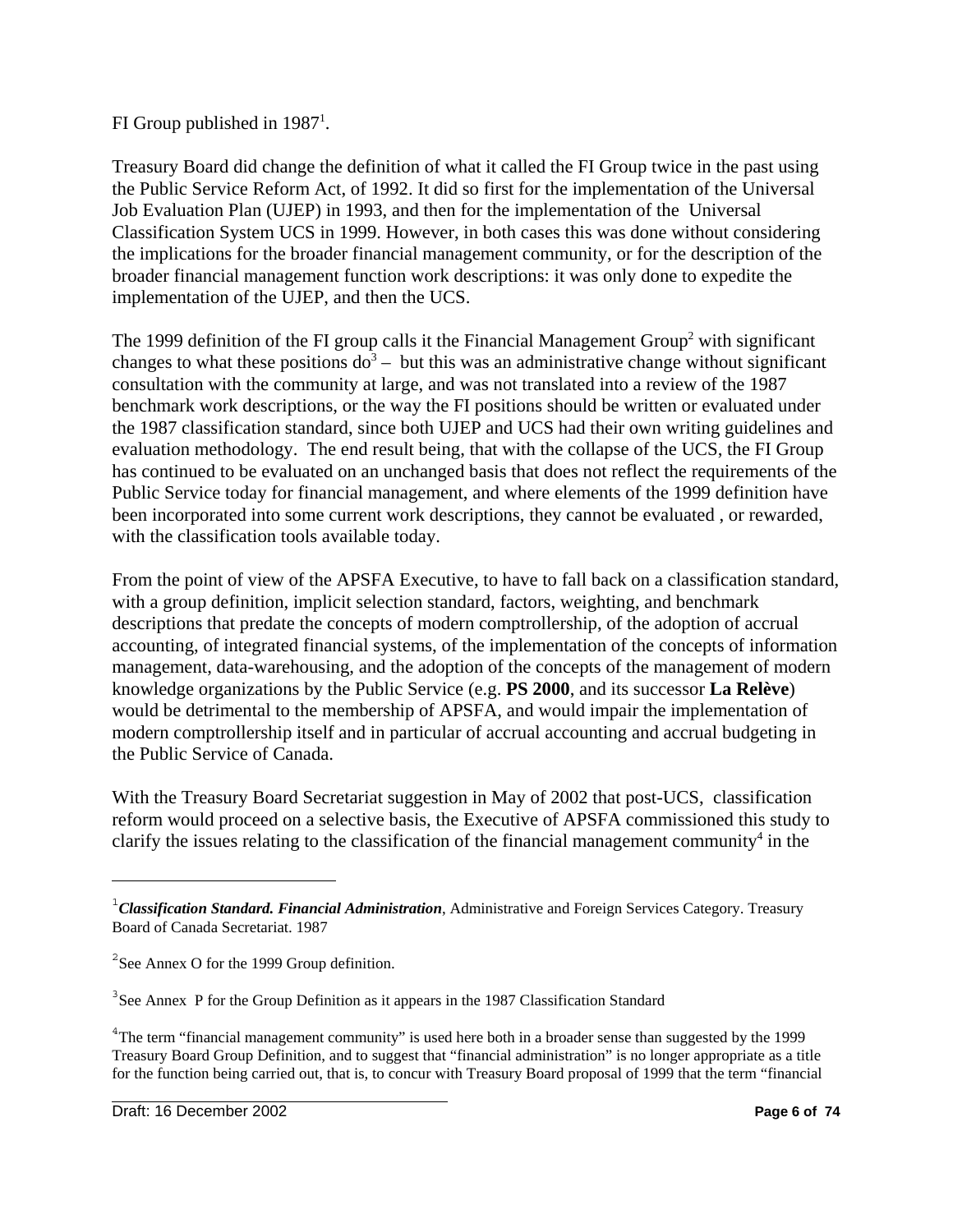Public Service of Canada, and point up possible solutions which could then be used as a basis for taking action.

This paper will look at the definition of modern comptrollership in the Public Service of Canada, at the implications of the Financial Information Strategy and accrual accounting on the financial management community in general and on the financial administration (FI) group in particular, on the approach to financial management through the construction of the financial management community in the Public Service of Canada, on the issues for the classification of the FI group related to these three factors, and a suggested plan of action to address these issues.

While the primary focus of this study is the definition and classification of the current financial administration group( FI) in the Public Service of Canada, it must of necessity be a study of the broader concept of the financial specialist in the Public Service of Canada in order to define with precision what is meant by the term "financial specialist" as used in the Treasury Board documents defining modern comptrollership, that is:

- what is the body of knowledge that is required,
- what professional recognition is required,
- what functions are these positions responsible for.

Once the universe of "financial specialist" is defined, a further set of questions must be addressed:

- what part of that universe must meet the highest professional standards,
- what part need not have the highest professional standards, and consequently
- what part of this universe should be in one classification group as a redefined FI group, and what part could constitute a sub-set of other classification groups (if any).

These are critical issues for informing the implementation of modern comptrollership and accrual accounting, and classification is one of the key tools for addressing them. As a reminder, classification is a management tool, one of the management systems that assist managers to achieve optimality in the allocation of their human resources. If the human resources defined as "financial specialists" are appropriately selected, trained, assigned, and given the authority to act in accord with some standard, financial management in the Public Service of Canada can be all that the Parliament of Canada, and the people of Canada can ask for. And, if they are not appropriately selected, trained, assigned, and given the authority to act in accord with modern standards , financial management in the Public Service of Canada will be less than what is required by the Parliament of Canada and what is required by the people of Canada, and

management" is a more appropriate title for the core group of financial specialists responsible for financial management in the Public Service of Canada. However, in the process of broadening the definition of this core group of financial specialists, it will be seen that there are positions currently classified in a number of different groups, which might be more appropriately be classified either in one group of financial specialists, or as unique streams in a broader financial management family of occupational streams, as will be seen below.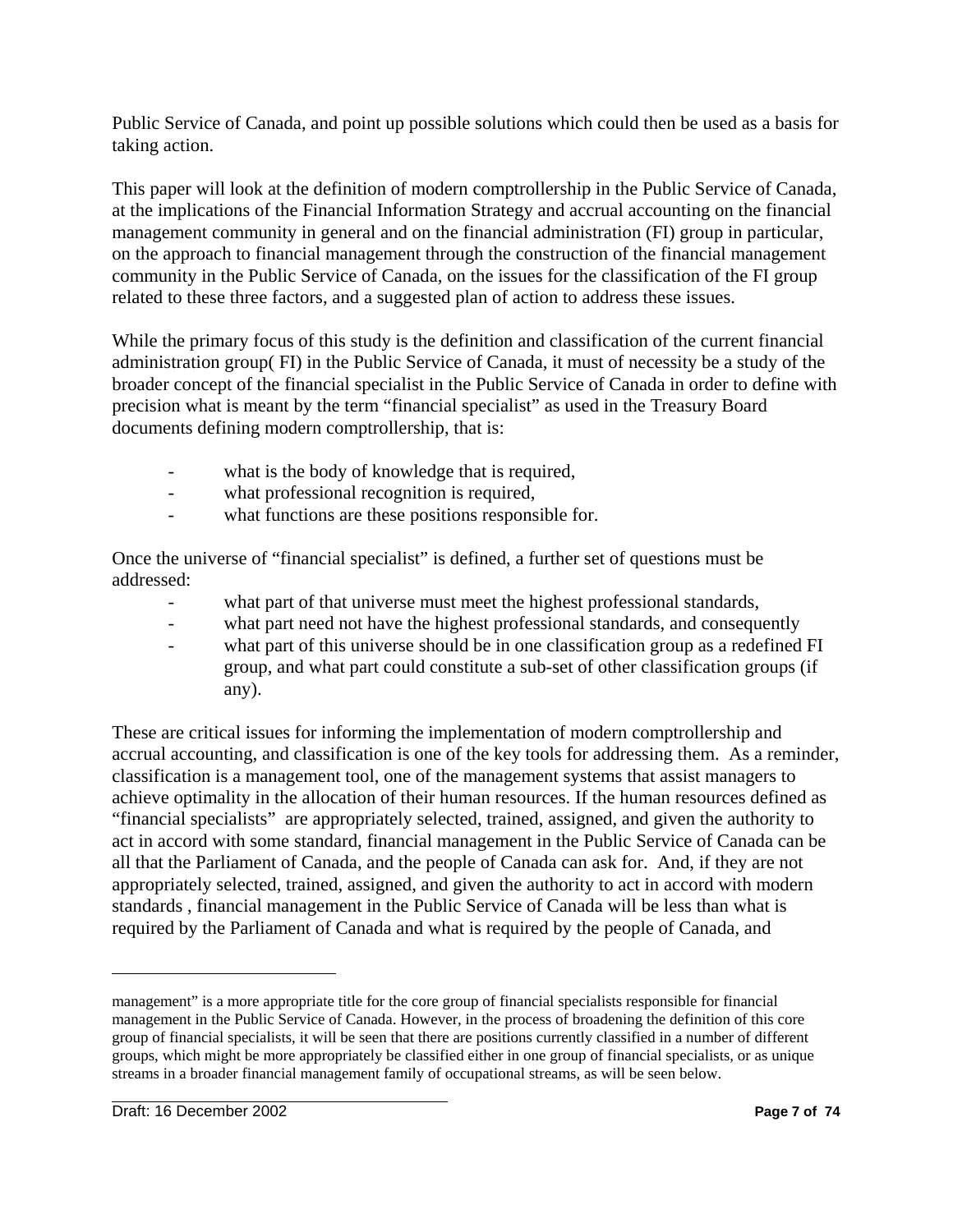"modern comptrollership" will be another "idea of the day" that failed.

#### **What is modern Comptrollership?**

Modern comptrollership, to cite the Treasury Board Secretariat<sup>5</sup>, "*is a reform focused on the sound management of public resources and effective decision-making*."... "*it is a catalyst for change and one of the key priorities on the Government's modern management agenda. It involves changes in the corporate culture of the Public Service*". Stated another way, from the same source: "*Modern comptrollership aims to provide managers with integrated financial and non-financial performance information, a sound approach to risk management, appropriate control systems, and a shared set of values and ethics*."

To understand some of the implications of this concept for financial management in the Public Service, again, we turn to the Treasury Board Secretariat to find out what is the difference between modern and traditional comptrollership:<sup>6</sup>

*"Government comptrollership, in the past, had been seen as the sole responsibility of financial staff. Its main focus was recording and reporting financial transactions and making sure government organizations made only authorized transactions"*

*"With Modern Comptrollership, the Government is looking beyond departmental accountability in terms of controlling individual financial transactions and just making sure the numbers line up in the right column. The responsibility and focus rests in the hands of departmental managers.*

*"It is about transforming the way managers and financial specialists co-operate, enabling managers with tools to help prioritize, plan and meet operational goals and to achieve better results. Managers and financial specialists need to work in partnership to replace complex rules and regulations, which constrain flexibility, with simple, well-communicated and properly enforced principles and standards."*

There are many ways that Modern Comptrollership is being promoted, and is being implemented. One of the key ways is as one of the four pillars of the Clerk of the Privy Council's *Deputy Minister Performance Agreements Corporate Priorities for the Public Service of Canada for 2002-2003*. In that context, Modern Comptrollership becomes more than

<sup>&</sup>lt;sup>5</sup>TBS Website, Frequently Asked Questions - "What is Modern Comptrollership?" (http://www.tbssct.gc.ca/cmo\_mfc/faq\_e.asp)

<sup>&</sup>lt;sup>6</sup>TBS Website, Frequently Asked Questions - "What is the difference between modern and traditional comptrollership?" (http://www.tbs-sct.gc.ca/cmo\_mfc/faq\_e.asp)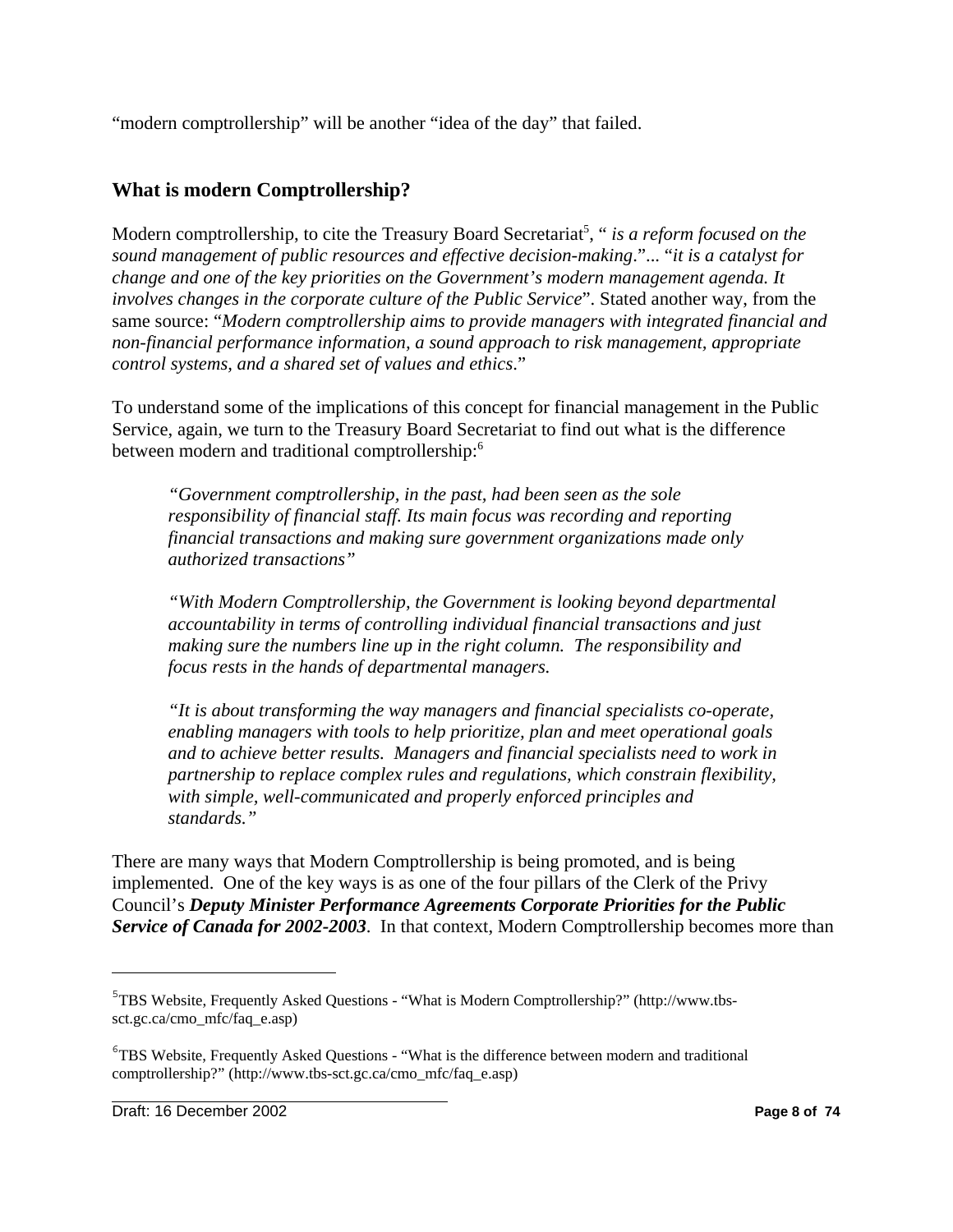a concept or guideline, but a contractual agreement. It is worth citing what PCO has to say on the matter to Deputy Ministers:<sup>7</sup>

*We need a more holistic approach to achieving high quality results for Canadians by integrating the principles of modern comptrollership into the overall management of your business lines, including the management of human resources. Building on progress to date, continued personal leadership and attention are needed to further strengthen management practices within your department by achieving demonstrable improvements in:*

- *1. linking financial and non-financial information and ensuring integrated performance information is used in decision-making and reflected in reporting to Parliament;*
- *2. identifying, assessing and managing corporate risks, with a focus on proactive management in areas of highest risk;*
- *3. acting on reviewing, assessing and instituting appropriate systems of control as needed and ensuring delegations of authority are appropriate;*
- *4. ensuring employees are supported and reflect a rigorous approach to public service values and ethics in the conduct of their work.*

In summary, what Modern Comptrollership will deliver is

- integrated financial and non-financial performance information,
- a sound approach to risk management,
- appropriate control systems, and
- a shared set of values and ethics.

And, this will be delivered through a partnership of managers and financial specialists.

#### **Control**

It is worth taking a moment to review what is meant by control. The Canadian Institute of Chartered Accountants defines control as follows<sup>8</sup>:

"*Control is a very broad concept. It encompasses all of the elements of an*

PCO web site, www.pco-bcp.gc.ca

<sup>&</sup>lt;sup>8</sup> As published in *Report of the Independent Review Panel on Mondernization of Cmptrollership in the Government of Canada*. Ottawa, 1997. Page 46 (quoted from the CICA 1995 "Guidance on Control")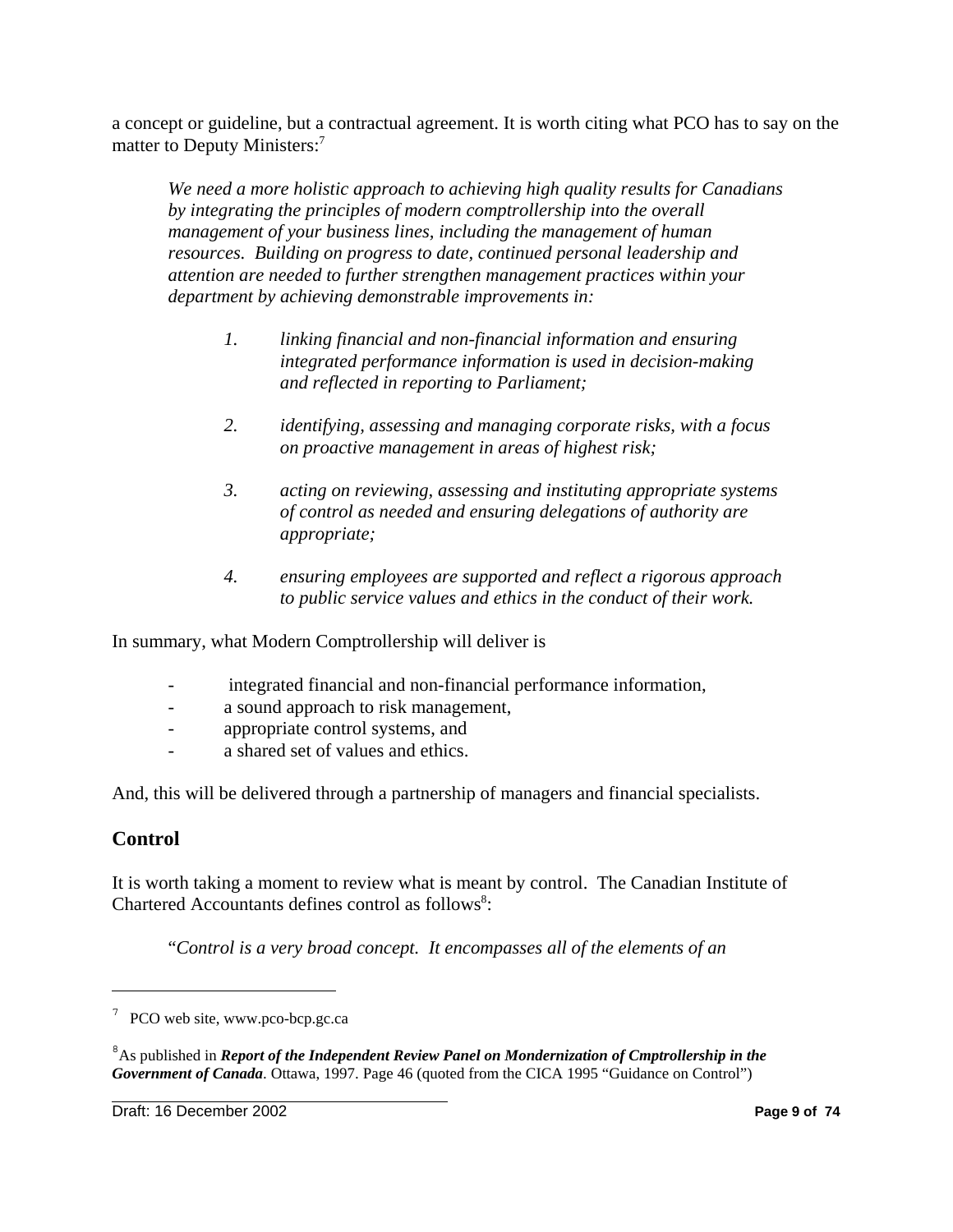*organization – its resources, systems, processes, culture, structure and tasks – that, taken together support people in achieving the organization's objectives. Control is much broader than the traditional internal control over financial reporting, compliance, and asset safeguarding."*

In order for managers and financial specialists to partner as equals in implementing modern comptrollership, it is evident that both the general manager and the financial specialist would require a sound understanding – each from their own perspective – of this much broader concept of what is being controlled.

To this end, the *Report of the Independent Review Panel on Modernization of Comptrollership in the Government of Canada* provides an illustration of required senior financial officer competencies:<sup>9</sup>

*"There are a number of areas where senior financial officers require depth of experience resulting in mature competence in order to play the lead role described. Illustrative, but not all inclusive, of these areas of competency are the following:*

- *management accounting*
- *risk management*
- *budgeting*
- *financial management, planning, and analysis*
- *financial accounting*
- *non-financial performance reporting*
- *business planning."*

The question is, do the members of the financial management community of the Public Service of Canada have the depth of experience, the mature competence, the specialized knowledge required to serve as the feeder group to the positions of senior financial officers, or to provide the expertise required to permit the senior financial officers to do the job?

The answer is clear that not all of the people serving in the various roles involved in financial management have the credentials called for. The clarity of this answer is derived from a number of statements.

In June of 2000, the Standing Committee on Human Resources Development and the Status of Persons with Disabilities, in its Final Report on Human Resources Development Canada Grants and Contributions, made the following recommendation (p.4):

*HRDC should ensure that it has the necessary expertise to administer grant*

Draft: 16 December 2002 **Page 10 of 74**

 $<sup>9</sup>$ Ibid., p. 47</sup>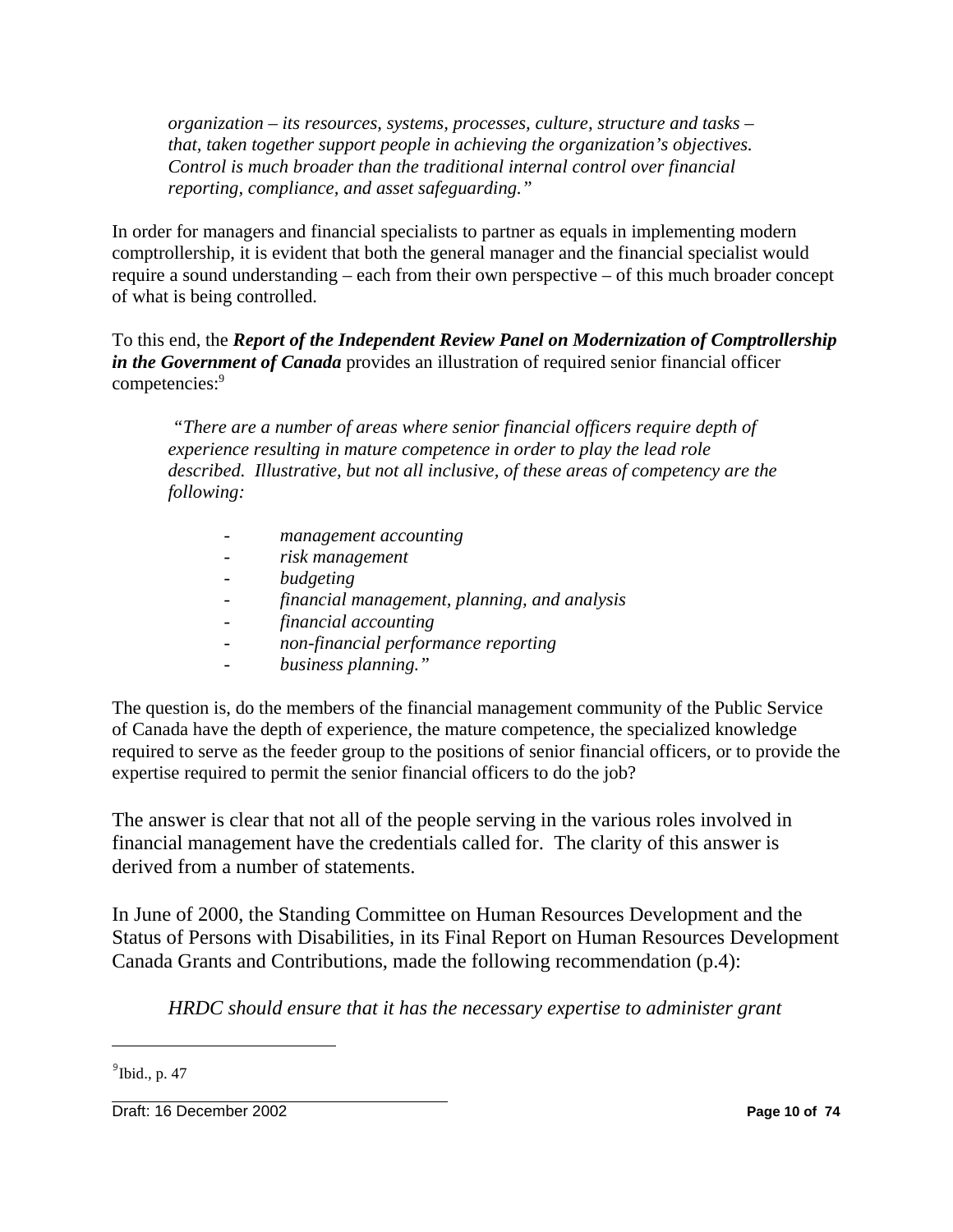*and contribution programs and that the department allocates more resources to hiring and training financial administrators with appropriate educational and professional qualifications.*

In December of 2002, the Auditor General of Canada, in her report to the House of Commons made the following recommendation in Chapter 5:

*The Comptroller General of Canada should develop a strategy and action plan for improving the representation of professional accountants in the positions of senior financial officer and senior full-time financial officer.*

And, in response, the Treasury Board Secretariat stated: *"... The government intends to study the profile of its entire financial community, and the concern expressed by the Auditor General will be given full consideration in succession planning*."

Further, speaking with a number of senior full-time financial officers, in November of 2002, the suggestion was made that the way to ensure that Senior Financial Officers (SFO's) and Senior Full-Time Financial Officers (SFFO's) do have professional credentials is to ensure that the feeder group to these positions have professional accounting credentials, and that they could not see any basis for an SFFO not to have professional accounting credentials. Given the role of the  $SFO^{10}$ , they argued, if a new appointment is to be made, given the multiplicity of functions for which a SFO is responsible, there is only one of those functions that requires professional credentials, and that is finance. Therefore if the SFFO's all have accounting credentials, it should become a foregone conclusion that the most qualified individual to be appointed to an SFO position would be a credentialed SFFO – as opposed to say a human resources specialist, an IT specialist, or an executive from some other specialized background.

This issue of credentials or the lack thereof will become even clearer below.

## **The Financial Information Strategy and Accrual Accounting**

In addition to the issues raised by modern comptrollership, there is a concurrent factor that has serious implications for the knowledge requirements and skills of the financial management community; that is, the introduction of the new financial information strategy in April of 2001, and in particular of accrual accounting. To understand why this has profound implications for the community, consider the following from the *Financial Information Strategy Accounting*

 $10<sup>10</sup>$ A fuller discussion of the SFO and SFFO is presented below in notes when dealing with the EX positions which form part of the financial management community.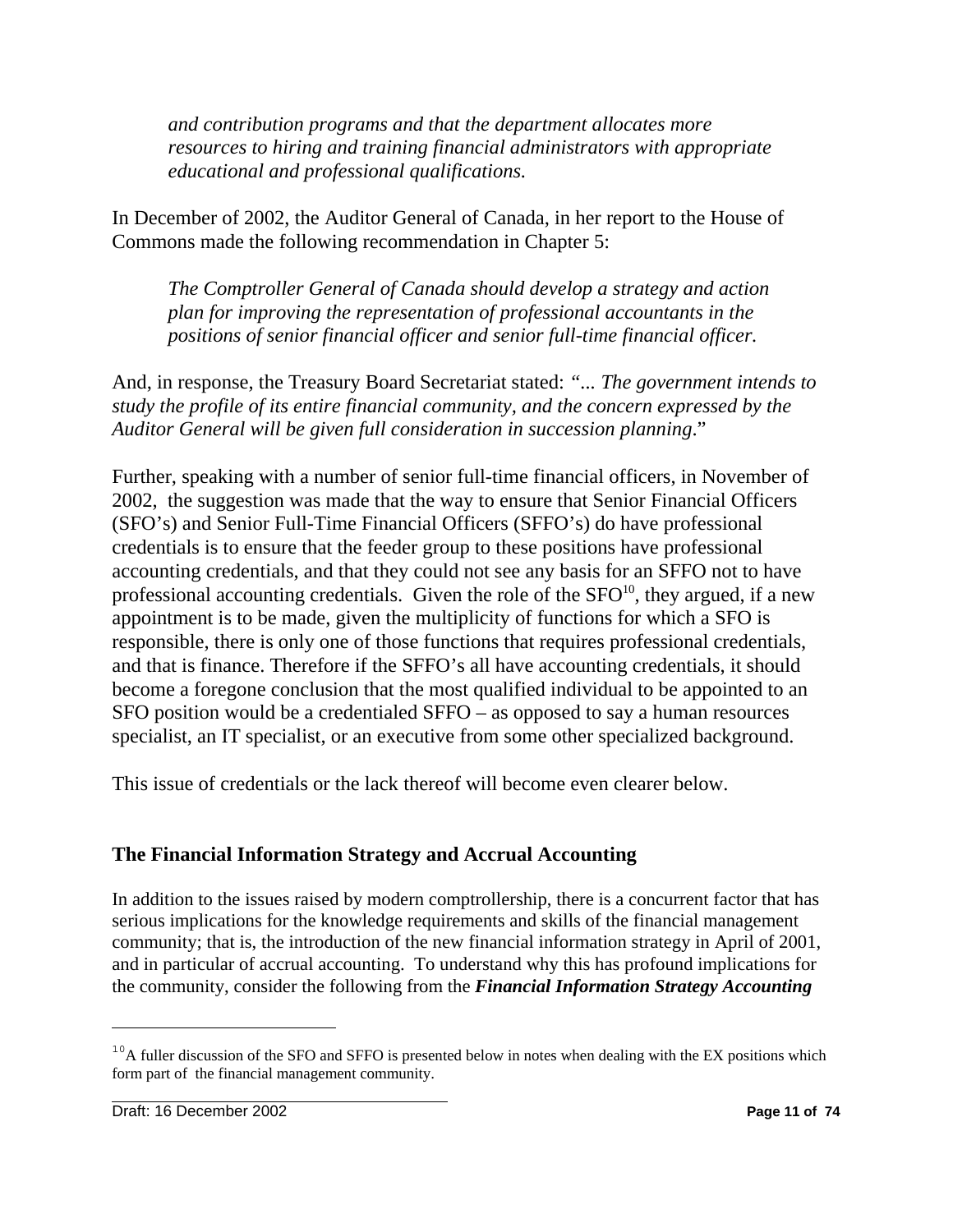#### $Manual<sup>11</sup>$

*With the full implementation of the Financial Information Strategy on 1 April 2001, departments will be required to account for economic events specific to their department on: a) an accrual accounting basis; b) an authority basis to identify the appropriations or other authorities; and, c) an objects of expenditure basis. Although there may be similarities amongst these three requirements, there are many differences. ...*

*Accrual accounting recognizes transactions when the underlying economic event occurs, not just when cash is received or paid. ...* 

*The objective of accrual accounting is to ensure that events that affect a department's financial statements are recorded in the periods in which they occur, rather than in the periods in which the department uses its appropriation. Accrual accounting means recognizing revenue when earned (rather than when cash is received) and recognizing expenses when incurred (rather than just when paid). Over the long run, trends in expenses and revenues, since they reflect the underlying economic consequences of operating decisions for a time period are generally more meaningful than trends in payments and cash receipts or charges to an appropriation.*

*The accrual basis provides users with information about such matters as the resources controlled by the department, the cost of its operations and other information useful in assessing its financial position and changes in it over a particular time period, and in assessing whether a particular organization is operating economically and/or efficiently.12*

One of the key implications of this new approach to financial information and accrual accounting is that the financial specialists that are supposed to be working in partnership with program managers in the Public Service, are now required to both gather information and prepare financial statements, not just representing the cash transactions entered into, but the economic activities which will have an impact on the finances of the departments. To do this requires a far greater understanding of the operations of the departments, of the various ways and means that economic activities of the department can give rise to a financial implication, and provide both advice on the wisdom of such economic activities, presumably ex-ante (that is before the activity is entered into), as well as ex-post (that is, after the economic activity has been entered into, and the financial impact is known). This has significant implications for the knowledge and skills

Draft: 16 December 2002 **Page 12 of 74**

<sup>&</sup>lt;sup>11</sup> Treasury Board of Canada Secretariat. http://www.tbs-sct.gc.ca/dcgpubs/accstd/fisam-mcssif-0701-1\_e.html 11/14/02 13 pp.

 $12$ Ibid. pp 7-8.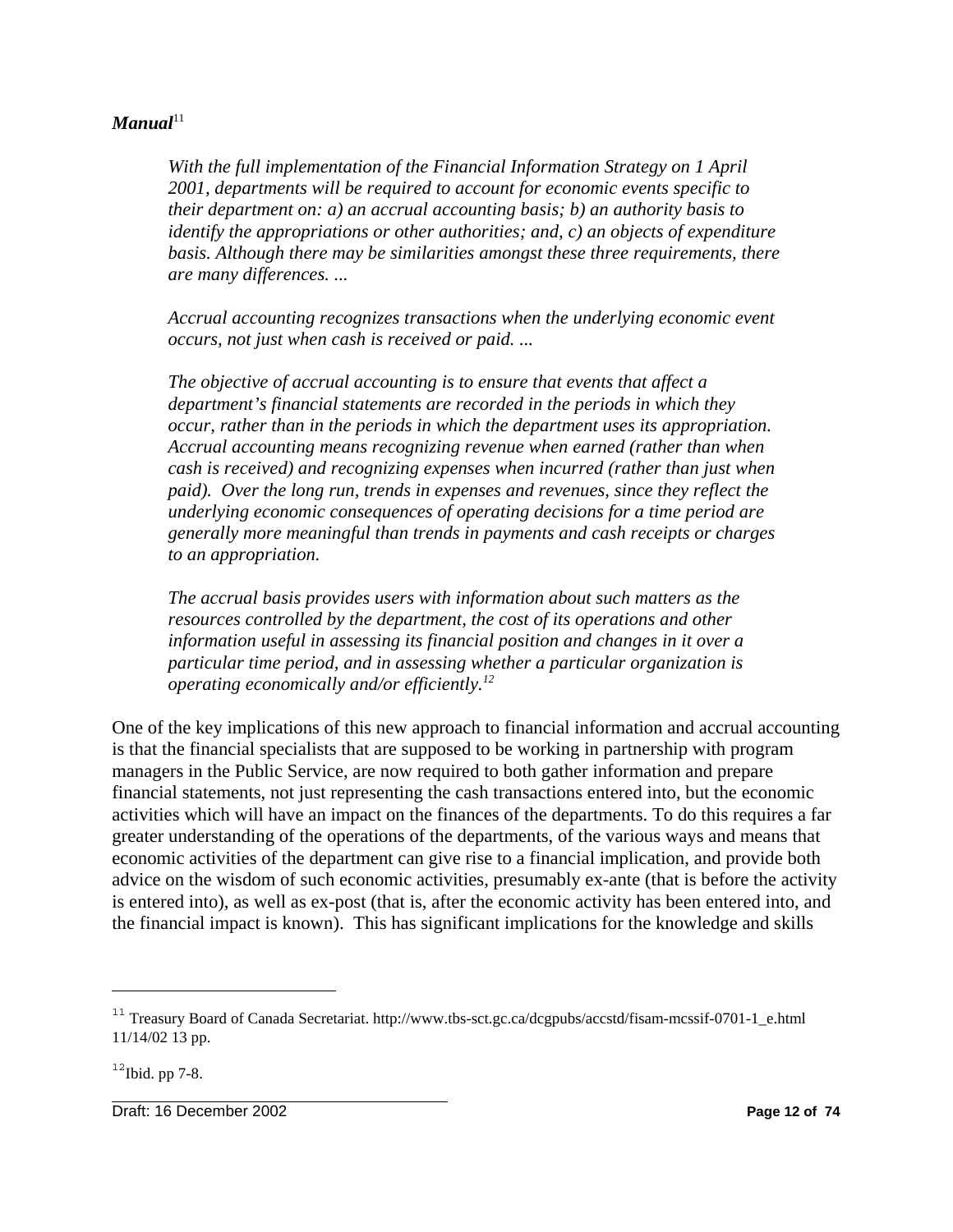that the financial specialist has to acquire and bring to bear on the work to be done<sup>13</sup>. It moves the role of the financial specialist well beyond being able to enter and track transactions in the sense of traditional book-keeping and the straight-forward, if complex, rules of accounting and public sector reporting, moves the role of the financial specialist much closer to the concept of financial management (see Annex M) that is somewhat broader than the TBS 1999 definition of the Financial Management Group (see Annex O), and puts in question the current group definition<sup>14</sup>, factors assessed, and benchmark work descriptions of the FI Group classification standard (see Annex N).

### **The Financial Community of the Government of Canada**

In order to define what should constitute the "financial specialist" under modern comptrollership, it is necessary to define what the universe of financial management in the Public Service includes – that is, who are the "financial specialists" that are supposed to work in partnership with managers.

In the post ENRON, WorldCom, world, there is no question that a publicly held corporation would have to have a chief financial officer advising the chief executive officer, Chair of the Board of Directors and the Board of Directors on the soundness of the financial position of the firm, on its financial statements, and on its financial plans for the future. In support of this Chief Financial Officer would be a range of financial analysts, financial planners, business planners, financial accountants, risk management specialists, and other financial specialists working in partnership with the functional or operational managers of the firm.

In the Public Service of Canada, there exists a financial management community that is somewhat parallel to that of a private firm, but with significant differences.

The financial management community responsible for serving as the specialist partner in modern comptrollership of the Public Service of Canada includes those individuals involved in all aspects of financial management that relate to modern comptrollership. This would include, according to the National Occupational Classification<sup>15</sup> individuals in such positions as controllers, directors of accounting, finance directors, managers of financial control, managers of financial planning and analysis, managers of internal audit services, and treasurers.

 $13$ The complexities of what knowledge has to be acquired is well illustrated in an article by Prof. Raili Pollanen published in the *FMI Journal* of the Financial Management Institute ( "The Importance of Financial Statements and Reporting for the Government of Canada" FMI Journal, v. 13, no 3 (Spring/Summer 2002), pp. 27-30) where she cites the implications and importance of the approaches to financial accounting for new financial accounts and reports of governments, and on the increased skills and competencies required drawn from a number of references, including Frank Claydon. – albeit Mr. Claydon focuses on the increased training that will be required by managers.

 $14$  In this instance, the group definition in the 1987 Classification Standard, not the 1999 group definition.

 $15NOC$  2001 code 0111 - Financial Managers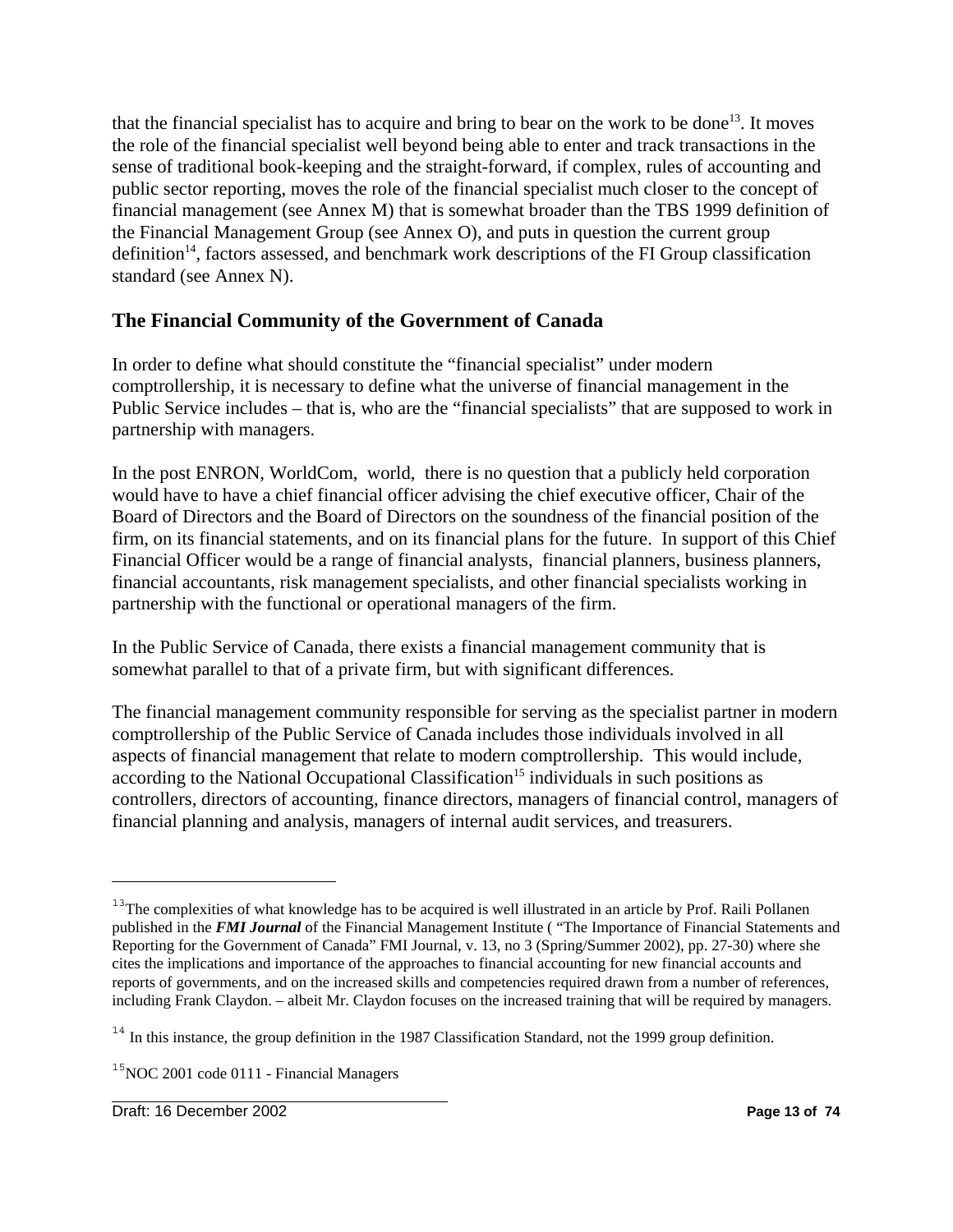Looking at the Public Service, this would include

- executives (EX group) involved in financial management (accounting and audit) and business planning including the preparation of plans and reports as part of main estimates and public accounts for Treasury Board and for Parliament, e.g. the ADMs and Directors General of finance, or finance and administration, or corporate services, and the Directors General of program planning
- financial administrators (FI group) involved in accounting, financial management, financial auditing, financial planning, business planning, risk analysis, financial and cost analysis, the preparation of plans and reports as part of main estimates and public accounts for Treasury Board and for Parliament
- administrative services specialists (AS group) involved in business planning, financial management, internal audit, financial planning, risk analysis, financial and cost analysis, the preparation of plans and reports as part of main estimates and public accounts for Treasury Board and for Parliament
- economists (ES group) involved in business and strategic planning (including corporate environmental analysis to identify key factors affecting the economic activities of the organization and their financial implications), financial management, financial planning, risk analysis, policy and program evaluation, financial and cost analysis, the preparation of plans and reports as part of main estimates and public accounts for Treasury Board and for Parliament
- auditors (AU group) involved in the financial auditing of organizations external to the federal government, e.g. provincial governments, municipal governments, private firms, etc.

This constitutes the community of financial specialists involved in the management of the finances of the Government internally or externally, a community that is on the order of seven to ten thousand individuals, not counting the financial clerks (CR) who carry out much of the detailed data entry, data transfer, and data verification required by the financial management specialists (and present a problem of their own in relation to the financial management community<sup>16</sup>).

<sup>&</sup>lt;sup>16</sup>They pose a problem on their own in the sense that up until at least the 1970's an individual could be hired as a junior clerk, trained on the job as a payroll clerk or financial clerk, and with training move on to become a financial officer. The reality of today is that financial and payroll clerks may be trained on the job to some extent, but they have no place to go in finance as the basic qualifications for a financial officer have been de-facto raised significantly, essentially closing the door on the financial clerks; to advance, they must change fields. Looking at the private sector, the NOC shows that the basic requirements for code 1231, Bookkeepers (see Annex J), 1431 Accounting and Related Clerks (see Annex K), and 1432 Payroll Clerks is secondary school plus completion of college courses in accounting, if not a full college program. All the US OPM classification standard (*Job Family Position Classification Standard for Clerical and Technical Accounting and Budget work, GS-0500 .*OPM,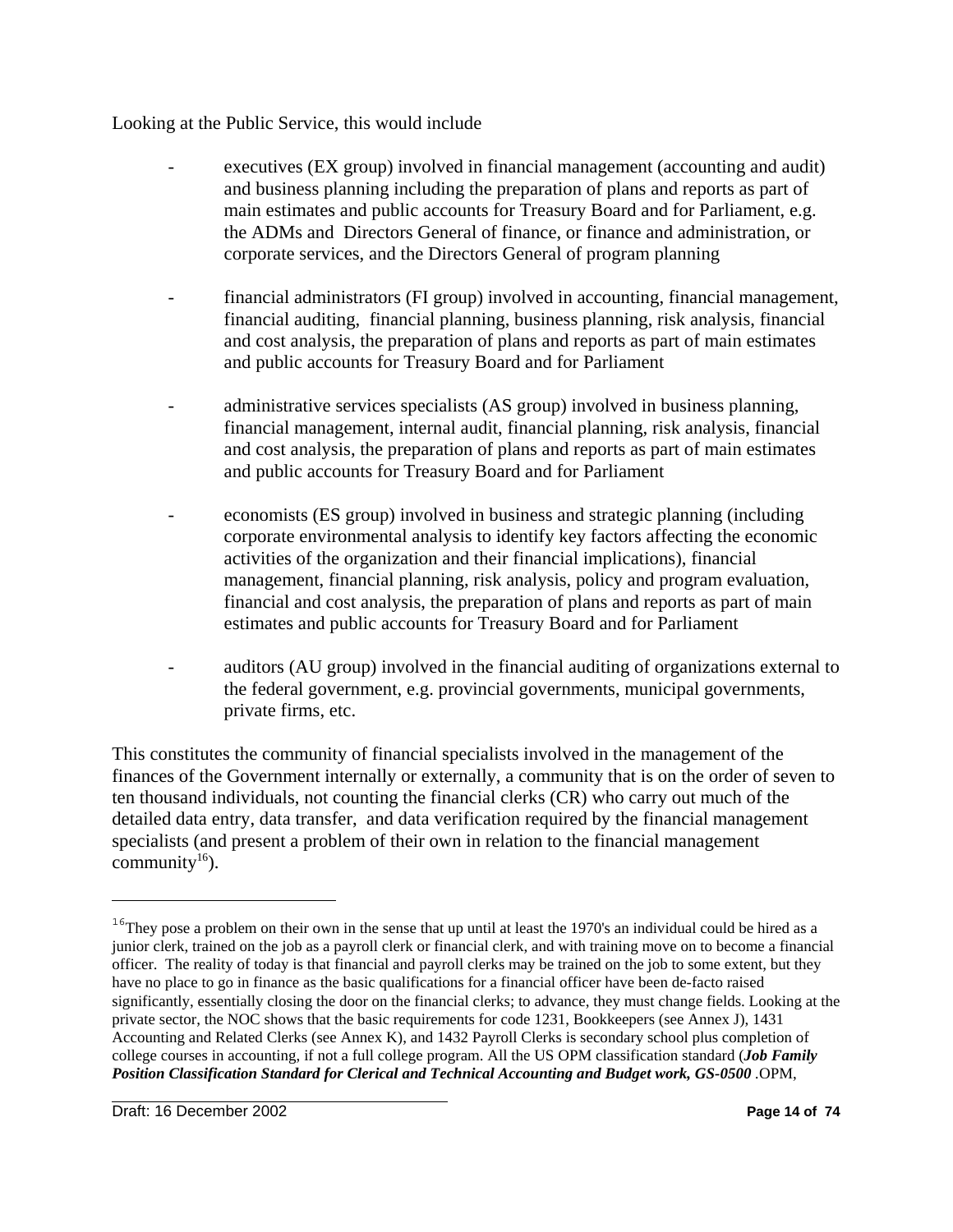Consequently, it is on the professional expertise of this group of individuals that the managers in the Public Service of Canada must rely to work in partnership with them to develop and implement modern comptrollership, and on which the potential effectiveness of modern comptrollership itself depends.

Do all of these individuals, do the incumbents of all of these positions, have the qualifications to do the job necessary?

#### **EX Positions**

In the case of the executive (EX Group) positions, having a recognized accounting designation, is not normally a requirement of the position. It is usually the case with respect to Directors General of Finance, but not for the ADM Finance. In fact, it is rare to have an Assistant Deputy Minister of Finance only – the mandate is typically for Finance and Administration. Yet, it is the ADM Finance or Finance and Administration who sits on the Deputy Minister's executive committee speaking as the financial expert. Operationally, of course, the DM can have the Director General Finance attend those meetings at which specific finance questions are on to be addressed – but does that reflect the spirit of modern comptrollership, if there is no financial specialist sitting at the table to work in partnership with the other senior managers, and offer sober second (financial) thought to the operational managers when they are discussing policy and program issues that will likely have financial implications down the road. Treasury Board does not seem to be clear on this issue with its concepts of Senior Financial Officer and Senior Full-time Financial Officer<sup>17</sup>.

HRCD-4, December 1997) states is that these positions require a practical knowledge of accounting, budget, or other financial management related functions with procedural knowledge in carrying out the goals of their organizations; they do not require a broad understanding or application of professional knowledge acquired through university education or specialization (see p.3). The issue still remains: how does the Public Service acquire new people to enter into these jobs – jobs which will be transformed more than any other in the financial community by new financial information systems, and the increased integration of data entry and management. And, what kind of career path can be designed (if any) for individuals in these positions. This will be discussed further below under issues for the FI Group.

<sup>&</sup>lt;sup>17</sup>In the TBS policy on Comptrollership (*Comptrollership*, *Chapter 1-2: Policy on Responsibilities and Organization for Comptrollership.* http://tbs-sct.gc.ca/pubs\_pol/dcgpubs/tbm\_142/1-2CM1E.html ) it is stated that the deputy head must appoint a senior financial officer (SFO), and the SFO must have a direct reporting relationship to the deputy head. However depending on the size of the organization the SFO may delegate his or her authority for key financial responsibilities to a Senior Full-time Financial Officer (SFFO). By title alone, it would seem that the SFO is a part time financial specialist under this concept, which does not seem consistent with the accountability and the accounting issues arising from modern comptrollership, accrual accounting, and the other complications arising from the new financial information strategy. One of the apparent reasons for this split of SFO and SFFO is that the SFO may be an Assistant Deputy Minister who does not have an accounting designation, where such a designation would be required of the SFFO. In discussions with a number of experts, it became clear that the SFO concept is much closer, in practice, to the private sector concept of the Chief Operating Officer (COO), than it is to that of the CFO, but is not identical to the COO in that it is not usually the number two position in the hierarchy of the organization. It was also discovered that at one time there was an unwritten rule that given that the SFO would not necessarily have an accounting designation, the SFFO would, but it appears that with the new executive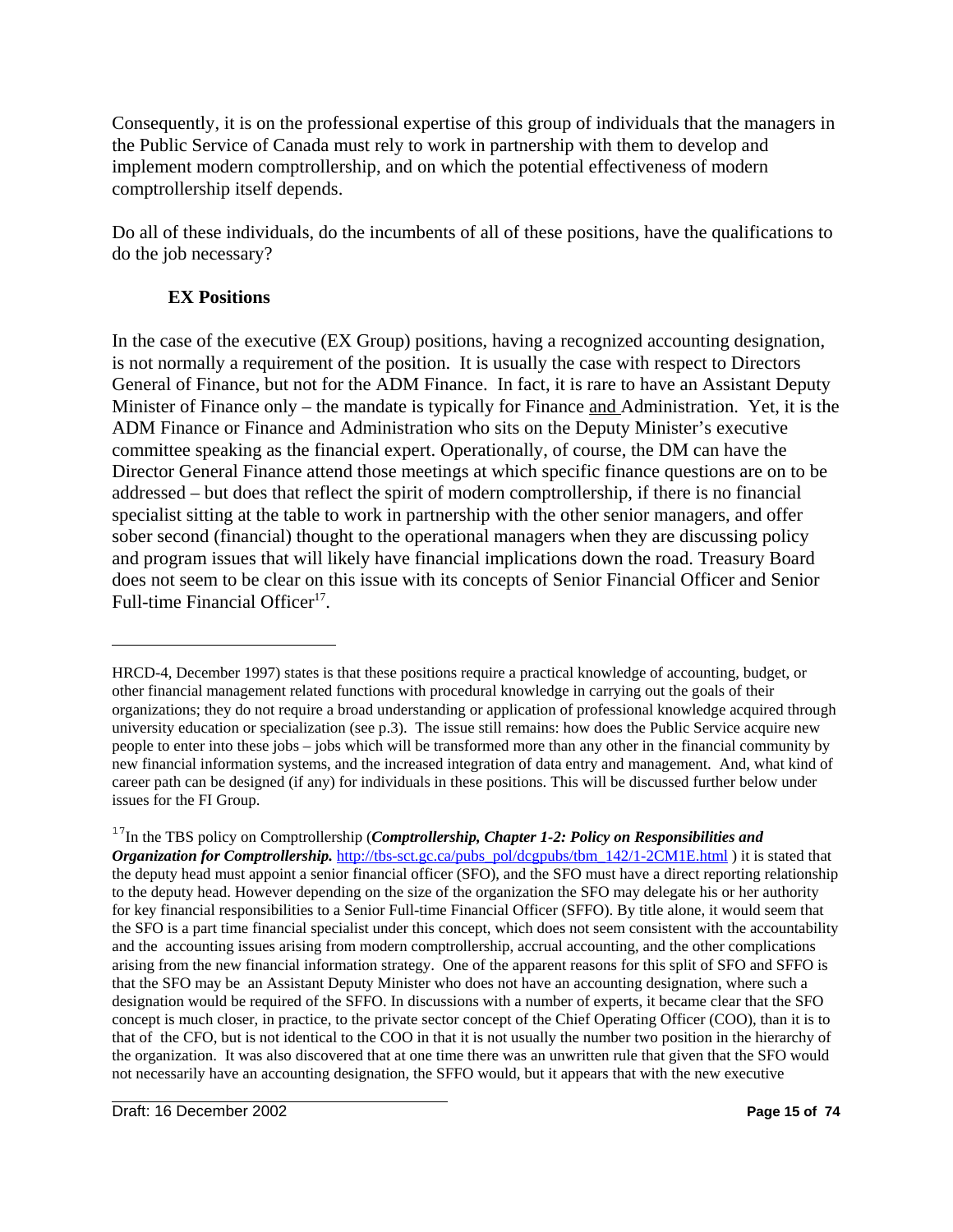#### **FI Positions**

In the case of the financial administrators (FI Group) the current classification standard does not require an accounting designation or a financial analyst designation<sup>18</sup>, albeit, more than half of the group have accounting designations. Since 1989<sup>19</sup>, the selection standard published by the Public Service Commission has required for the FI level 1, two years of post secondary training in accounting "or another specialty related to the position being staffed), or successful completion of the Level 2 of the training program offered by a recognized Canadian professional accounting association, and for an FI2 level 2 or above, has required university graduation with an acceptable specialization in accounting or some other specialty relevant to the position being staffed, and experience related to positions in the "Financial Management Group", or eligibility for a recognized professional accounting designation.

One problem with this selection standard is that it does not reflect the current requirements for professional competencies in accrual accounting and other financial management disciplines required for the financial information strategy and modern comptrollership for all members of the financial management community. Another problem with this selection standard is that it. is not reflected in the current Financial Administration Group classification standard, and that there is no classification standard for a group called the "Financial Management Group" – albeit the FI Group benchmarks are used for classifying the positions being staffed using this selection standard.<sup>20</sup>

<sup>18</sup>The classification standard for the FI Group is allocated to the Administrative and Foreign Service Category for which neither a degree nor a professional designation is required, as opposed to the Scientific and Professional Category, where these are basic mandatory requirements (i.e. either a degree in a specialized field or a professional designation). Therefore by being allocated to the Administrative and Foreign Service category, Treasury Board is stating that neither are required, and these are administrative positions, not professional positions in contradiction to the reality of today. This is discussed further below in the section on "Professionalism".

development programs of the Public Service of Canada, this unwritten rule, is no longer being applied with rigour. Regardless, the most pertinent issue for this study is up to what level is a professional accounting designation required in the broader financial management community of the Public Service of Canada, since this will define one major parameter determining the potential career path of financial specialists in the new FI Group (i.e., the minimum level requiring accounting credentials to the highest level requiring accounting credentials), the knowledge requirements, and the benchmark positions that must be identified for each of the identified levels of financial specialists as a result of modern comptrollership, and more importantly of accrual accounting.

<sup>&</sup>lt;sup>19</sup>Selection Standards. Public Service Commission, August 1, 1989, or the PSC web site for group-specific selection standards: http://www.psc-cfp.gc.ca/staf\_dot/stand\_selec/group\_e.htm

 $20$ <sup>20</sup>This confusion stems from the fact that the only operational classification standard for the FI Group is the 1987 standard for the "Financial Administration Group" with its own group definition, while in 1992 and 1999 Treasury Board redefined what was meant by "FI" for the Universal Job Evaluation Plan (UJEP) and then for the Universal Classification System (UCS), but never actually implemented either. Since no classification standard replaced the 1987 standard, the Public Service Commission continues to produce a selection standard to match that classification standard, but Treasury Board refers to the group as the Financial Management Group. It would have to be explored, but it appears that from a legal perspective, we have a group that has a classification standard, but no selection standard, and a selection standard that may not have a classified group.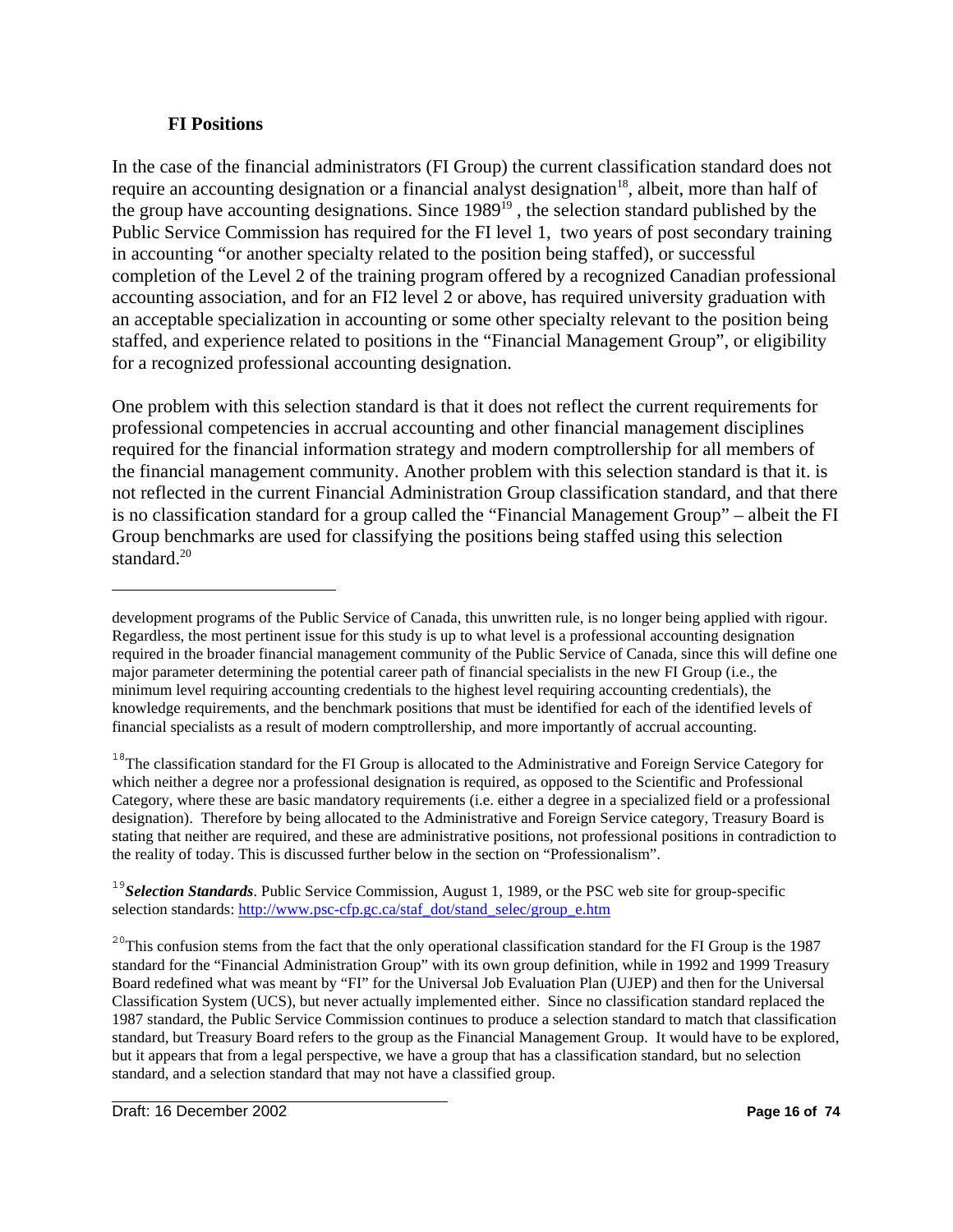Increasingly, today appointment to FI Group positions does require a degree and an accounting designation, and the new selection standard being developed for the financial community, calls for firmer, and even broader requirements<sup>21</sup>.

However while the average level of competency of the FI Group as a whole has been steadily increasing both owing to rising selection criteria, and the imperatives of the work, the current classification standard reflects neither of these factors. $^{22}$ 

The classification standard continues to reflect a low level of professional requirements stemming from the practice in the post World War II period up until at least the 1980's to train "bookkeepers" on the job, with few accountants as such being hired. In fact there was a tradition of individuals starting out as a financial clerk and working their way up to becoming a financial administrator, and practice that had ended with automation in the 1980's.<sup>23</sup> It was based on this tradition that classification standard was included in the Administrative and Foreign Service Category in 1968 rather than the Scientific and Professional Category, and the failure of the government to provide formal training to a professional level to those who were hired without what today are minimum credentials. The end result of this is that while the level of professional financial management or accounting services and advice that is required to serve as a partner to managers has increased significantly, and while many of the current financial administrators have acquired the knowledge and competencies to fully provide the services required, the broader management community has a bias to relegate these financial managers to subordinate roles, not to roles as professional specialist partners who understand their work and issues, and who should presumably be delivering a much broader range of services required to deliver on modern comptrollership and accrual accounting. This antiquated definition is reflected in the fact that the FI is a feeder group to the executive positions, but is not an equal to even the lowest level of the executive positions. Thus the core group of qualified professionals are seen in a narrow role, by others, are seen as not being professionals, and are thwarted in their attempts to serve in the role that modern comptrollership requires of them. They also only constitute some

<sup>&</sup>lt;sup>21</sup> See *Review of FI Selection Standard*. Treasury Board of Canada Secretariat. Presentation Deck, Undated (October 2002) for what is proposed. The reality is that the actual selection of candidates has moved well ahead of the selection standard (even if not reflected in the classification standard) in that according to some senior financial specialists, in the past ten years very few individuals have been brought into the FI community without a professional accounting designation, and well in excess of 90% of the FORD candidates have had accounting designations.

<sup>22</sup>At the same time, if one looks at the Treasury Board/APSFA *UCS Reference Tool for Financial Officers* published in 2000, one finds work described closer to the 1999 group definition, but work that cannot be rated under the 1987 classification standard.

<sup>&</sup>lt;sup>23</sup> Albeit it was, in part, the logic of opening the FI1 as a career step for senior financial clerks in the 1987 classification standard. This in turn had two implications: 1) it diluted the selection standard for the FI Group as a whole by creating a lower standard for FI1's than it did for the higher levels; and 2) it perpetrated the perception of the FI as an administrative, and not a professional group since the entry level did not need professional credentials. It Also explains the dual role of the FI1 being a terminal level of the financial clerical or technical stream, and the entry level of the professional stream..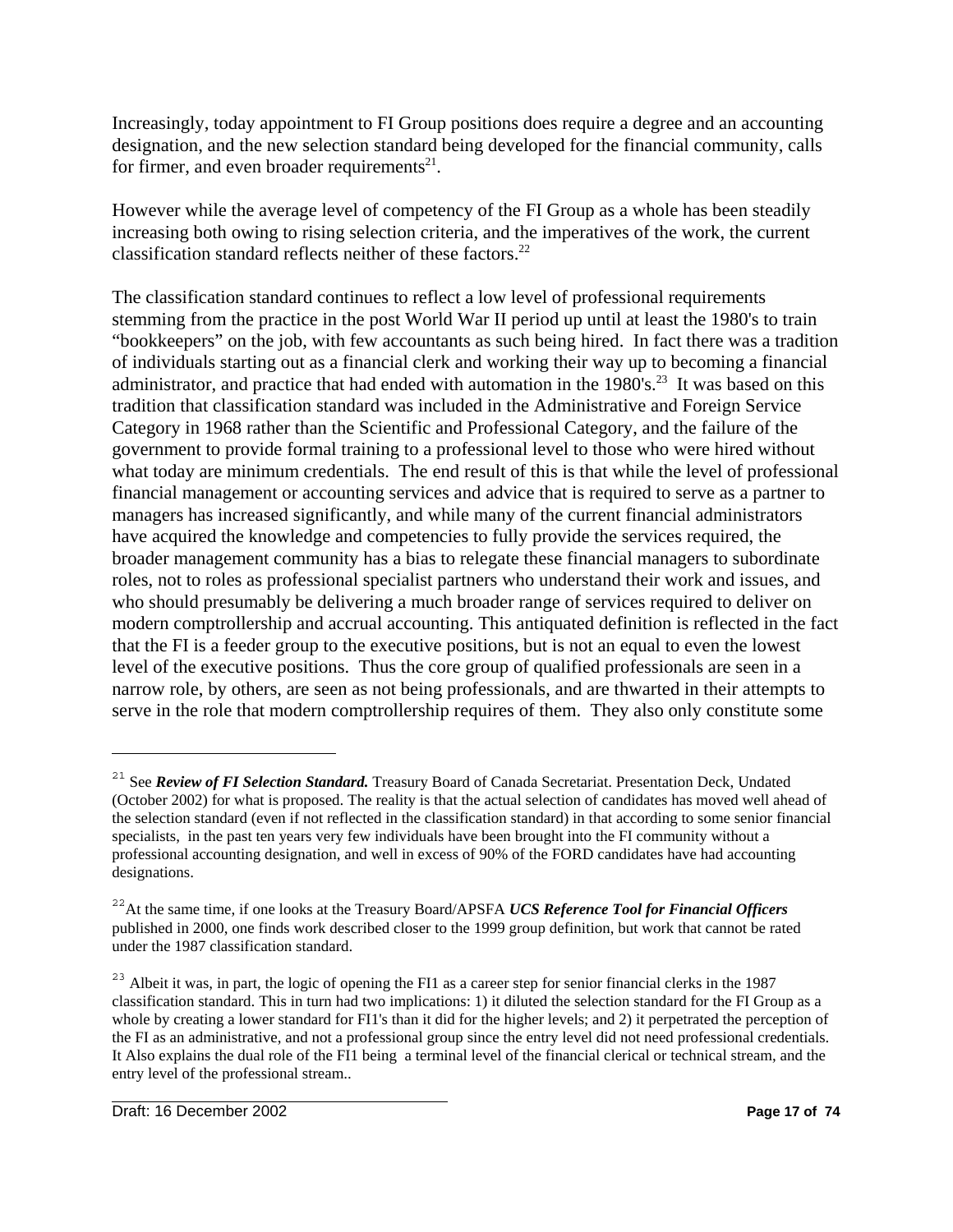2, 400 individuals out of the estimated 6,000 to 8,000 members of the universe that constitutes the financial management community $24$ .

#### **AS Positions**

In the case of the administrative services (AS Group) positions, there is no requirement for an accounting designation for an individual to qualify for these positions. And, it is estimated that there are at least 2,500 AS positions in the Public Service with significant responsibilities for financial management. The implications of this are that there are between a quarter and a third of the total financial community, (that is, the AS positions) that do not have the qualifications to be financial managers. We do not have hard numbers, albeit a request has been submitted to APSFA to obtain from the Public Service Commission and/or Treasury Board an accurate number, but this will be difficult to determine. There are a number of simple explanations for this extensive use of individuals who do not have accounting designations for carrying out financial management responsibilities.

The first is that financial management has been traditionally treated (and continues to be so under the current classification standard) as an internal administrative service, and not as a professional service, consequently administrators are sought (at a lower salary) rather than professionals

A second is that managers want to have someone who is responsible to them, not to a central financial authority, to produce and advise them on their financial plans and reports, to allocate funds as required, to identify variances, and all other aspects of financial management, and provide them with the information on which the manager can negotiate with central financial authorities on financial issues; this is a natural tendency, but administratively, in all federal departments, any FI Group position must report to the central financial authority. If a manager were to create an FI position to carry out her/his financial management responsibilities, that position would have to report to the central financial authority; so, if a manager creates a position where financial management is not the primary function of the position, the position can qualify as an AS. If the individual happens to have an accounting designation, all the better – but it is believed to be rare.

A third reason is that much of financial management within departmental organizations has been traditionally more a matter of rudimentary book-keeping, and could be included as one of "two or more" internal administrative services, and central financial authorities could create formal accounts from this rudimentary book-keeping. That has not been true for some time now, and will be increasingly impossible to do as financial management is increasingly automated, and managed on a more real-time basis: that is, the notion of having an informal book-keeping

 $^{24}$ This is not a hard and fast number but is constructed from the following notional estimates: some 200 EX positions, 2400 FI positions, 2500 AS positions, up to 800 ES positions, up to 1000 AU positions, up to 1000 CR positions, and up to 1000 positions in other groups (e.g. CS, PG, etc). A firm number of the members of this universe can only be constructed once the universe is defined and an actual count is taken.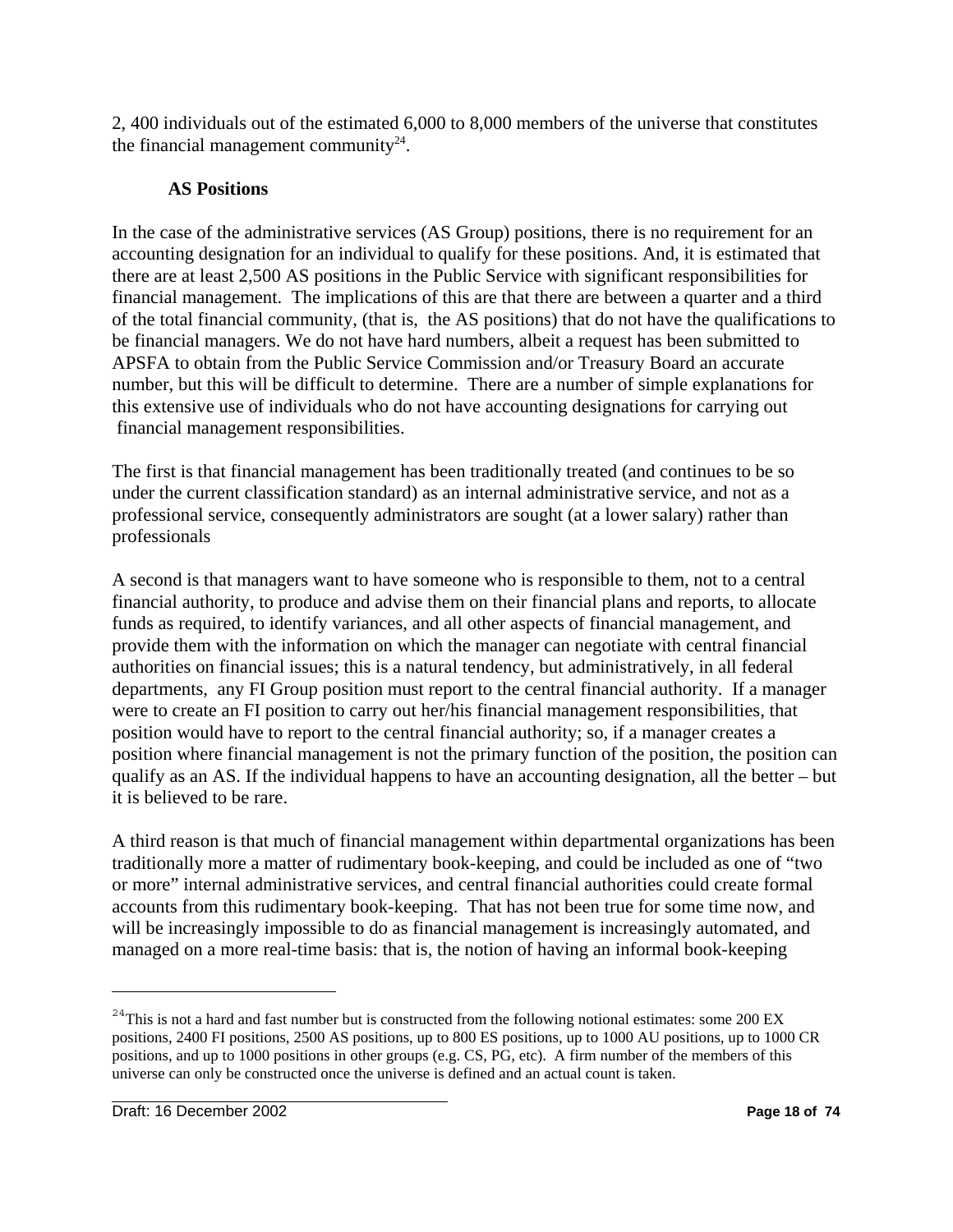system which feeds into a formal accounting system is obsolete, but the Public Service has built in management, hiring, and staffing practices that continue, and will not change until those practices are prohibited.

A fourth reason is that in order to hire someone to carry out financial administration without raising a red flag that this should be an FI Group position rather than an AS group position, "financial management" can not be the primary purpose of the position. As a consequence, once the position is created, finance is not the primary focus of the position, in particular if the original manager or incumbent leave. This either leads to less and less qualified individuals doing the work, or the financial administration receiving less focus than it should have, or ultimately inaccuracy in accounting terms of the financial accounts and report of the organization. The Auditor General has noted a few cases where this was the end result of the process.

A fifth reason is that in thirteen years (1989-2002) of a classification system in turmoil first with the planned reclassification of all Public Service positions under the Universal Job Evaluation Plan (the GE Conversion), and then under the Universal Classification Standard (UCS), classification officers were not trained to distinguish AS from FI positions, and "it didn't matter" since all of the positions were going to be put under one standard; as a consequence many positions were both written and classified in a less than precise manner.

A sixth reason is that there are areas of expertise related to financial management that do not require an accounting designation, or even accounting or financial management training. An example of this is the facilities management specialist, some aspects of telephony services, and others. In these cases, the classification of the positions as an AS is appropriate, but these cases tend to be the minority of the AS positions to which we are referring.

To address the question of how many AS positions are carrying out responsibilities that should be carried out by professional financial managers, the Comptroller General has twice ( in 2000 and 2002) asked departments to review their AS positions to determine if they have AS positions that, in reality, should be designated FI positions if properly described and classified..

#### **ES Positions**

In the case of the economist positions (ES Group) these are professional positions, and they are involved in financial management primarily in the micro-economic analysis of organizational and program efficiency, effectiveness and planning, or in the broader macro-economic analysis of economic trends and developments affecting policy and programs, and in policy development. They do not normally do accounting as such<sup>25</sup>, but provide analysis and advice with respect to

<sup>&</sup>lt;sup>25</sup>Typical university programs for economists or political economists in Canada do not include training in accounting if part of a social science program, but may if part of a business or commerce faculty. In the United States since most economics programs are part of the business administration or like departments, economists trained in the United States are more likely to have training in accounting, if not even having an accounting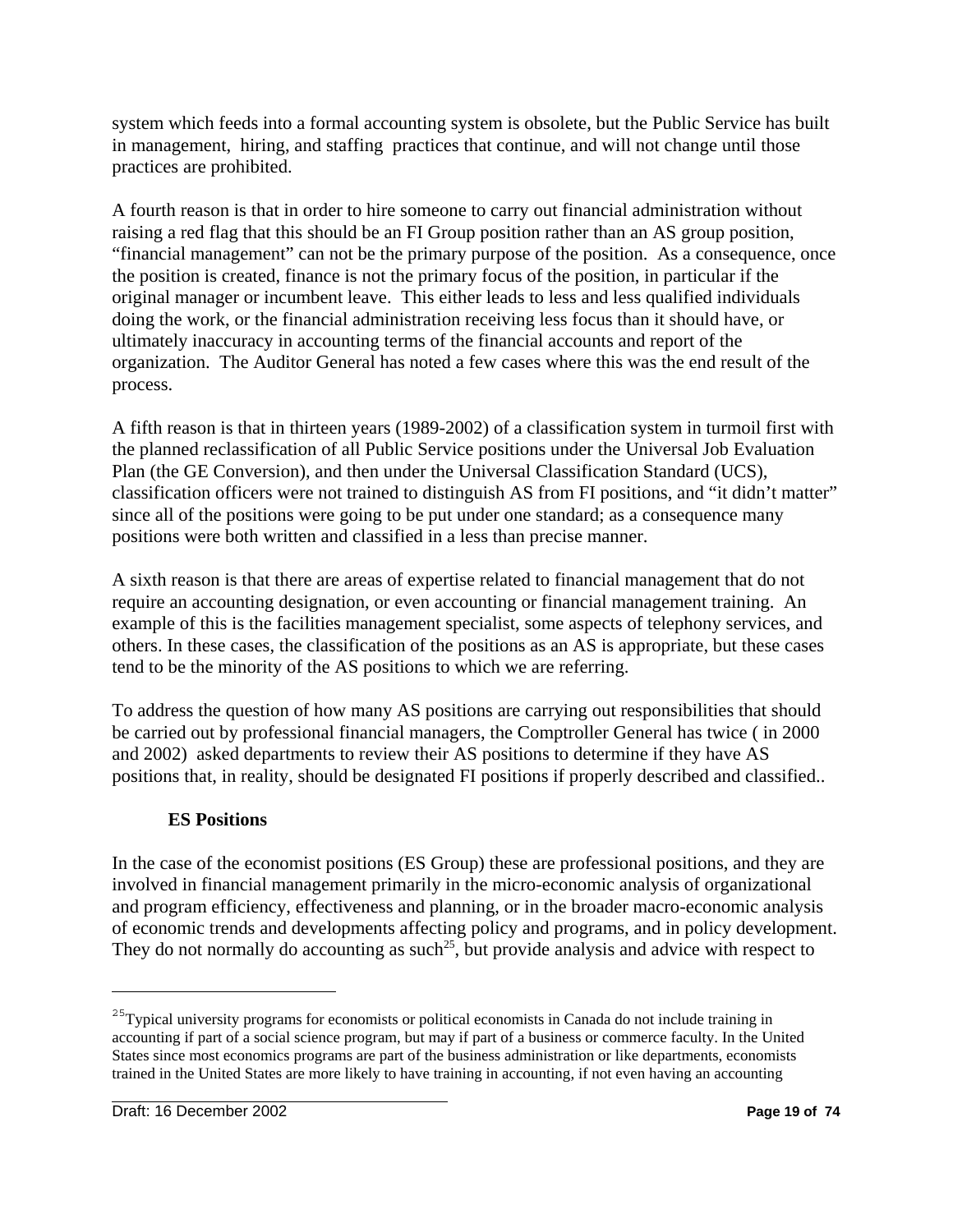financial risk, program risk, policy risk, cost-benefit analysis, and all the components of what was called policy/program planning and budgeting – with the emphasis on the planning rather than the budgeting. This is a specialist role in the financial management community, and one which dominates the treasury role carried out at the Department of Finance, and complements the accounting role. There are on the order of a thousand economists working in these capacities $26$ .

#### **AU Positions**

If there is irony in the financial management community, it is this group, i.e. the External Auditors (AU) or tax auditors – to be more precise. The requirement for a professional accounting and/or audit designation is absolute. The auditors audit the financial accounts of organizations external to the Public Service, that is, the provincial governments, the municipal governments, the private sector for tax purposes.

#### **Summary**

As a consequence of this short review of the financial management community, it should be apparent that of the five groups involved in financial management the group with the highest requirement for professional accounting competency is the external auditors (AU), the group that audits everyone else's books, not those of the government. Actually, the Office of the Auditor General used this classification standard for its own auditors, and they do audit the books of the federal departments, but is it not apparent that the reason the financial management of departments wind up in question when any audit in depth is carried out, that there are too many individuals who do not have accounting designations, or formal accounting training, that are in fact managing the finances of the federal departments. With a more current group definition for the group defined as "financial specialist", a review of functions of positions in the above and other groups could determine more accurately which of these positions are truly "financial specialists" as defined for modern comptrollership and accrual accounting and budgeting, and those who are not "financial specialists" in this context, but may require significant training in financial management all the same $^{27}$ .

designation.

<sup>&</sup>lt;sup>26</sup>This is an order of magnitude estimate that excludes those ES positions that are primarily concerned with statistical science or sociological studies.

 $^{27}$ The need for improved knowledge in financial management by all managers is critical, for unless the mind-set of the Public Service of Canada management cadre is retrained in what constitutes, what is the spirit of, modern comptrollership and accrual accounting and budgeting, it will leave the success of the program solely in the hands of the financial specialists, and if that it the case there cannot be a partnership between the two groups. This is the point of the recent article in *The Ottawa Citizen* by Kathryn May (Nov. 17, pp. A1, A4) on the arguments of the Hon. Lucienne Robillard for creating a Public Service super school to "address deficiencies in the "core" financial ... skills of many managers".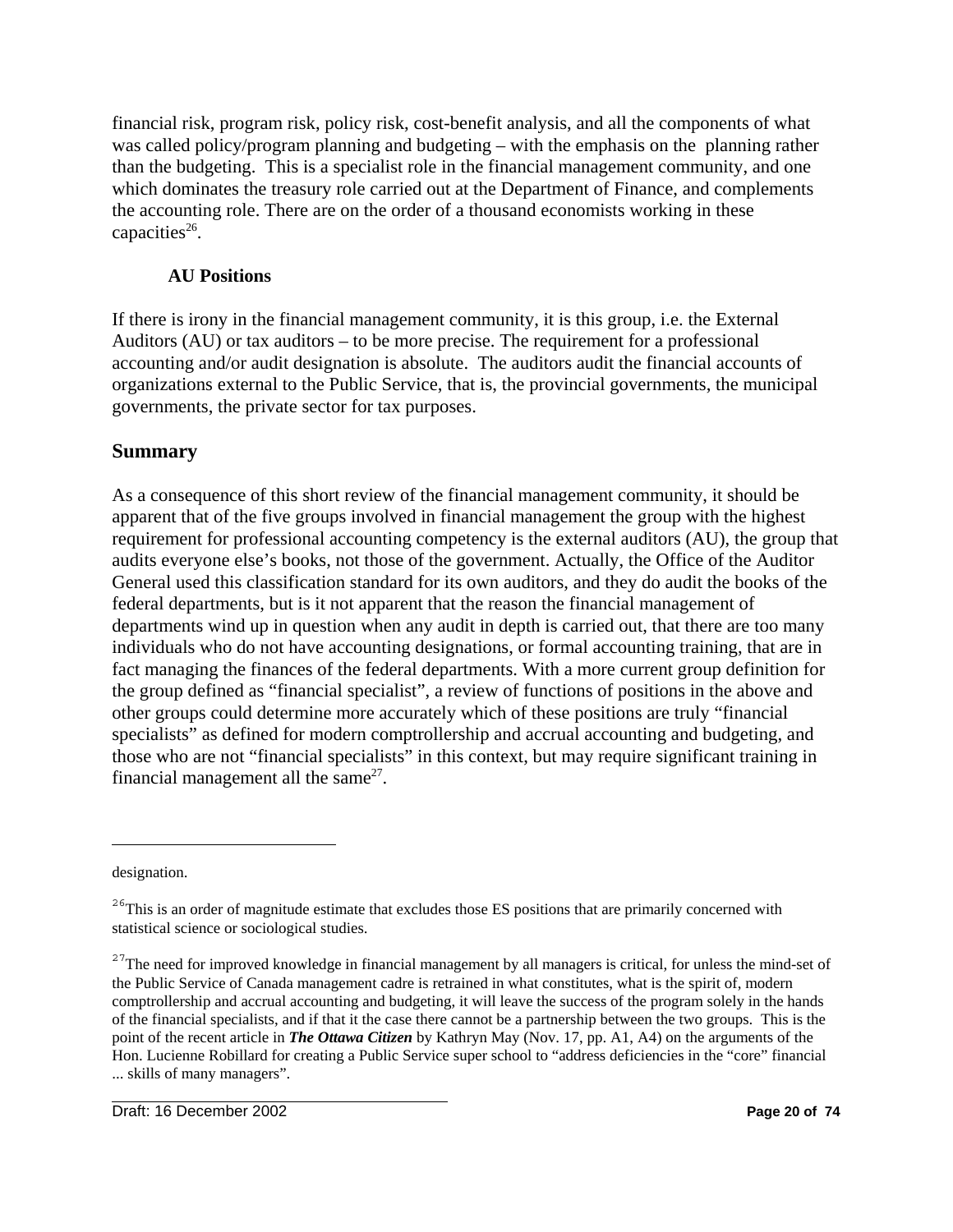#### **The issues for the FI Group:**

This short review of what is modern comptrollership and of accrual accounting and their implications for financial management and financial managers in the Public Service of Canada, and what constitutes the financial management community in the Public Service of Canada, a number of issues have been and can be identified which must be addressed on a reasonably urgent basis, if the financial specialists in the financial management community are to be properly defined in a classification standard that identifies and assesses the competencies and responsibilities required if modern comptrollership initiative is to achieve its objectives.

- 1. The most senior levels of the financial management community, i.e. the ADM level Senior Financial Officer may not have accounting designations and as a consequence many of the chief executive officers of the various departments (i.e. Deputy Ministers) do not have a qualified accountant as a principal financial advisor as part of the highest level management team – does this support the most effective approach to implementing modern comptrollership and accrual accounting and budgeting, and what does this mean for the career paths of financial specialists<sup>28</sup>
- 2. The most senior level positions (i.e., EX level positions) in the federal government do not have an accounting designation as a required qualification, nor even as a desirable qualification, and do not have training in accounting as a required or desired qualification – does this negatively impact on the career paths of financial specialists, and does this support the achievement of modern comptrollership, accrual accounting and accrual budgeting objectives?
- 3. In most departments, responsibility for serving as the most senior financial advisor to the Deputy Head (CEO) alone will not support appointment as an Assistant Deputy Minister (i.e. EX4 or EX5) – to a significant extent based on the fact that finance is interpreted narrowly as financial administration in the sense of the pre-modern comptrollership concept of financial management – and to what extent does this cap the career path of the

<sup>&</sup>lt;sup>28</sup>It is one of the curiosities of the Canadian National Occupational Classification that the code 0012 Senior Government Managers and Officials (see Annex D) only includes "assistant deputy minister" as a generic manager, but no chief financial officer, while under an equivalent level code for the private sector, 0013 Senior Managers - Financial, Communications, and Other Business (see Annex E), chief financial officer is clearly stated. What this reflects is the state of financial management in government versus that in the private sector, – chief financial officers, specialist advisors in finance, are not accorded the most senior level recognition in government that they do receive in the private sector. This is certainly less demanding than the SFO-SFFO structure permitted by Treasury Board. It was explained to me by one expert that there was consideration at one point to have the SFO's have an accounting designation, but that was considered not necessary. It was also explained to me that the requirement in the United States that a CFO have an accounting designation is entrenched in law, whereas this is not true in Canada. The issue is not so much whether an SFO or SFFO must have an accounting designation, the issue is more to what level in the Public Service hierarchy does a financial specialist need an accounting designation in order to better define the potential career path of those who are required to have one of those professional designations, and to bring highly seasoned technical knowledge and skills to the highest level necessary to achieve the objectives of modern comptrollership and fully reflect the implications of accrual accounting.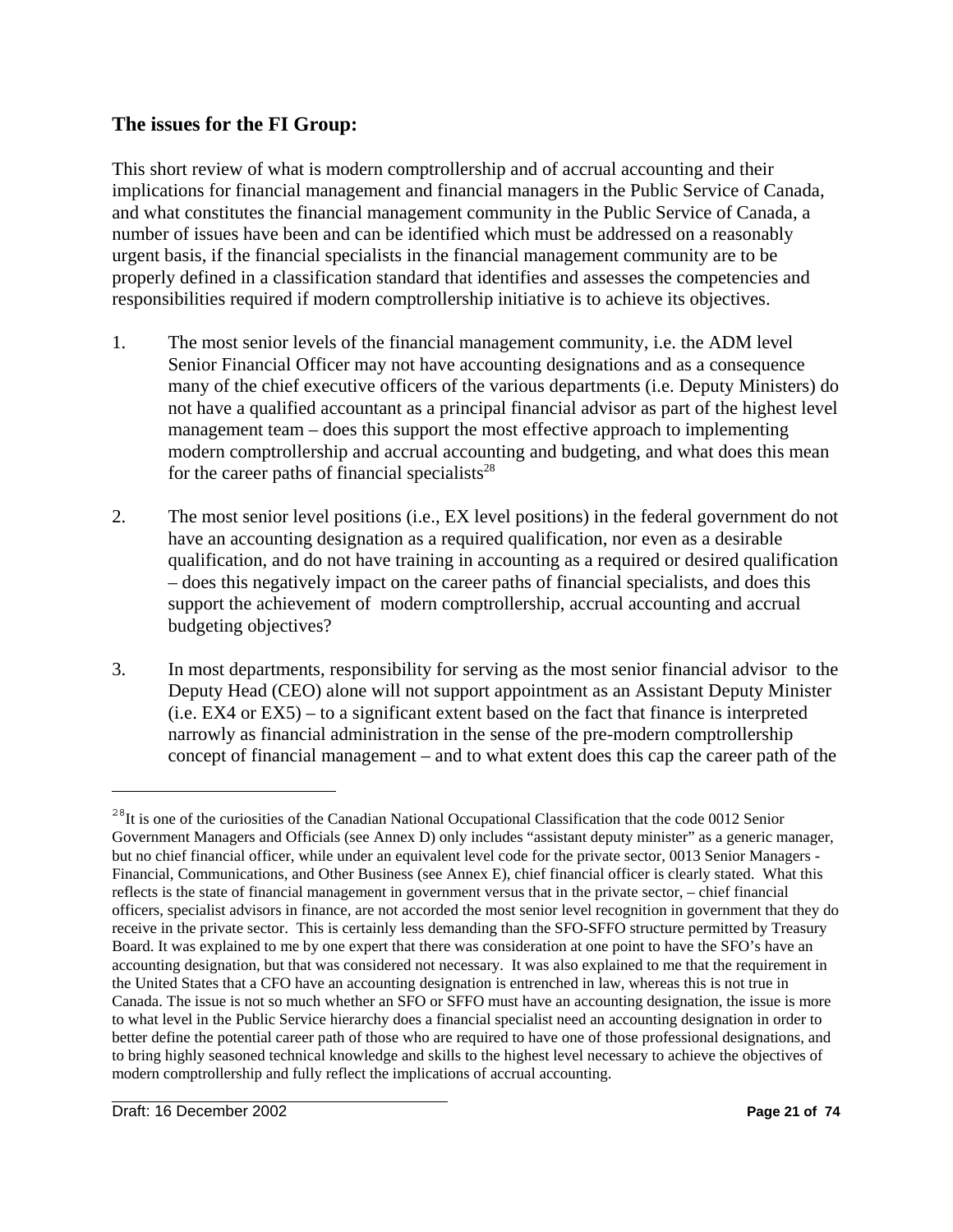financial specialist?

- 4. The financial administration group, (i.e. FI Group) is seen as an internal administrative group, and not as a group of professional financial advisors providing guidance in the allocation of all resources in the sense of modern comptrollership, and this perception is emphasized in the current group definition of the FI Standard. This has a number of implications:
	- a. The work assigned to an FI position is limited, on paper, to what is required by the standard to support a given level within the classification standard
	- b. Because the work required is narrowly defined, managers seek financial management advice elsewhere, and incumbents of FI positions have their career aspirations and career possibilities limited if they remain in the FI group.
	- c. Because the work is narrowly defined, and the number of FI positions is restricted to meet the narrow technical financial requirements, incumbents of FI positions have difficulty obtaining the broadening experience necessary to evolve as financial managers in the sense of modern comptrollership, and cannot justify training to this end (since it is not required by their narrowly defined positions), and have their career aspirations and career possibilities limited by the current FI classification structure, standard, and perception (this is a particularly acute problem blocking individuals moving from the FI 2 to the FI  $3^{29}$ ).
	- d. Twice Treasury Board has changed the definition of what it called the FI Group, using the *Public Service Reform Act, 1992,* first for UJEP in 1993, and then for the UCS in 1999, without considering the implications for the broader financial management community, or for the description of the financial management function work descriptions – but to expedite the implementation of the UJEP, and

<sup>&</sup>lt;sup>29</sup>The Financial Community Development team at Treasury Board acknowledged this problem in its presentation of October 22, 2002 to the SFFO Conference on *Professional Development Issues and Initiatives* where under lessons learned (deck page 11) it notes the "great divide" of the FI2 to FI3, from transaction and data to analysis, management information and decision. However, in discussions with a number of knowledgeable people, it appears the real issue is career planning and management. That is newer recruits with degrees and accounting designations feel they have the competencies to move quickly to the FI3, if not the FI4, and win competitions to those levels before they have years of experience in government, and are seen as bright but inexperienced. At the same time there are those who have laboured for some years at the FI1 or FI2 level and cannot seem to be able to move ahead. FI1's and FI2's in large departments seem to have much more difficulty moving up owing to the narrow nature of their work, whereas FI's in smaller departments tend to get the broader experience necessary to move. It appears that where the experience requirements to advance were well known at one time, the requirements of the financial system combined with the higher training and skills of new entrants have rendered the former requirements obsolete, but a new career management program has yet to be developed. There is also an argument that with the skills of the new entrants being so much higher than was the case in 1987 when the current four level structure was introduced, a new structure of five levels would serve the career development of financial specialists of the FI Group, and the broader community better..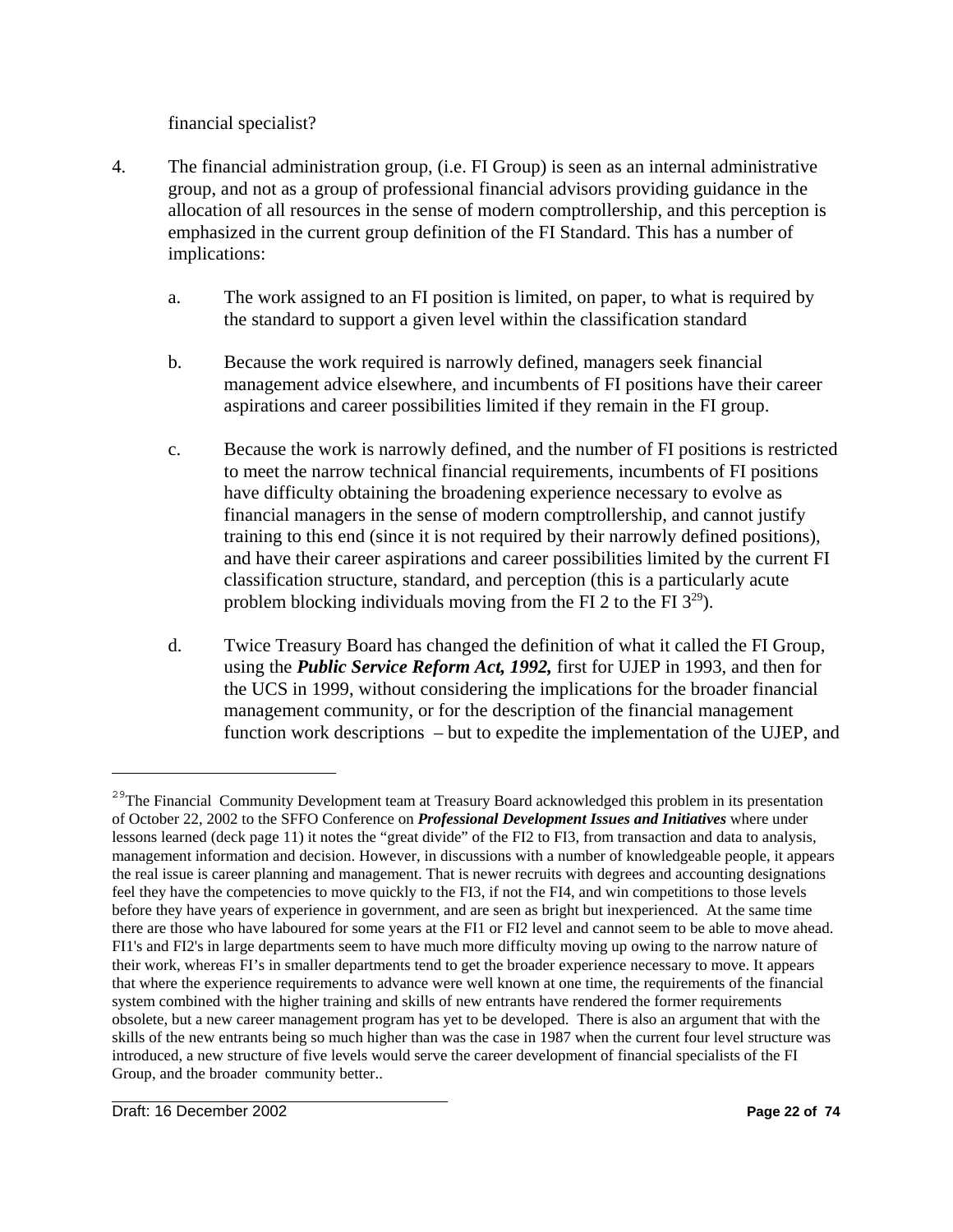then the UCS.

- e. The 1999 definition of the FI group calls it the Financial Management Group with significant changes to what these positions do – but this was an administrative change without significant consultation with the community at large, *and was not translated into a review of work descriptions, or the way the positions should be written or evaluated* (since UJEP and UCS both had their own evaluation methodology)
- f. The most senior level FI's remain at the EX minus 1 level, as their specialty disappears once the position becomes an  $EX - but$  an  $EX$  is a manager, not a senior financial advisor, so if financial expertise is required above the FI4 level, e.g. at the EX1 level, should these not be specialist positions, rather than the more general management positions represented by the EX?<sup>30</sup>
- g. While there is a thoughtful initiative led by the Comptroller General's Branch of Treasury Board to increase the requirements for an FI appointment through the selection standard, and this is being done to address real needs of the Public Service, these requirements (and the needs from which they arise) are not reflected in the current classification standard, and relate only to the current FI community, not to the broader financial management community.
- h Business planning and risk assessment, while legitimate functions of a financial manager in the private sector or in the public sector in many jurisdictions<sup>31</sup>, are treated as internal administrative services rather than a professional financial

<sup>&</sup>lt;sup>30</sup>There is anecdotal evidence that in recent years, a number of highly experienced FI4's have expressed little interest in moving into the Executive Group, and prefer finishing their careers as specialists in their fields. This may serve the individual, but it poses a problem in obtaining senior executives with deep financial backgrounds to serve as SFFO's and SFO's. At the same time, as the field of financial management in the Public Service of Canada becomes broader under modern comptrollership, integrated financial systems, accrual accounting, accrual budgeting, and the increasing use of financial partnerships with external organizations, the breadth of expertise at the most senior levels of the financial specialists is broadened, the range of advice required by clients is broadened, and the need to provide this broader financial information and advice tailored to the needs of specific clients indicate a higher level of financial expertise is required than in the past. Taking this anecdotal evidence and the needs of the system for senior financial specialists together, would indicate that a level of expertise above what is currently defined for the FI4 warrants consideration.

<sup>&</sup>lt;sup>31</sup> In a review of the literature, risk management is seen as tool for minimizing financial risk to the corporation or to the organization in the case of government, and is thus a financial analysis and advisory function, or a management analysis and advisory function, but in either case typically a function carried out by an accounting or economic analyst operating as an analyst and financial or management consultant. To identify this as an internal administrative service that does not require professional credentials either in accountancy or in economics is misclassifying the function. See **Annotated Bibliography for the Study On: "Best Practices in Risk Management: Private and Public Sectors Internationally.** Treasury Board of Canada Secretariat**,** October 1999. 70 pages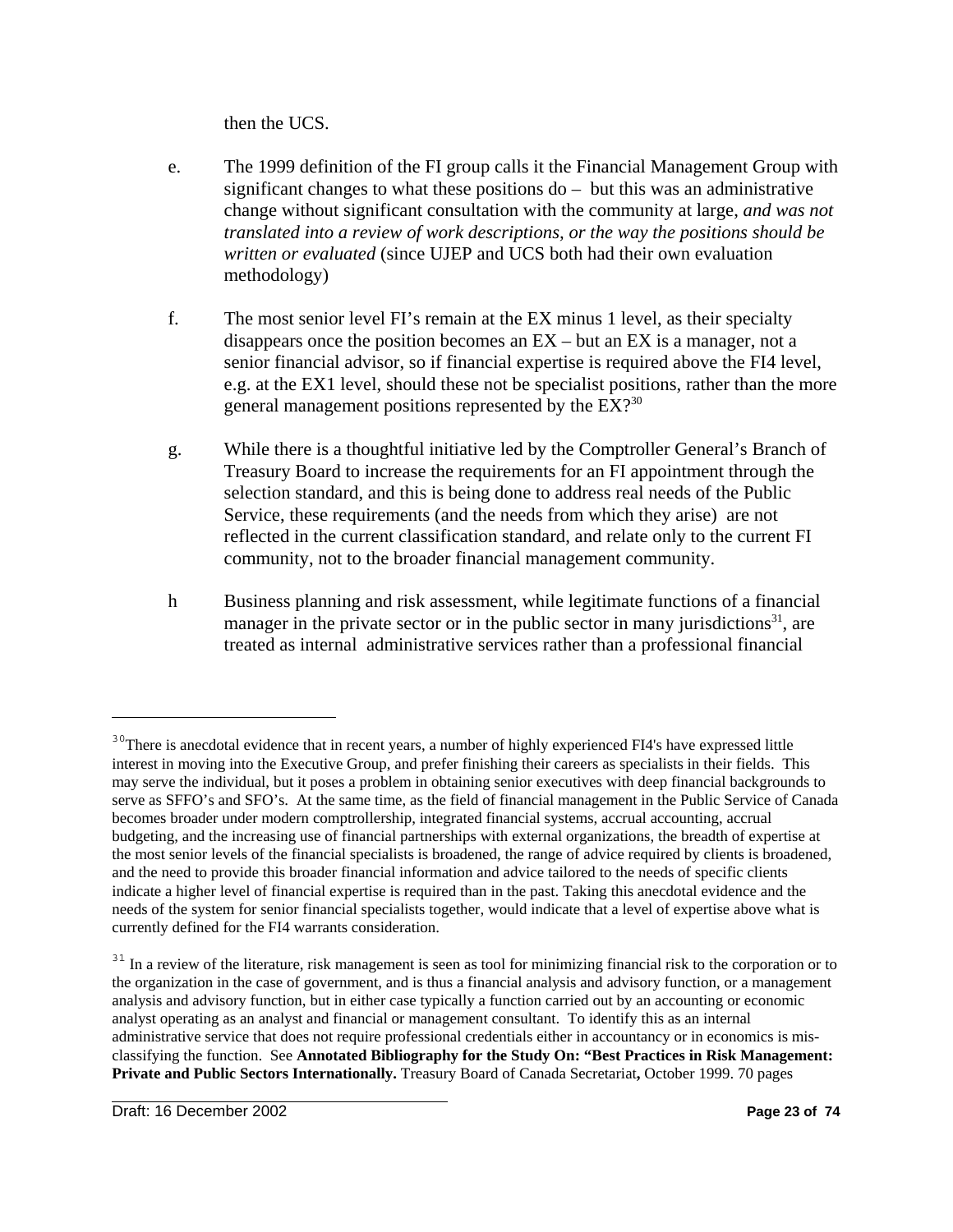service<sup>32</sup> – and thus warrants a position being classified as an AS rather than an FI, since knowledge of GAAP is not necessarily required to do either of these, is of secondary importance, or is only a desirable background.

- 5. The educational and professional designation requirements for administrative service (AS Group) positions with responsibilities for a significant aspect of financial management is inconsistent with achieving the objectives of professional modern comptrollership and accrual accounting, and for implementing the Auditor General's principles for accountability in the Public Service
- 6. While the educational requirements imbedded in the administrative services (AS Group) standard do not reflect the reality of the workplace (i.e. are outdated), operational selection criteria for these positions permit defining far broader functions, more germane to achieving the objectives of modern comptrollership but at the same time distort the classification of and control of financial management positions by central financial authorities.
- 7. If the objective of modern comptrollership is to have qualified financial specialists work as equal partners with managers as their specialist advisors and foils in planning, then the classification system used must permit the classification of financial specialists up to and including the level of assistant deputy head. Whether that means all of these positions should be in one group (which is unlikely), or (more likely) defined as career streams within other groups with specialized knowledge and/or professional credentials is open to question but should be examined by Treasury Board and the Public Service Commission.
- 8. The educational and professional designation requirements of the external auditors (AU Group) being higher than the educational and professional designation requirements for the financial management specialists responsible for the internal finances of the Public Service of Canada is a clear message from the Crown that those reviewing the financial management carried out by the provinces, the municipalities, and the private sector must measure up to a higher standard of financial management than those responsible for the management of the finances of the Government of Canada.

## **Professionalism**

The issue of professionalism warrants addressing it directly. We speak of professionalism in a general sense, and in a general sense all readers know what that means. But, what does professionalism mean technically?

 $32$ In fact, in the Glossary of Terms of the current FI Group Classification Standard (pp 5-7) business planning and risk assessment are not included, but then neither are modern comptrollership, comptrollership, or accrual accounting, Departmental Plans and Priorities. One can read modern practices into what is in the standard, but doing so does not mean that current requirements are accurately reflected for their worth, and consequently, are not accurately valued in monetary or other terms.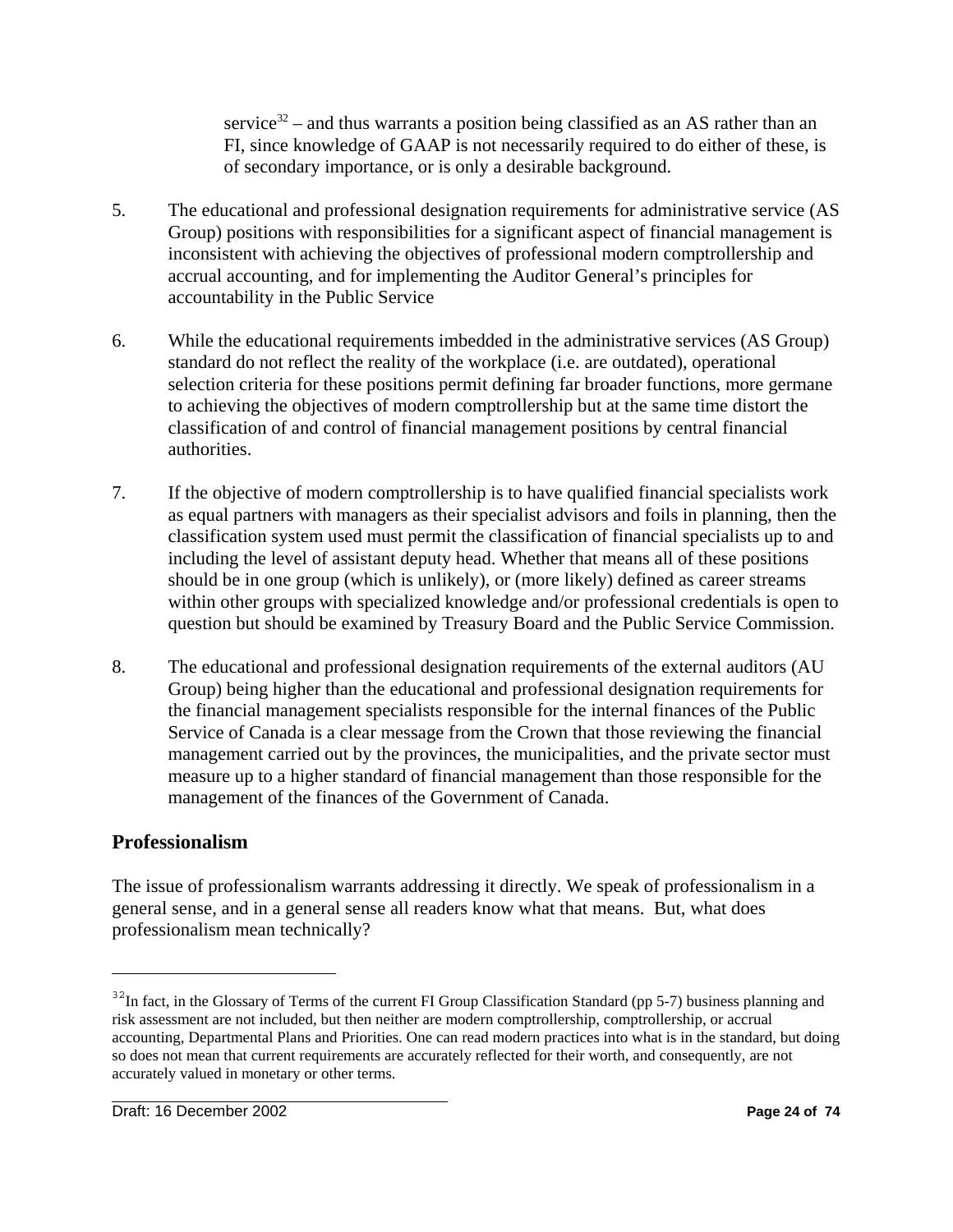Looking at the definition established by Treasury Board in defining the Scientific and Professional Category, we find<sup>33</sup>:

*The Scientific and Professional Category is composed of occupational groups engaged in the application of a comprehensive body of knowledge acquired through university graduation in field specified in the group definitions, and of professional groups in which membership in Canada is generally controlled by legally established licensing bodies.*

#### *Inclusions:*

*Positions included in the category are those in which one or more of the following is of primary importance:*

- *the application of knowledge, principles, or skills specific to the comprehensive body of knowledge or to the profession required in the appropriate occupational group.*
- *the supervision or direction of programs or activities performed primarily by employees in the Scientific and Professional Category.*

#### *Exclusions:*

#### *Positions excluded from the category are those in which: - qualifications for a group in the Scientific and Professional Category are not mandatory.* ...

Based on this definition, combined with its inclusion and exclusion statements, there is a very strong case that financial specialists of the FI Group are allocated to the wrong category, that is, they should be in the scientific and professional category, not the administrative and foreign service category.

What makes this case strong are four points:

- 1. The current selection criteria for FI2's is a degree, and this has been true for some years albeit (it is argued) this is used as a screening device, not a mandatory requirement but is this not splitting hairs if it is standard practice, and effectively excludes those without a degree
- 2. More than 90 percent of those recruited through the FORD program have a professional

<sup>&</sup>lt;sup>33</sup> Auditing, Scientific and Professional Category, Classification Standard, Treasury Board of Canada Secretariat, 1987, p. 3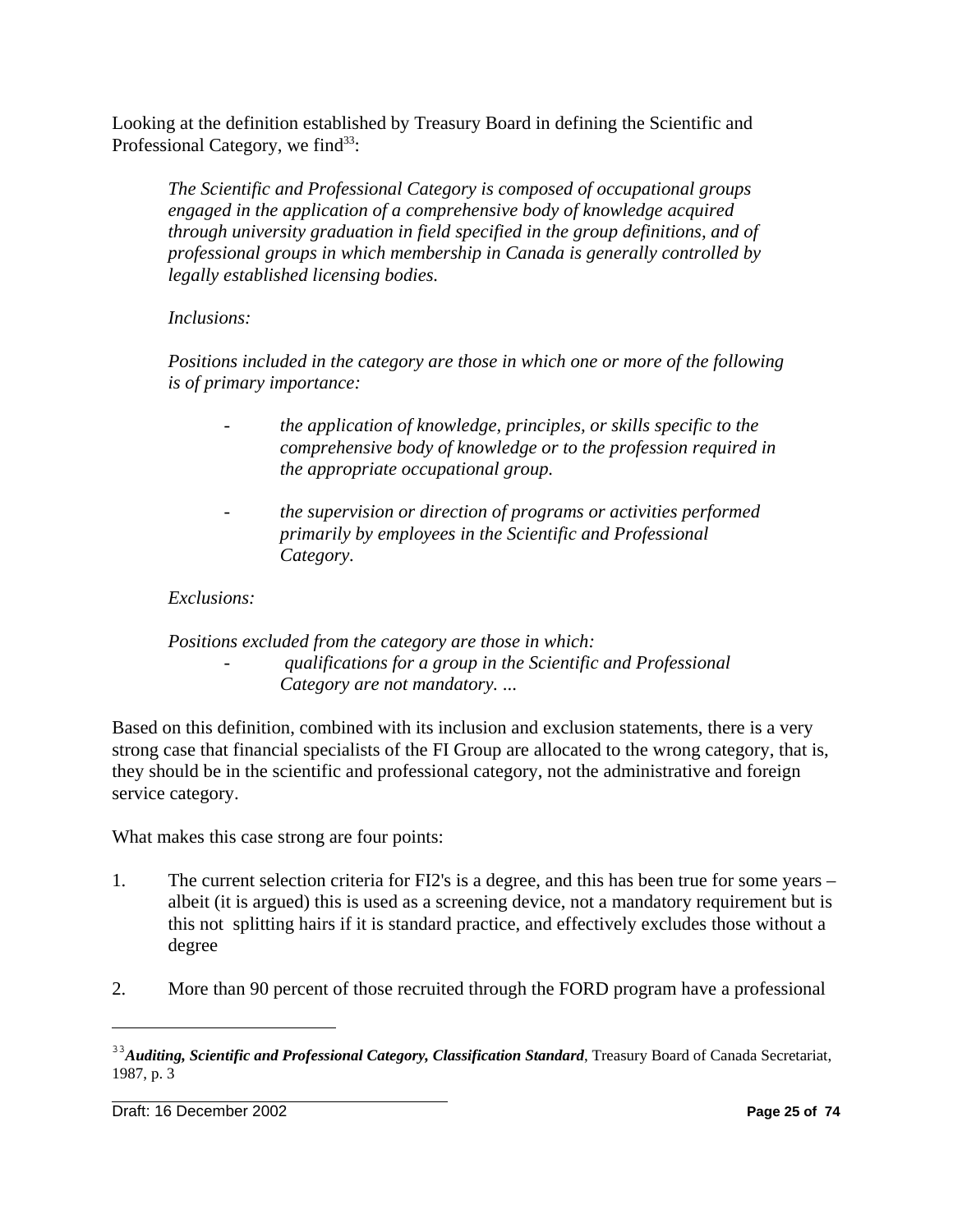accounting designation – and in fact, I was told by some FI managers, for more than a decade, an accounting designation has been required for most FI appointments above the FI1; but again is this not mandatory if it effectively excludes those without an accounting designation.

- 3. With accrual accounting becoming the norm, the knowledge of accrual accounting theory and practice, and the ability to provide advice on accrual accounting theory and practice effectively eliminates individuals without solid training in accrual accounting and/or an accounting designation, in particular likely as a CA, and renders this background as mandatory.
- 4. The FI1 for which the degree and accounting designation are not required is viewed as a level having two natures, or roles in the system:
	- a. it is a terminal level, perhaps the height that might be achieved by a career financial clerk (stemming from the decision in the mid-1980's)
	- b. it is an entry level for those who plan to make a career as a financial specialist in the Public Service.

If one recognizes current practice of "desirable" requirements effectively being mandatory requirements, it is merely an issue of label, and there can be no choice but to recognize the FI as a professional group with the possible exception of the FI1(at least for the present). In the case of the FI1, it appears the options are to treat it as a "developmental" level in the professional group, or as the senior level of a technical group which could be in a current classification group, or a new sub-group of a new financial management group (representation issues put aside for the moment $3^{34}$ 

Even if one argues that the current category definitions are obsolete, and thus how the Scientific and Professional Category is defined or how the Administrative and Foreign Service Category is defined is irrelevant, the Public Service of Canada has professionals, and we have a general idea of what is a professional. The dictionary definition of a profession is "a calling requiring specialized knowledge and often long and intensive academic preparation<sup>35</sup> The requirements for the modern FI is consistent with this definition, as are those for the current professional groups in the Public Service of Canada, including the modern IM/IT specialists.

So, whether the current Public Service or dictionary definition is used, the modern financial

 $34$ <sup>24</sup>Clearly the implication could be to create either a sub-group within the FI with different entry requirements, or a sub-group of the current CR Group, as to which bargaining agent would represent this new sub-group is open to discussion. The intent of this point is not to launch raiding or charges of raiding, but to clear up what constitutes a muddy classification and career planning situation to the benefit of the financial management system, and to the benefit of the individuals in these positions.

<sup>35</sup>*Merriam Webster's Collegiate Dictionary*, Tenth Edition. Springfield, Mass.: Merriam-Webster Inc., 1999. p. 930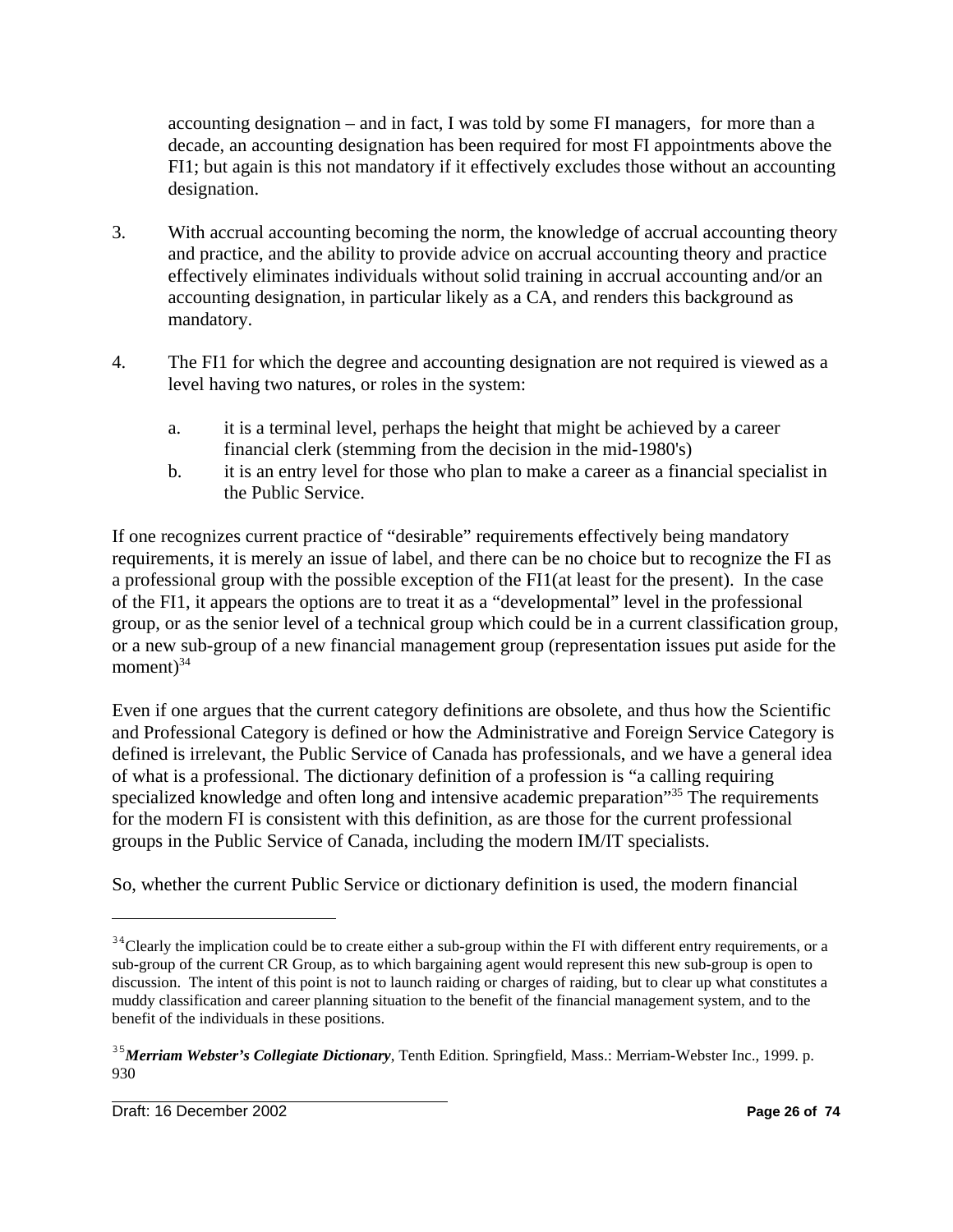manager is a professional, and should be treated as such in the Public Service of Canada.

## **Changes Required:**

- 1. With respect to the current view of the financial administration community in the Public Service of Canada, initiatives must be undertaken to change the image of financial administrators from essentially book-keepers<sup>36</sup>, to true financial management professionals and financial advisors<sup>37</sup> as the core partners to managers in the implementation of modern comptrollership, and on the development, application, and use of financial information systems that support modern comptrollership, and the first of the initiatives must be to define all the components and levels of the specialist financial management function of modern comptrollership to identify all the individuals and positions which form this community of professionals<sup>38</sup>. This will require the commitment of new financial and human resources by Treasury Board and by Departments to carry this out expeditiously.
- 2. With respect to the appropriateness of the current professional development and career path of members of the financial administration community of the Public Service of Canada, once all positions have been identified which should be part of the universal financial management community of the Public Service of Canada, whether classified as EX, FI, AS, ES, CR or in other groups, and the current full spectrum of roles and functions to provide specialist financial services to managers have been defined, then career planning can be developed including steps of progression, ways and means to gain experience, and appropriate training and development programs can be established both for the members of the new core "FI"group, and for the others. Current initiatives such as FORD and HARD are good initial steps, but appear too narrow in nature to truly address career planning, development, and management issues of the universal financial management community as a whole. This will require the commitment of new financial

 $36$ See Annex J for the NOC definition of occupation 1231, Bookkeepers – and see if this is not what many managers perceive as being the role of the FI – albeit "bean counter" is another derogative title sometime used.

<sup>&</sup>lt;sup>37</sup>One of the best discussions of what is financial management, in particular in a government setting, or of the roles of a financial manager is the US Office of Personnel Management's Position *Classification Standard for Financial Management Series GS-505* (TS81, August 1969, WCPS-2 August 2002), where the nature of financial management is defined (pp. 4-5) and in particular its discussion on distinguishing the role of the financial manager from those of other streams (pages 8,9) – see Annex M for the first of these two. Under the Canadian NOC, one has to interpolate between Code 0111 Financial Manager (see Annex C), Code 1111, Financial Auditors and Accountants (see Annex G), which may mean needing to work with HRDC to develop a Canadian occupational code equivalent to that of the US OPM, but tailored to the Canadian context of modern comptrollership in the Public Service. The 1999 Treasury Board definition of the Financial Management Group published in the Canada Gazette is of course germane to this discussion, and possibly as the basis for a new definition for the financial managers in the Public Service.

<sup>&</sup>lt;sup>38</sup>Without implying that the positions must be reclassified into one group, but with the implication that the educational or professional designation requirements of these "streams" in other groups might need to be redefined.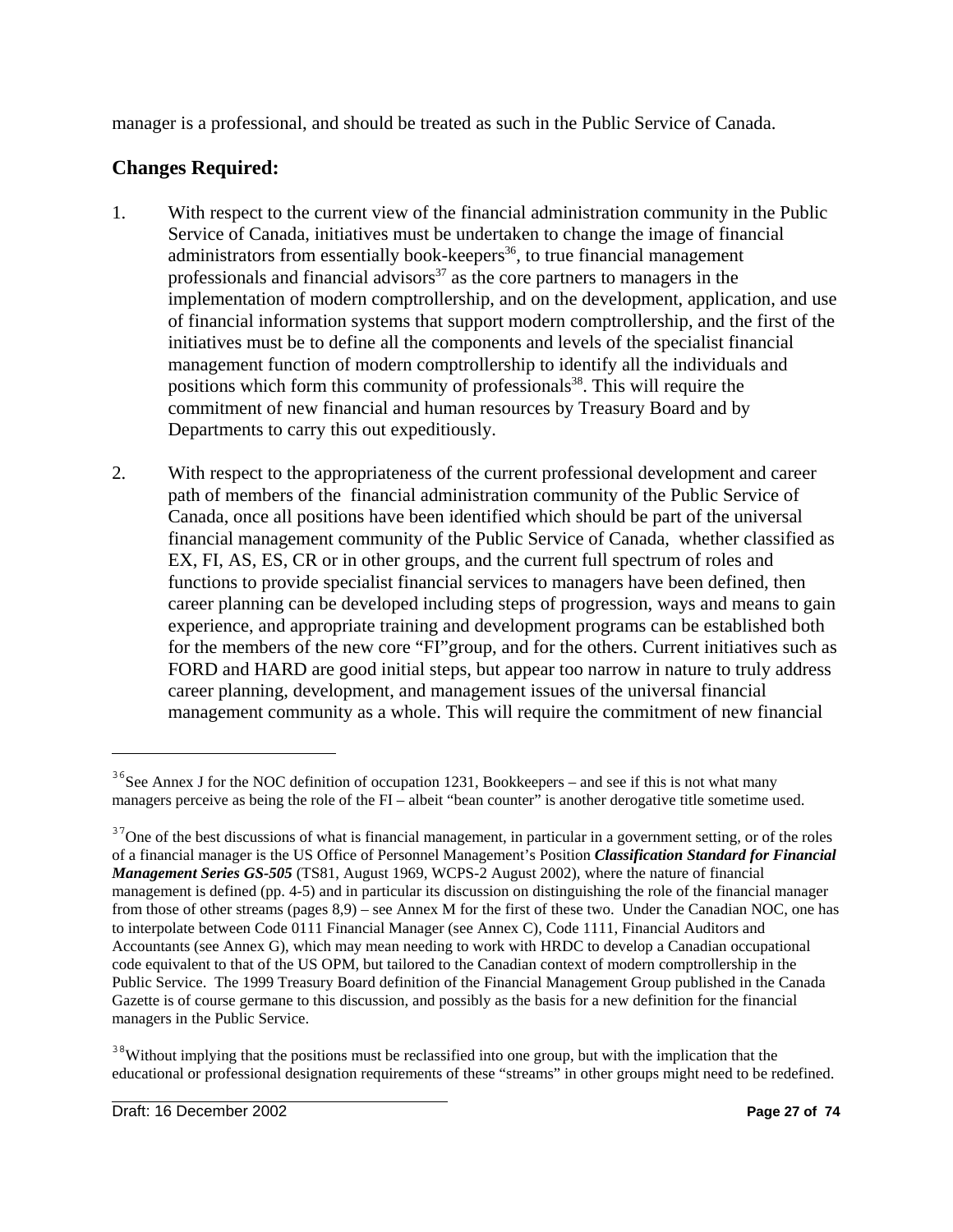and human resources by Treasury Board and by Departments to carry this out expeditiously.

- 3. With respect to the core financial specialist group, the group definition, knowledge requirements, selection standard, and structure must be established to serve not just the core financial specialist group (i.e. the FI), but the entire financial management community, and all the different streams that make up the community, and must necessarily be carried out only after the first two sets of changes (above) have been acted upon, and will require the commitment of new financial and human resources by Treasury Board and by Departments to carry this out expeditiously.
- 4. With respect to the appropriateness of the current classification structure and standard applied to the financial administration community of the Public Service of Canada, i.e. the Financial Administration Group (FI) of the Administration and Foreign Service Category, it does not include all of the roles and responsibilities of specialist financial managers required for the implementation of modern comptrollership, and must be rewritten to reflect the modern requirements of financial management and modern comptrollership, be inclusive of all core financial specialist roles required for the implementation of modern comptrollership and the concomitant development, implementation and use of its financial information systems to integrate financial and non-financial data to achieve more effective operational results<sup>39</sup>. This too will require the commitment of new financial and human resources by Treasury Board and by Departments.

#### **Possible Solutions and Action Steps**

<sup>&</sup>lt;sup>39</sup>This initiative will require some intensive consultations and committee work to develop a model that is acceptable to all. At the same time from both a perspective of including all those roles and streams which are directly involved in modern comptrollership, and the provision of an adequate number of levels to establish clear steps of progression, and hence a clear career path for planning and development purposes, the current four levels of the FI standard is inadequate. The AU for instance has six levels, the ES has technically eight levels (but that is under review to incorporate the SI Group in one standard), and may wind up with more or less levels than eight. The AS standard has technically eight levels, but this is not a professional stream and thus, while used for many financial functions,, is not appropriately used, and is not a good group for comparison. The US Office of Personnel Management lists eight professional levels, and up to nine clerical/technical levels. To incorporate a professional level position equivalent to an EX1 in scope of responsibility, and to incorporate one or more technical or developmental level below the first credentialled level, would imply a group structure of some eight levels, assuming what is currently classified at the FI1 level becomes the first credentialled level in the new financial management group. The concept in 1987 of compressing the FI group into four levels to yield broader salary bands may have made sense at that time, but with the increased complexity of financial management under the partnership approach of the federal government to the development, funding, and delivery of programs, services, and information --and under the requirements of modern comptrollership – combined with increasingly automated and integrated collection, integration, and interpretation of financial and non-financial data required for monitoring, analysis, and reporting, the current four level structure is inadequate. The optimal number of levels required is a function of the definition of the group, and thus must be determined once there is agreement on what the group is to be made accountable for.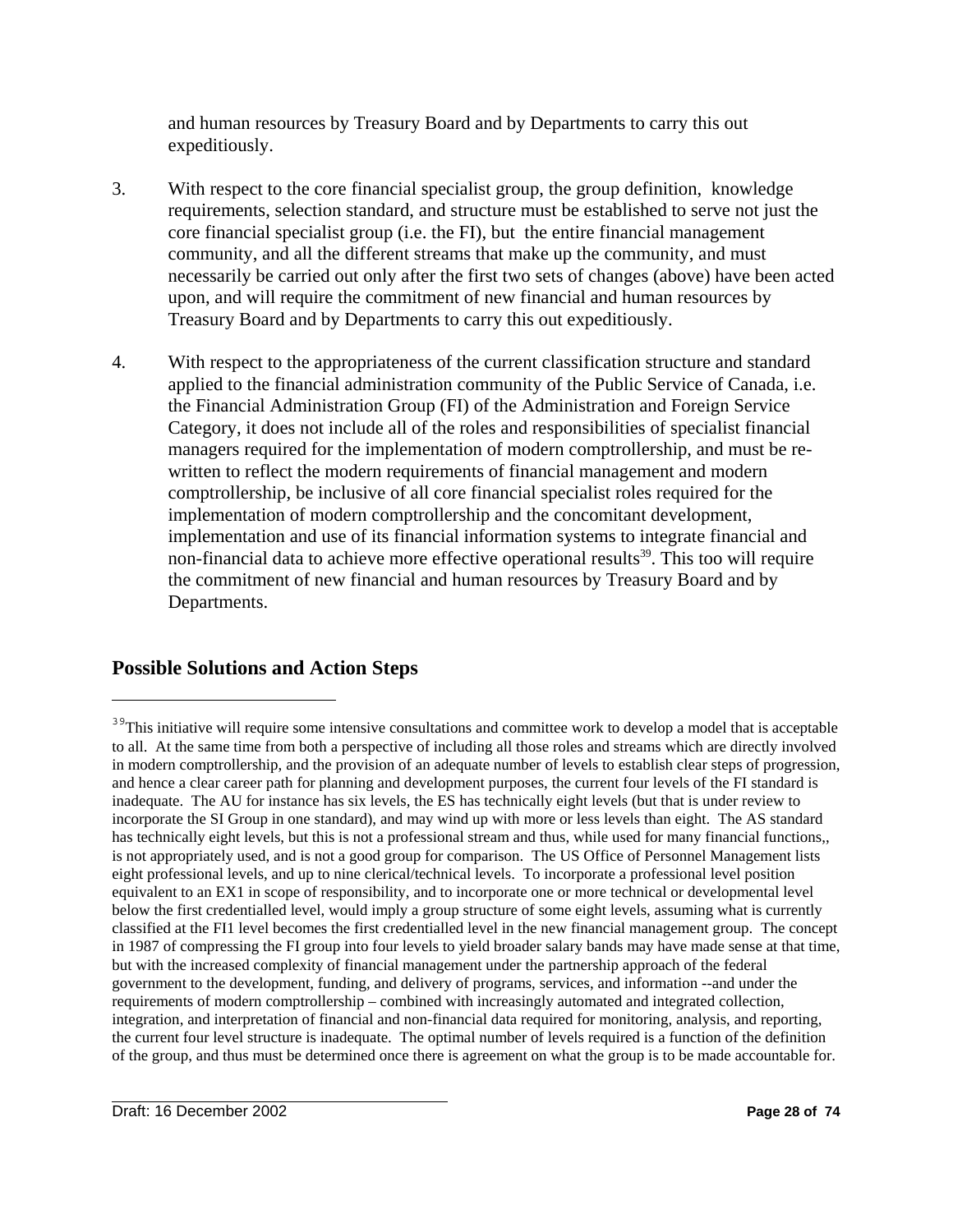There are eight major initiatives which, if undertaken, would address most of the issues raised:

- 1. Establish a Classification Modernization or Review Committee composed of all interested parties TBS/OCG, APSFA, PSC, OAG, CICA, others to develop the broad definition of the financial management function, that is the functions of the financial specialist positions necessary to serve as equal partners to management in the development, implementation, and evolution of modern comptrollership in the Public Service of Canada.
- 2. Conduct a thorough review of the financial occupations under the Canadian National Occupation Classification (see appendices C through L), and of the financial occupations of the United States Office of Personnel Management's Accounting and Budget Group<sup>40</sup> (which conceptually are tied to the US Standard Occupational Code) to determine equivalent occupations or financial management specialties (or occupational streams in the same group) in the Public Service of Canada<sup>41</sup>.
- 3. Conduct a thorough review of all positions in the Public Service of Canada whose responsibilities fit within the broad definition of initiative #1, which are key to the implementation of modern comptrollership in the Public Service of Canada (EX, FI, AS, ES, CR, others), and designate these positions as part of a new financial specialist

 $40^{\circ}$ One of the key merits of the US OPM's classification system as reformed in 1997 is that while it refers to "classification standards", these documents are closer to what were created as UCS Reference Documents for specific groups of jobs in the Canadian Public Service with the additional feature of the knowledge requirements for the specific group. But all positions are classified in accord with a common, universal, set of factors, and set of points.. What the occupational stream does is ties this specific occupational specialty to an equivalent occupation in the National Occupational Classification code of the United States, which is then used for conducting wage surveys, and for setting pay levels for that specific occupational group.

 $41$ There are a number of reasons for using the National Occupational Classification as the basis for the identification of occupations or occupational groups and streams. One of the key reasons is that if a new occupational group or stream for the Public Service is defined as comparable to an occupation already defined in the NOC, this can be used for wage surveys at a lower cost than if a unique occupation is defined. A second reason is that given that there is one occupational group (NOC 4168 - *Program Officers unique to Government*) that is unique to government – and that group does not include any financial management functions as an occupation, thus it can be concluded, and probably quite correctly, that financial management in government is not significantly different in terms of skills and knowledge required, or functions to be performed than is found in the private sector. The context may be different, but not the skills or technical knowledge required. A third reason is that if classification is to be seen as equitable and sound – and not just a management whim – then the standard must be developed in accord with sound scientific methodology. HRDC is funded by Treasury Board to develop and establish occupational standards for use by the private sector, the provincial governments, territorial governments, foreign governments, and professional and trade organizations as the basis for wage comparisons, for developing educational curricula, for establishing common apprenticeship programs across Canada that are comparable internationally. It would seem rather odd for Treasury Board Classification specialists that there is a need for occupations in financial management different than that defined for everyone else; in fact it would be an indefensible position for Treasury Board to take.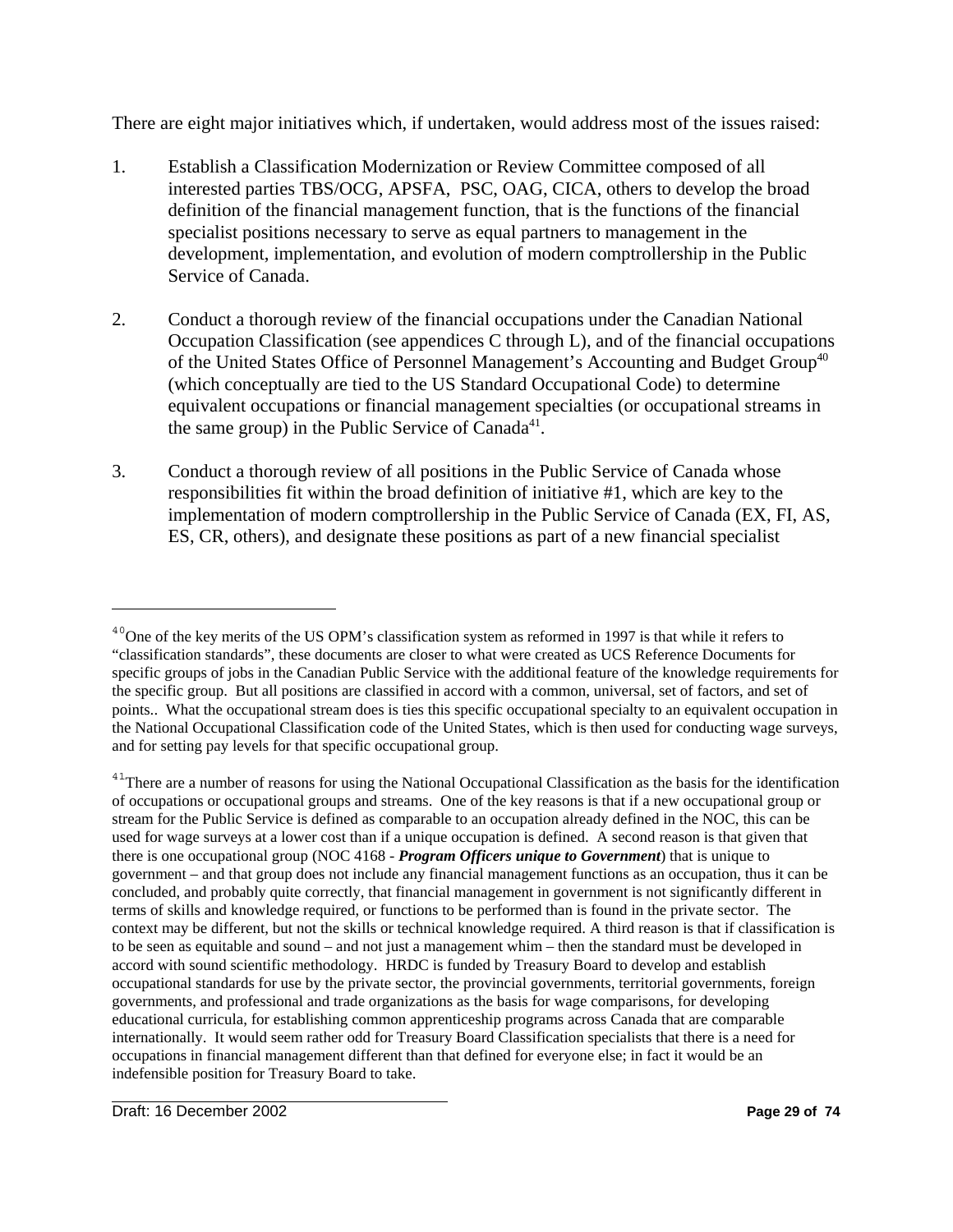family $42$ .

- 4. Redefine the group definition, factors for assessment, weighting, and number of levels required for the FI Group which encompasses all the core financial management specialist functions (defined above) required to implement modern comptrollership in the most effective manner possible.<sup>43</sup>
- 5. Having redefined the group, establish the number of distinguishable operational levels of work necessary, and the process of career advancement, to provide a reasonable career path from data validation and/or entry to the most senior level of financial advisor to the Deputy Head.<sup>44</sup>

<sup>&</sup>lt;sup>42</sup>This initiative has already been partially launched through the letters (September  $13<sup>th</sup>$  2000, and October 9<sup>th</sup> 2002) of the Deputy Comptroller General, Comptrollership Branch of the Treasury Board Secretariat asking departments to review their AS positions to determine if they should more appropriately be assigned to the FI group. While this is laudable, and a step in the right direction, if the managers and writers were reasonably good at describing work, they could easily describe a job in such a manner that it would not necessarily fall under the FI standard, in particular since many work descriptions were rewritten for UCS purposes, and not necessarily seeking to reflect the AS or FI standard, and if no staffing action was initiated with respect to one of these re-written positions, classification would have had no reason to review it. One also has to remember, that in the last thirteen years of first UJEP conversion, and then UCS conversion, if a manager insisted that a position should be an AS (usually because the intended incumbent did not qualify as an FI), the position was often classified as such, since "it would not matter" once the positions were converted to UJEP or to UCS. The end result is quite likely that there are many positions, the incumbent of which is carrying out financial management responsibilities, but the description on paper does not accurately reflect those responsibilities. In short, considerably more than these letters, or the review asked for has to be done to get a true handle on the number of AS positions that belong in a financial management group. The ultimate classification of these positions might not necessarily mean they are all in one classification group (e.g. the FI), but that they might constitute specialized streams in other groups (e.g. EX) that must meet specialized requirements of 'financial specialists" to ensure the integrity of this larger specialized group under modern comptrollership

<sup>&</sup>lt;sup>43</sup>The factors for assessment of work today must comply with Section 11 of the Human Rights Act, consequently the factors in the current standard need to be revised, drawing on the Treasury Board Secretariat's *UCS Reference Document for Financial Administrators*, and on the United States Office of Personnel Management's approach for the evaluation of Accounting and Budget positions.

<sup>&</sup>lt;sup>44</sup>In determining the appropriate number of levels, there are a number of arguments, all of which indicate more levels are required in the FI Group than the current four. The general model which is true for professional groups is to have 1)an entry level, 2) a fully professional level, 3) a team leader level which is also a specialist level, 4) a unit, section, or function manager, and 5) a manager of multiple units, sections, or functions within the profession. The advisory role of the positions increase as their management responsibilities increase on the basis that they must integrate an increasing number of specialties into a viable set of recommendations with all factors taken into consideration. This is also true for the FI, except that the current standard does not reflect the breadth of the work or the larger range of specialties that must be incorporated into the work The size and complexity of the financial resources for which a current FI is responsible has a significant role in determining the level of the position, and will likely continue to be true, but this "impact" element is true in a number of standards, and developing a modified standard that incorporates the impact of the size of the resources should not pose an insurmountable challenge. See An nex N for more discussion.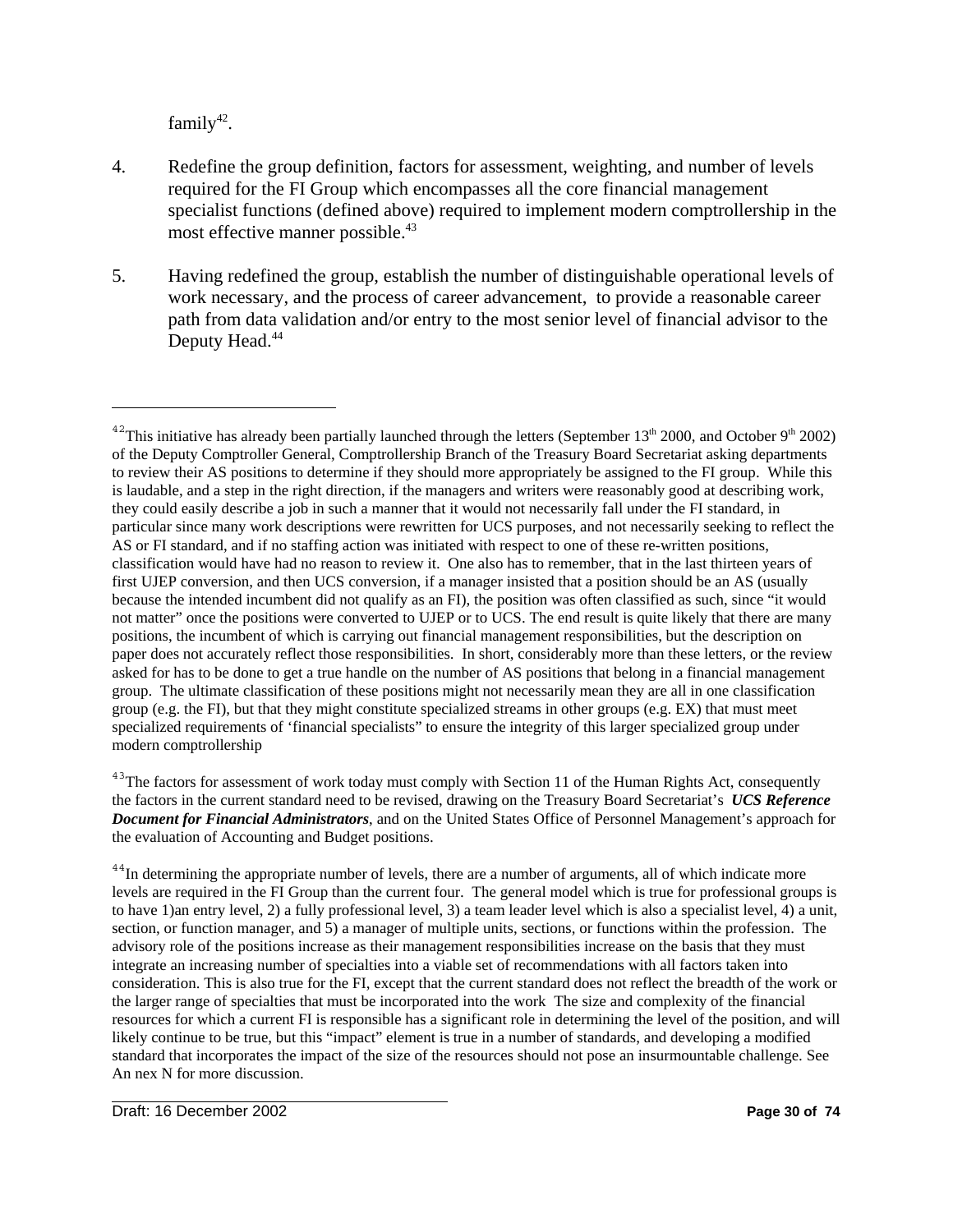- 6. Eliminate the practices which distort the classification of financial management positions, in particular replace the requirement that any position classified as FI (or its new equivalent) must "belong" to the central financial authority of the department, and replace it with a control over selection standards for such positions that must be approved by the central financial authority, and/or that the central financial authority has the right to participate in all such selection boards. The effect of this would be to increase the professional standards of such positions, without managers losing control of the individuals hired.
- 7. Review the job content, and career path of current financial CR positions in light of educational requirements in the private sector for these types of positions, and the recruitment and future of these to determine if there is required a sub-group of the CR group, or a sub-group of the revised FI Group tied to the NOC.
- 8. Establish a process for the ongoing review and updating of the new classification standard to keep the standard up to date with technological and process change to maintain the classification standard as "living" tool.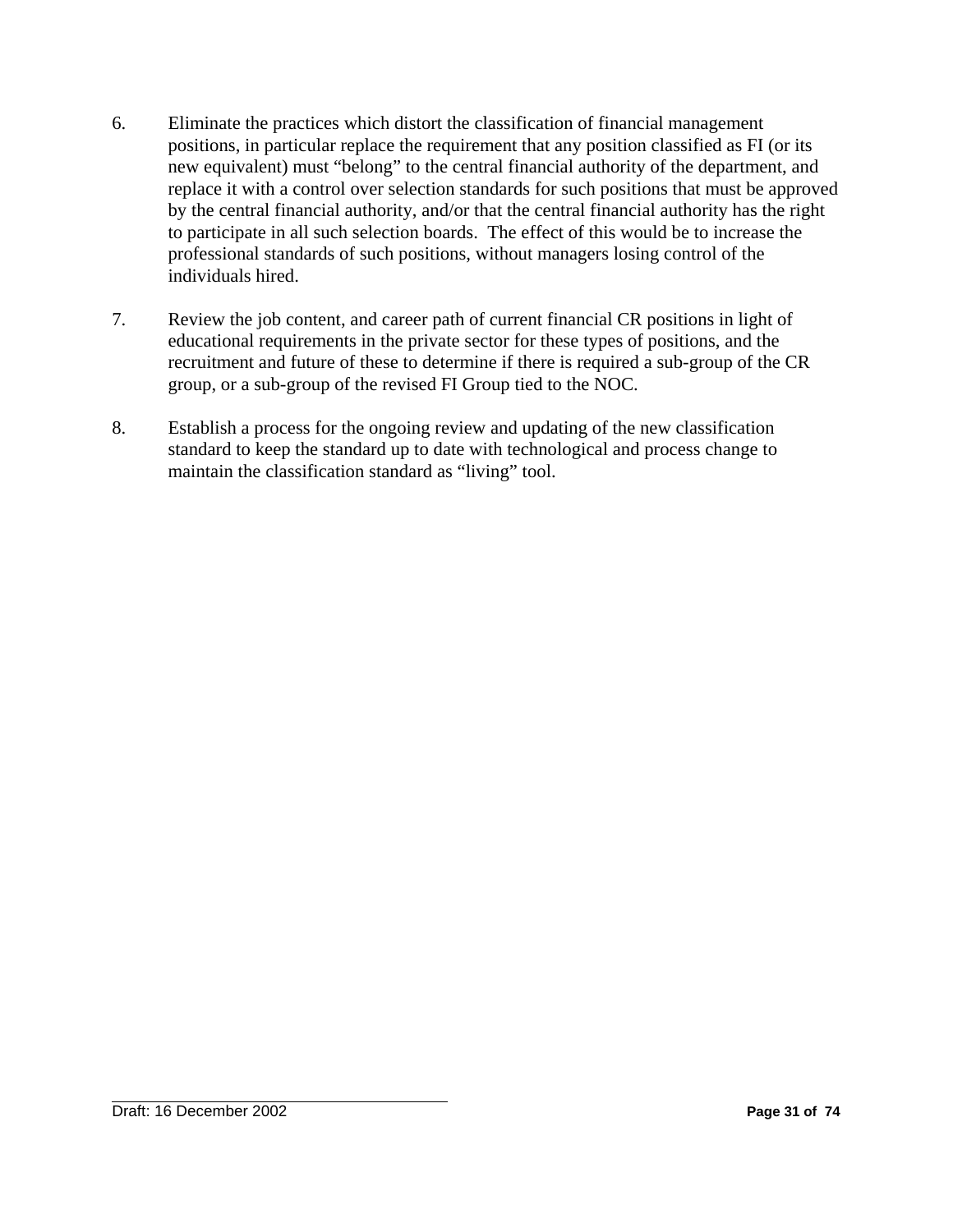## **References**

## **Accounting Organizations**

- "How Can You Become a CGA?", http://www.cga-canada.org/eng/designation/cgabecome.htm 10/26/02
- "What Accountants Today Do", http://www.cgacanada.org/eng/designation/become/what\_accs\_do..htm 10/26/02
	- "What is a CMA?" 1995-2002, The Society of Management Accountants of Canada. http://www.cma-canada.org/cma\_designation.asp 10/26/02
	- "The role of the CMA." 1995-2002, The Society of Management Accountants of Canada. http://www.cma-canada.org/cma\_role.asp 10/26/02
		- \_\_\_\_\_\_ *Reporting Model- Senior Governments: Overview*. *Public Sector Accounting Board, Proposed Accounting Recommendations*. Canadian Institute of Chartered Accountants 02 Nov 2002, http://www.cica.ca/multimedia/Download\_Library/Standards/ Documents\_for\_comment/English/e\_RepModSGov.pdf

### **Human Resources Development Canada:**

- \_\_\_\_\_\_ Index of Titles F, *National Occupational Classification 2001***,** Human Resources Development Canada. http://www23.hrdc-drhc.gc.ca/2001/e/index/f.shtml 10/26/02
- \_\_\_\_\_\_ "Business, Finance and Administration Occupations, Major Group 00 Management Occupations"*National Occupational Classification 2001***,** Human Resources Development Canada . http://www23.hrdc-drhc.gc.ca/2001/e/groups/0.shtml 10/26/02
- \_\_\_\_\_ "0012 Senior Government Managers and Officials", *National Occupational Classification 2001***,** Human Resources Development Canada. http://www23.hrdcdrhc.gc.ca/2001/e/groups/0012.shtml 10/26/02
- \_\_\_\_\_ "0013 Senior Managers Financial, Communications, and Other Business", *National Occupational Classification 2001***,** Human Resources Development Canada. http://www23.hrdc-drhc.gc.ca/2001/e/groups/0013.shtml 10/26/02
- \_\_\_\_\_ " 0112 Human Resources Managers", *National Occupational Classification 2001***,** Human Resources Development Canada. http://www23.hrdcdrhc.gc.ca/2001/e/groups/0112.shtml 10/26/02
- \_\_\_\_\_ "0111 Financial Managers", *National Occupational Classification 2001***,** Human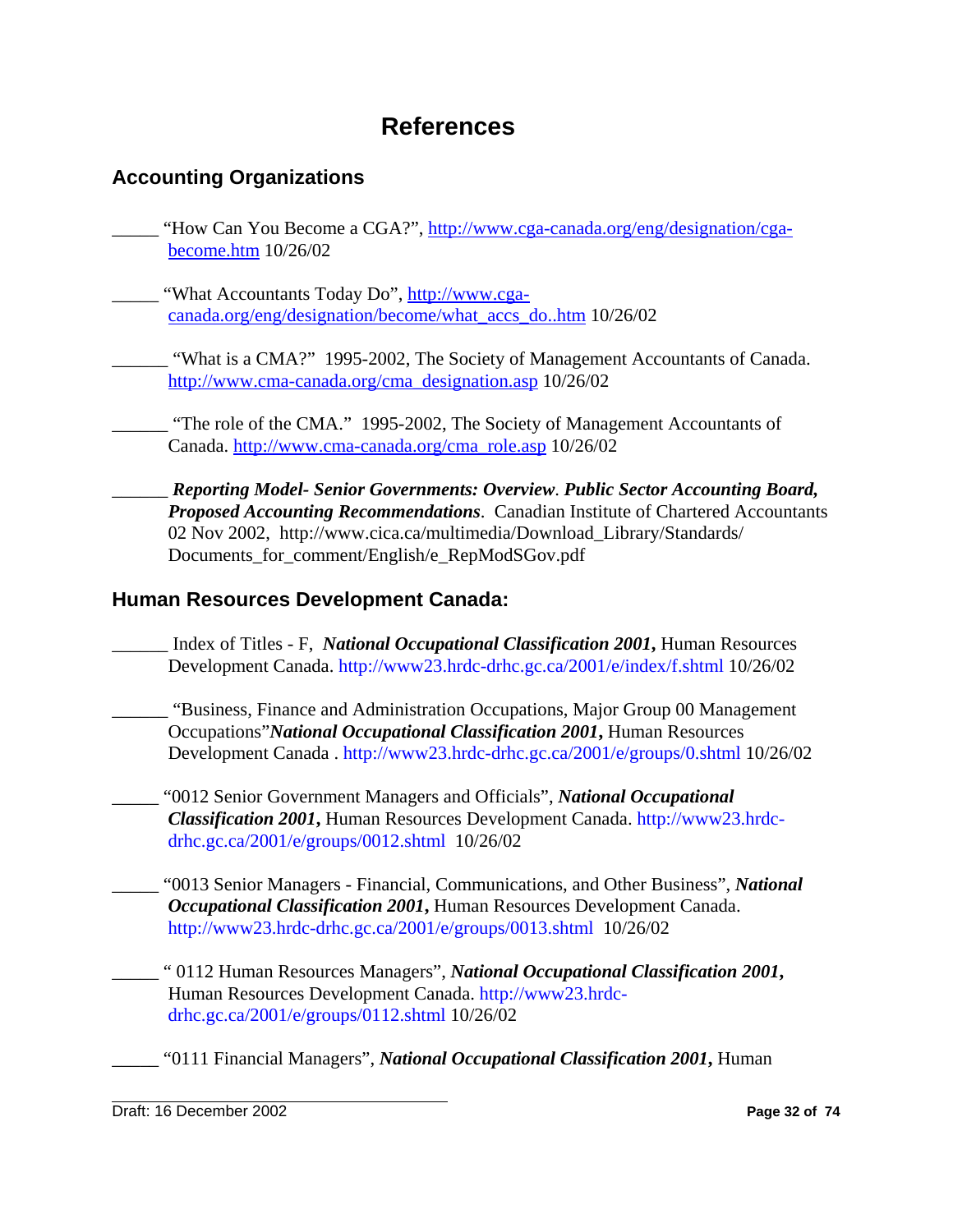Resources Development Canada. http://www23.hrdcdrhc.gc.ca/2001/e/groups/0111.shtml 10/26/02

- \_\_\_\_\_ "Business, Finance and Administration Occupations, Major Group 11, and Major Group 14 - Clerical Occupations", *National Occupational Classification 2001***,** Human Resources Development Canada. http://www23.hrdc-drhc.gc.ca/2001/e/groups/1.shtml 10/26/02
- \_\_\_\_\_ "1111 Financial Auditors and Accountants", *National Occupational Classification 2001***,** Human Resources Development Canada. http://www23.hrdcdrhc.gc.ca/2001/e/groups/1111.shtml 10/26/02
- \_\_\_\_\_ "1112 Financial and Investment Analysts", *National Occupational Classification 2001***,** Human Resources Development Canada. http://www23.hrdcdrhc.gc.ca/2001/e/groups/1112.shtml 10/26/02
	- \_\_\_\_\_\_ "1431 Accounting and Related Clerks", *National Occupational Classification 2001***,** Human Resources Development Canada. http://www23.hrdcdrhc.gc.ca/2001/e/groups/1431.shtml 10/26/02
	- \_\_\_\_\_ "4162 Economists and Economic Policy Researchers and Analysts",*National Occupational Classification 2001***,** Human Resources Development Canada . http://www23.hrdc-drhc.gc.ca/2001/e/groups/4162.shtml 10/26/02
		- \_\_\_\_\_\_ "4168 Program Officers Unique to Government", *National Occupational Classification 2001***,** Human Resources Development Canada. http://www23.hrdcdrhc.gc.ca/2001/e/groups/4168.shtml 10/26/02

## **Office of the Auditor General**

- \_\_\_\_\_ "Internal Audit.", Chapter 5, *1984 Report of the Auditor General to the House of Commons*. Ottawa: Office of the Auditor General, 1984. 13 pp. 1984 http://www.oagbvg.gc.ca/domino/reports.nsf/html/8405ce.html 10/30/02
- \_\_\_\_\_"Financial Management and Control in the Government of Canada", Chapter 5, *2002 Report of the Auditor General to the House of Commons*. Ottawa: Office of the Auditor General, December 2002. 25 pp.
- \_\_\_\_\_"Modernizing Accountability in the Public Sector", Chapter 9, *2002 Report of the Auditor General to the House of Commons*. Ottawa: Office of the Auditor General, December 2002. 20 pp.

## **Public Service Commission**

Draft: 16 December 2002 **Page 33 of 74**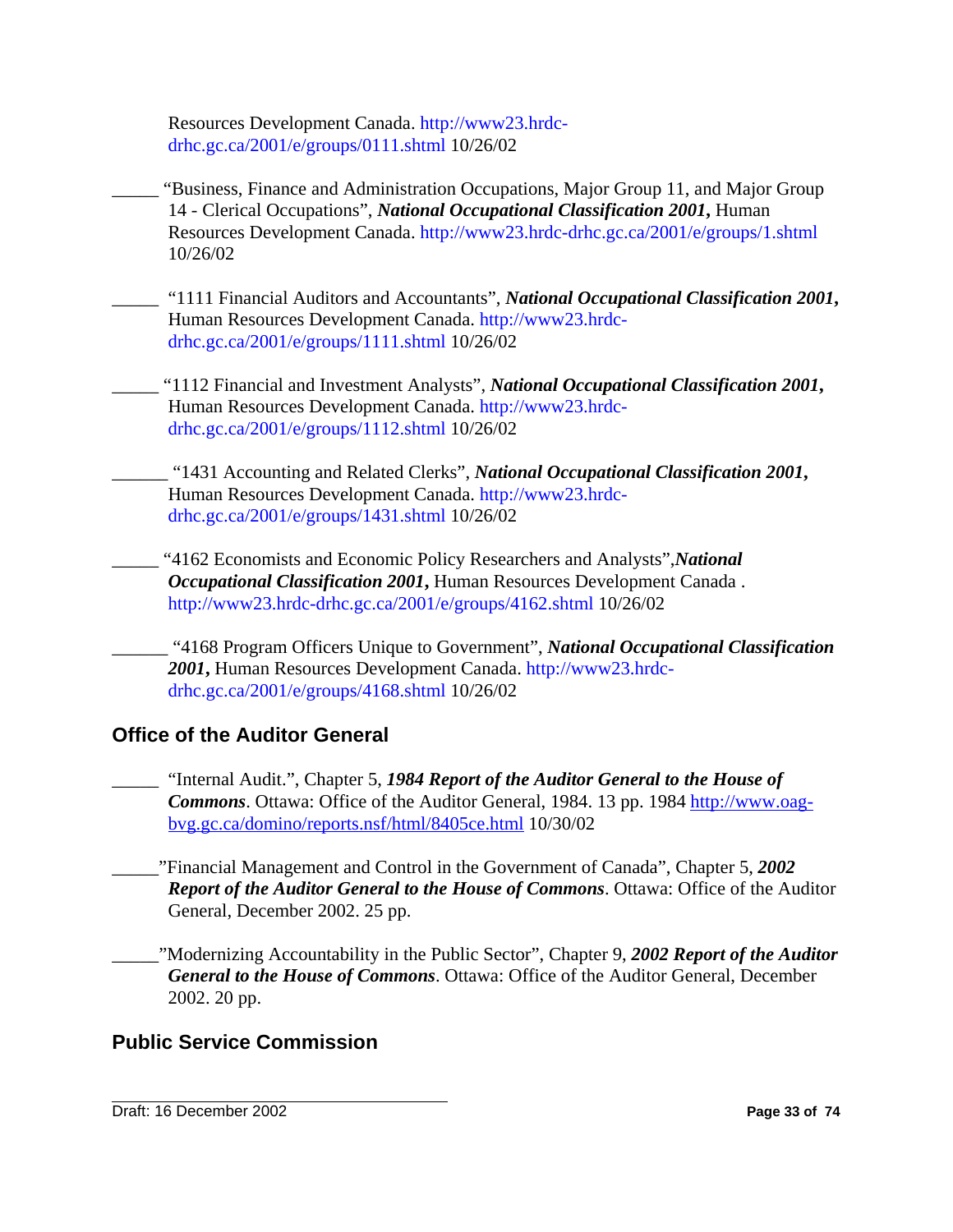\_\_\_\_\_*Standards for Selection and Assessment, Section 2: Group-Specific Standards*. http://www.psc-cfp.gc.ca/staf\_dot/stand\_selec/group\_e.htm 11/03/02

## **Privy Council Office**

- *\_\_\_\_\_ "Deputy Minister Performance Agreements, Corporate Priorities for the Public Service of Canada 2002-2003".* Privy Council Office. PCO's Secretariat, http://www.pcobcp.gc.ca/default.asp?Language=E&Page=PCOsSecretariats&sub=mpsp&doc=pmp... 10/9/02
- \_\_\_\_\_ *Ninth Annual Report*. Clerk of the Privy Council, Privy Council Office. March 27, 2002 http://www.pco-bcp.gc.ca/default.asp?Page=Report &Language=E&doc =clerkletter \_e.htm 10/9/02

## **Treasury Board Secretariat**

- \_\_\_\_\_ *Classification Standard. Administrative Services Group*, Administrative and Foreign Services Category. Treasury Board of Canada Secretariat. 1965, with amendments 1967, 1972
- \_\_\_\_\_ *Classification Standard. Auditing*, Scientific and Professional Category. Treasury Board of Canada Secretariat. 1965, with amendments 1987 with amendment 1995
- \_\_\_\_\_ *Classification Standard. Economics, Sociology and Statistics*, Scientific and Professional Category. Treasury Board of Canada Secretariat. 1983
- \_\_\_\_\_ *Classification Standard. Financial Administration*, Administrative and Foreign Services Category. Treasury Board of Canada Secretariat. 1987
- \_\_\_\_\_ *Executive Group, Position Evaluation Plan*. Treasury Board of Canada Secretariat. 1992
- **\_\_\_\_\_** *Annotated Bibliography for the Study On: "Best Practices in Risk Management: Private and Public Sectors Internationally***.** Treasury Board of Canada Secretariat**,** October 1999. 70 pages
- **\_\_\_\_\_** *Comptrollership. Chapter 1-2: Policy on Responsibilities and Organization for Comptrollership***.** Treasury Board of Canada Secretariat. http://www.tbssct.gc.ca/pubs\_pol/dcgpubs.tbm\_142/1-2CM1E.html  $11/14/02$  3 pp.
	- *Financial Information Strategy Accounting Manual***. Treasury Board of Canada** Secretariat. http://www.tbs-sct.gc.ca/dcgpubs/accstd/fisam-mcssif-0701-1\_e.html 11/14/02 13 pp.

Draft: 16 December 2002 **Page 34 of 74**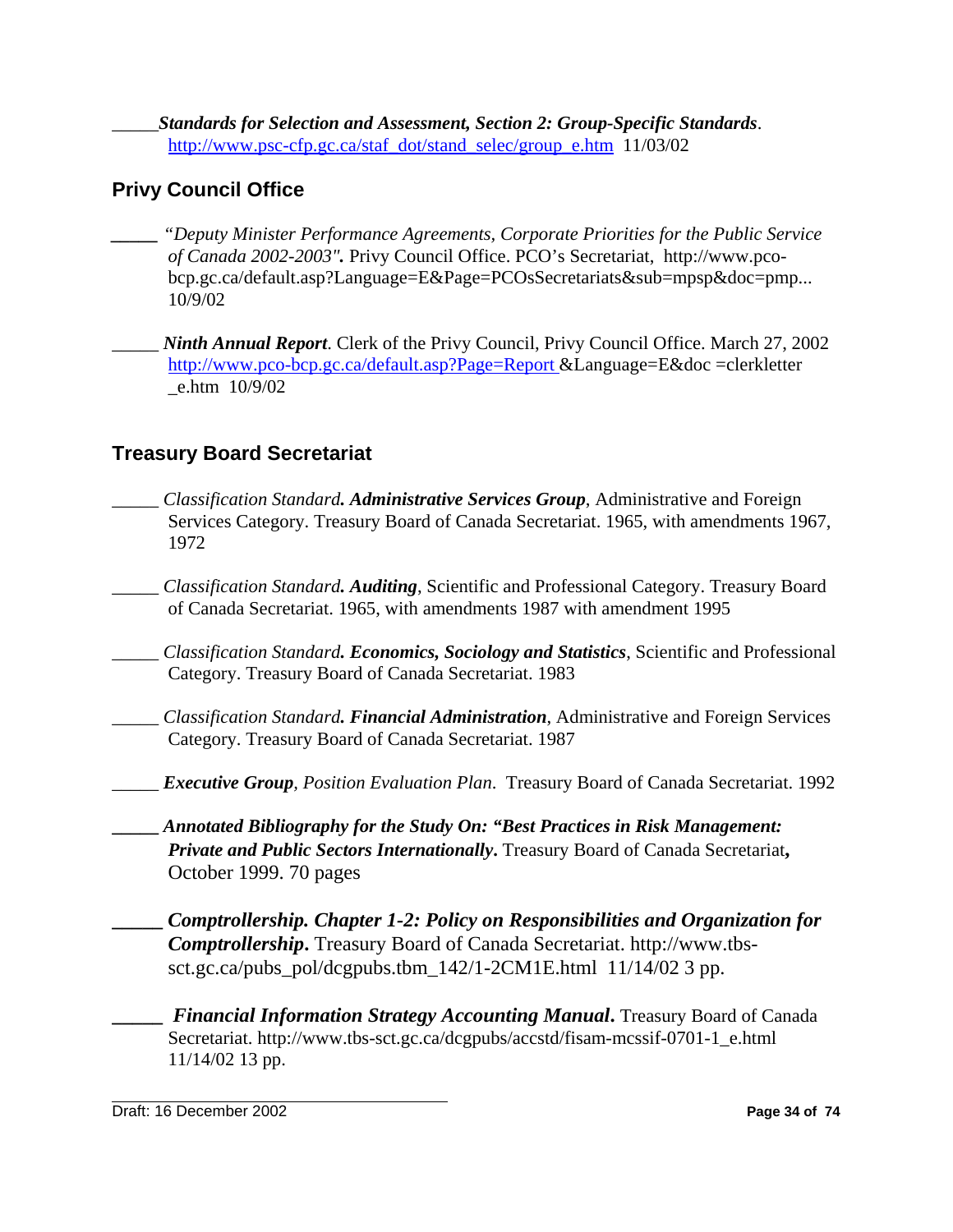**\_\_\_\_\_** *Financial Management Accountability in Departments and Agencies***.** Treasury Board of Canada Secretariat. http://www.tbs-sct.gc.ca/dcgpubs/acc1\_e.html 11/14/02 5 pp.

\_\_\_\_\_ *Modern Comptrollership: A Guide to Getting Started*. Treasury Board of Canada Secretariat http://www.tbs-sct.gc.ca/CMO\_MFC/guide.asp 01/03/02

- \_\_\_\_\_ *Modern Comptrollership: A Chronology of Key Events*. Treasury Board of Canada Secretariat http://www.tbs-sct.gc.ca/CMO\_MFC/intro/origin\_e.asp 10/09/02
	- \_\_\_\_\_ *Modern Comptrollership: Frequently Asked Questions*. Treasury Board of Canada Secretariat http://www.tbs-sct.gc.ca/CMO\_MFC/faq\_e.asp 10/09/02
- \_\_\_\_\_ *Comptrollership: Policies and Guidelines*. Treasury Board of Canada Secretariat http://www.tbs-sct.gc.ca/Pubs\_pool/dcgpubls/TBM\_142/siglist\_e.html 10/09/02

"Policy on Internal Audit-II", Treasury Board of Canada Secretariat.http://www.tbssct.gc.ca/pubs\_pol/dcgpubs/ia-vi/pia-pvil\_e.html

\_\_\_\_\_ "*Occupational Group Definitions*", Public Service Reform Act, *Canada Gazette Part 1*, March 27, 1999. pp. 801-834

\_\_\_\_\_ *Professional Development Issues and Initiatives,.* Treasury Board of Canada Secretariat. Presentation to the SFFO Conference, October 22, 2002

- \_\_\_\_\_ *Review of Learning Framework.* Treasury Board of Canada Secretariat. Presentation Deck, Undated (October 2002)
- \_\_\_\_\_ *Review of FI Selection Standard.* Treasury Board of Canada Secretariat. Presentation Deck, Undated (October 2002)

\_\_\_\_\_ *Universal Classification System Reference Tool for Financial Officers*. Treasury Board of Canada Secretariat. 2000 48 pp.

\_\_\_\_\_ *Results for Canadians: A Management Framework for the Government of Canada.* Treasury Board of Canada Secretariat http://www.tbs-sct.gc.ca/res\_can/rc\_1\_e.html

Neville, Richard J. "Classification of Positions in the Financial Management Group" **Letter to Senior Financial Officers**, October 9, 2002, Treasury Board Secretariat

## **United States Office of Personnel Management**

\_\_\_\_\_ *The Classifier's Handbook*, Washington. DC: US OPM, HRCD-7, July 1999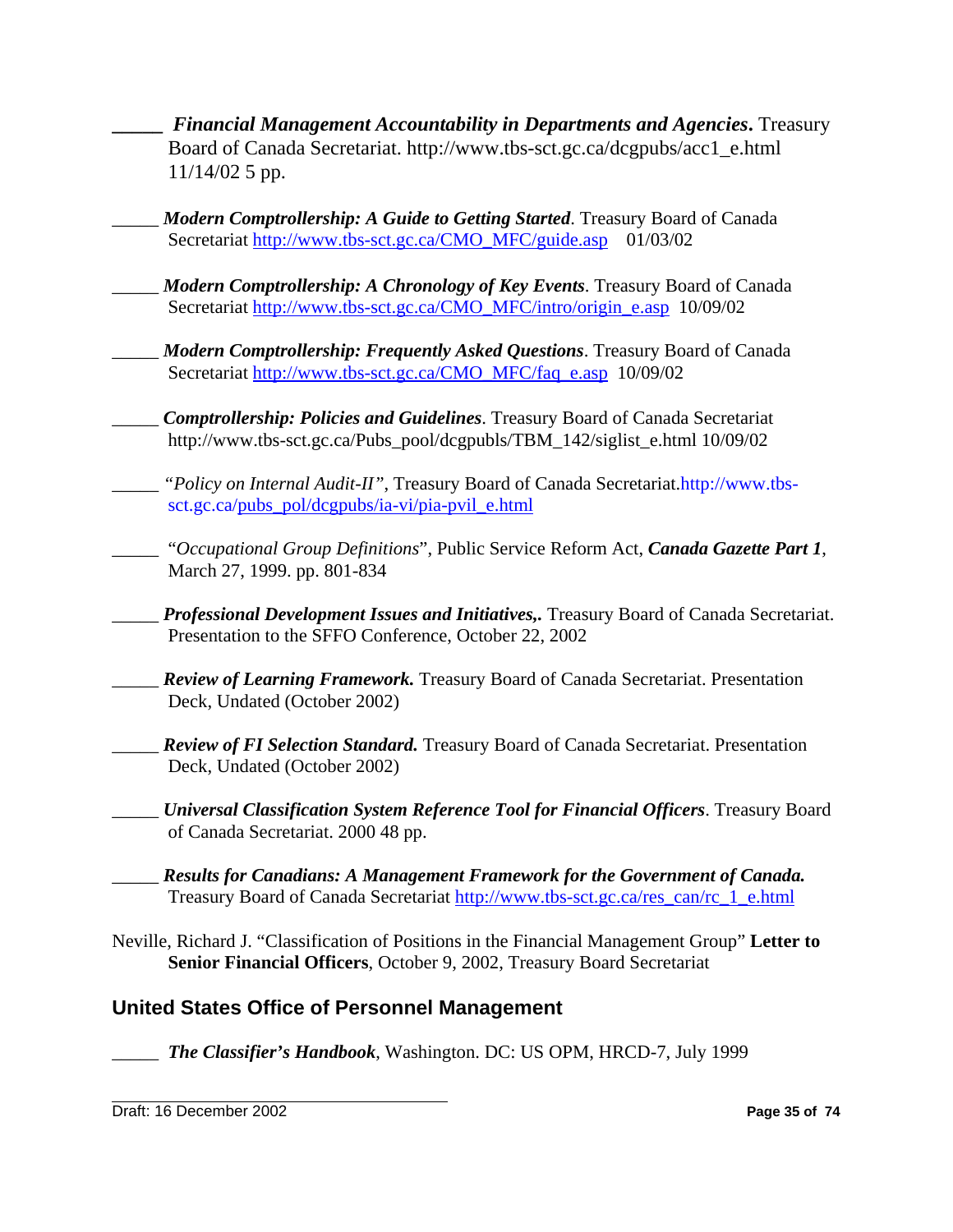- \_\_\_\_\_ *General Schedule, Position Classification Standards, Introduction to the Position Classification Standards*, Washington. DC: US OPM, WCPS-1, August 2001
	- \_\_\_\_\_ *Handbook of Occupational Groups and Families*, Washington. DC: US OPM, CLAS-02, August 2001
- \_\_\_\_\_ *General Schedule, Position Classification Standards*, Washington. DC: US OPM, http://www.opm.gov/gedcalss/html/gsseries.asp 11/06/02
- \_\_\_\_\_ *Job Family Position Classification Standard for Professional and Administrative Work in the Accounting and Budget Group, GS-0500*, Washington. DC: US OPM, December 2000
- \_\_\_\_\_ *Accounting Series*, Washington. DC: US OPM, TS-92, December 1989
- \_\_\_\_\_ *Position Classification Standard for Financial Management*, Series GS-0505, Washington. DC: US OPM, WCPS-2, August 2002
- \_\_\_\_\_ *Job Family Position Classification Standard for Clerical and Technical Accounting and Budget Work, GS-0500*, Washington. DC: US OPM, HRCD-4, December 1997

# **Other**

- \_\_\_\_\_\_ *Report of the Independent Review Panel on Modernization of Comptrollership in the Government of Canada*. 1997. 93 pages.
- \_\_\_\_\_\_*Report of the Standing Committee on Human Resources Development and the Status of Persons with Disabilities: Final Report on Human Resources Development Canada Grants and Contributions*. Ottawa: House of Commons, June 2000.
	- \_\_\_\_\_ *ACOC Bullets for Meeting with Richard Burton, Assistant Secretary, Classification, Treasury Board Secretariat, Ottawa, Ontario, October 11, 2002*. Association of Classification and Organization Consultants, Ottawa. 24 Powerpoint slides.
- \_\_\_\_\_ *Critique: The Current CS Classification Standard*. Professional Institute of the Public Service of Canada. http://www.pipsc.ca/english/ucs/tb/cs/critique.html 11/04/02
- *Merriam Webster's Collegiate Dictionary*, Tenth Edition. Springfield, Mass.: Merriam-Webster Inc., 1999.1559 pp.
- Bandura, Murray. "Where the Jobs Are" CGA Magazine, July-August 1998. http://www.cgacanada.org/eng/magazine/julaug98/jobs\_e.htm

May, Kathryn. "Robillard considers PS Super School", *The Ottawa Citizen*, November 17, 2002.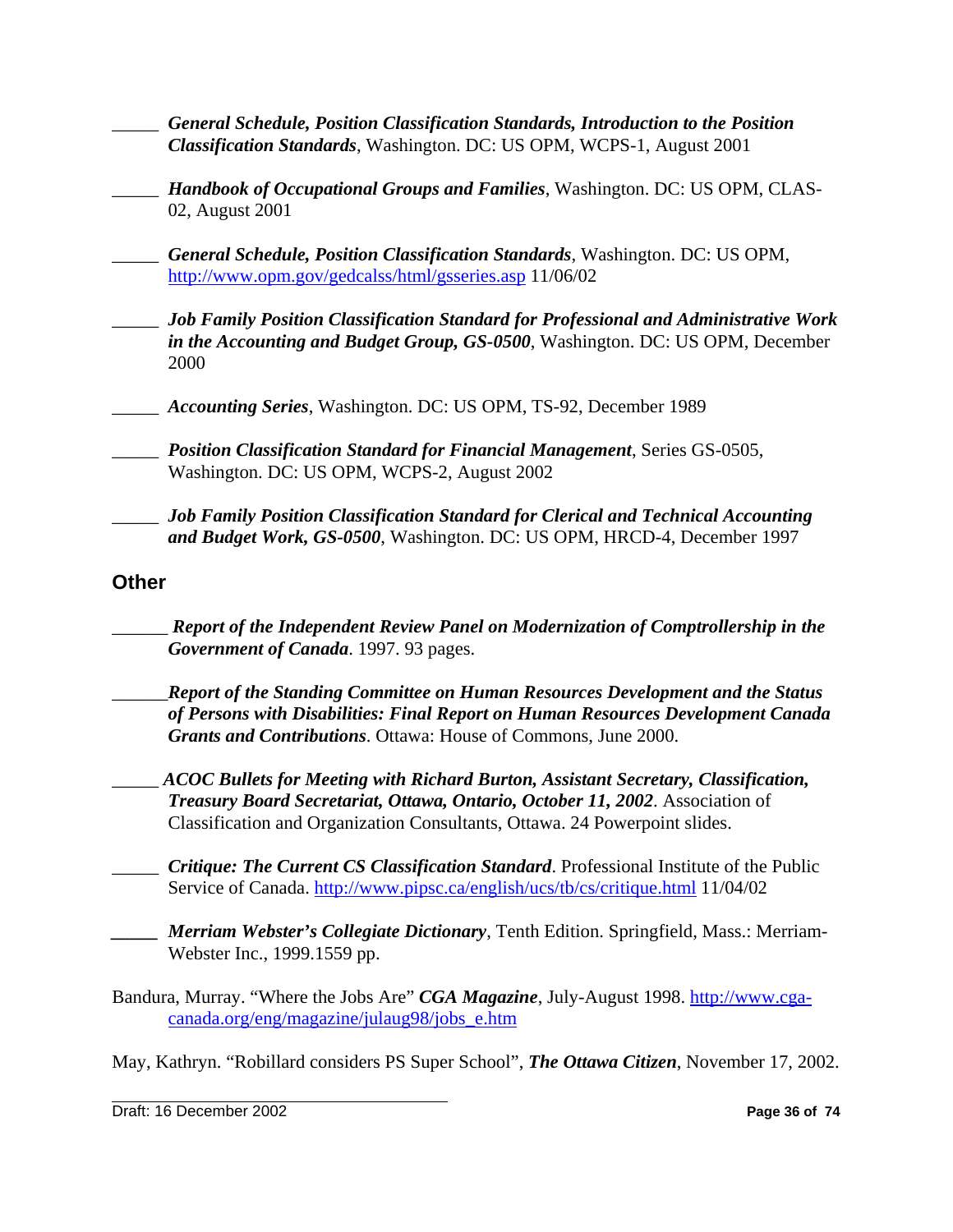pp. A1,A4

- Pollanen, Raili. "The Importance of Financial Statements and Reporting for the Government of Canada" *FMI Journal*, v. 13, no 3 (Spring/Summer 2002), pp. 27-30
- Schiozawa, Y. "Economics and Accounting: A Comparison between philosophical backgrounds of the two disciplines in view of complexity theory". Plenary Address at the Second APIRA Conference, Osaka, Japan, 1998 *Accounting Auditing & Accountability Journal*, Vol. 12, No.1, 1999, pp. 19-38.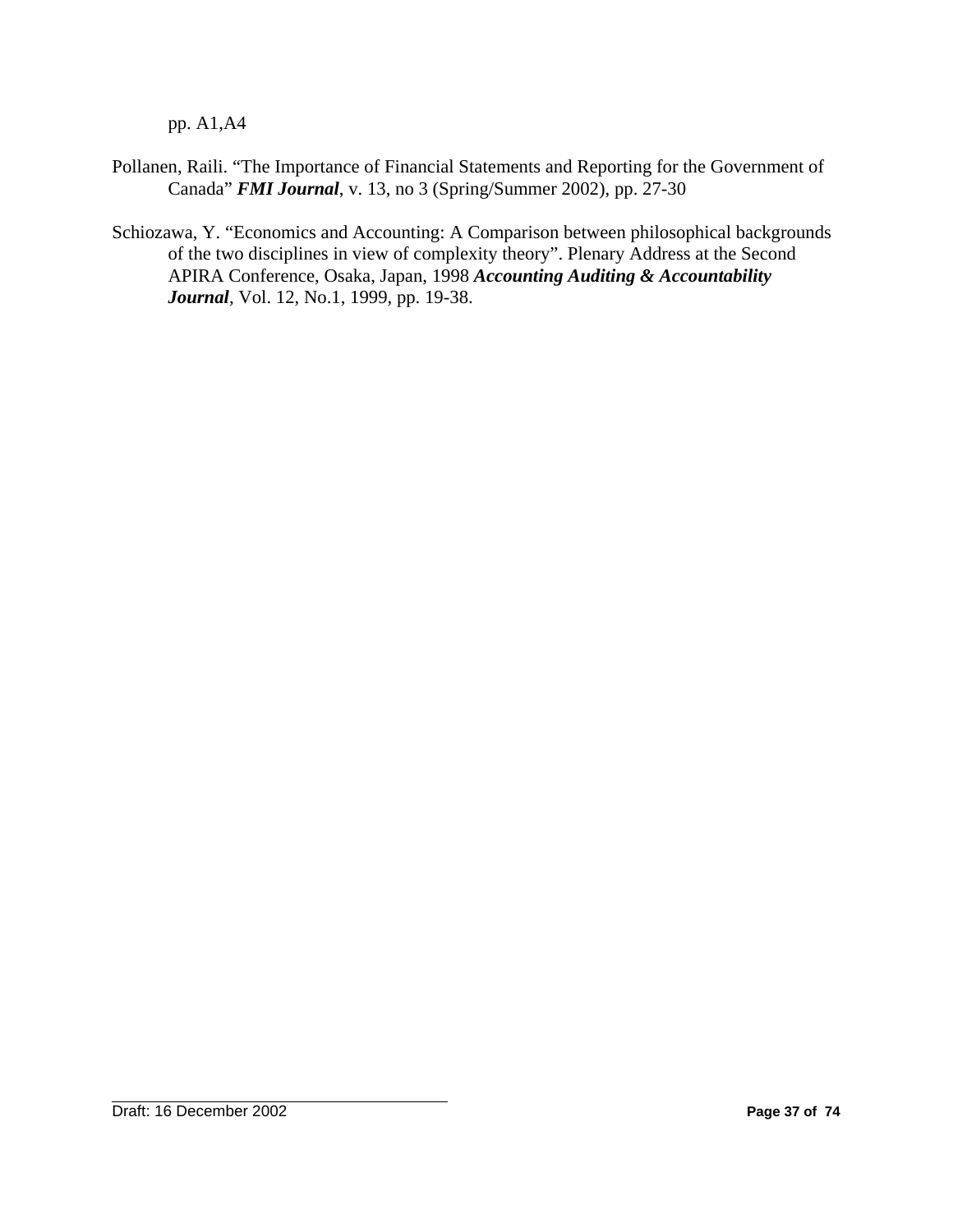# **ANNEXES**

## Contents:

| $\mathbf{A}$ | GS-0500 - Accounting and Budget Group US Office of Personnel Management,<br>Handbook of Occupational Groups and Families, August 2001, pp. 45-47  40                    |
|--------------|-------------------------------------------------------------------------------------------------------------------------------------------------------------------------|
| B            | GS-0099 - General Student Trainee Series, US Office of Personnel Management,                                                                                            |
| $\mathbf C$  | NOC Code 0111 Financial Managers, Human Resources Development Canada,                                                                                                   |
| D            | <b>NOC Code 0012 Senior Government Managers and Officials, Human Resources</b><br>Development Canada, National Occupational Classification 2001  47                     |
| E            | NOC Code 0013 Senior Managers - Financial, Communications and Other Business,<br>Human Resources Development Canada, National Occupational Classification 2001  48      |
| $\mathbf{F}$ | NOC Code 041 Managers in Public Administration, Human Resources Development                                                                                             |
| G            | NOC 1111 Financial Auditors and Accountants, Human Resources Development                                                                                                |
| H            | <b>NOC 1212 Supervisors, Finance and Insurance Clerks, Human Resources</b>                                                                                              |
| $\mathbf I$  | NOC 1221 Administrative Officers, Human Resources Development Canada, National                                                                                          |
| $\bf J$      | NOC 1231 Bookkeepers, Human Resources Development Canada, National                                                                                                      |
| $\bf K$      | NOC 1431 Accounting and Related Clerks, Human Resources Development Canada,                                                                                             |
| L            | NOC 1432 Payroll Clerks, Human Resources Development Canada, National                                                                                                   |
| M            | "The Nature of Financial Management", From Classification Standard for Financial<br><b>Management Series GS-505</b> (United States Office of Personnel Management TS81, |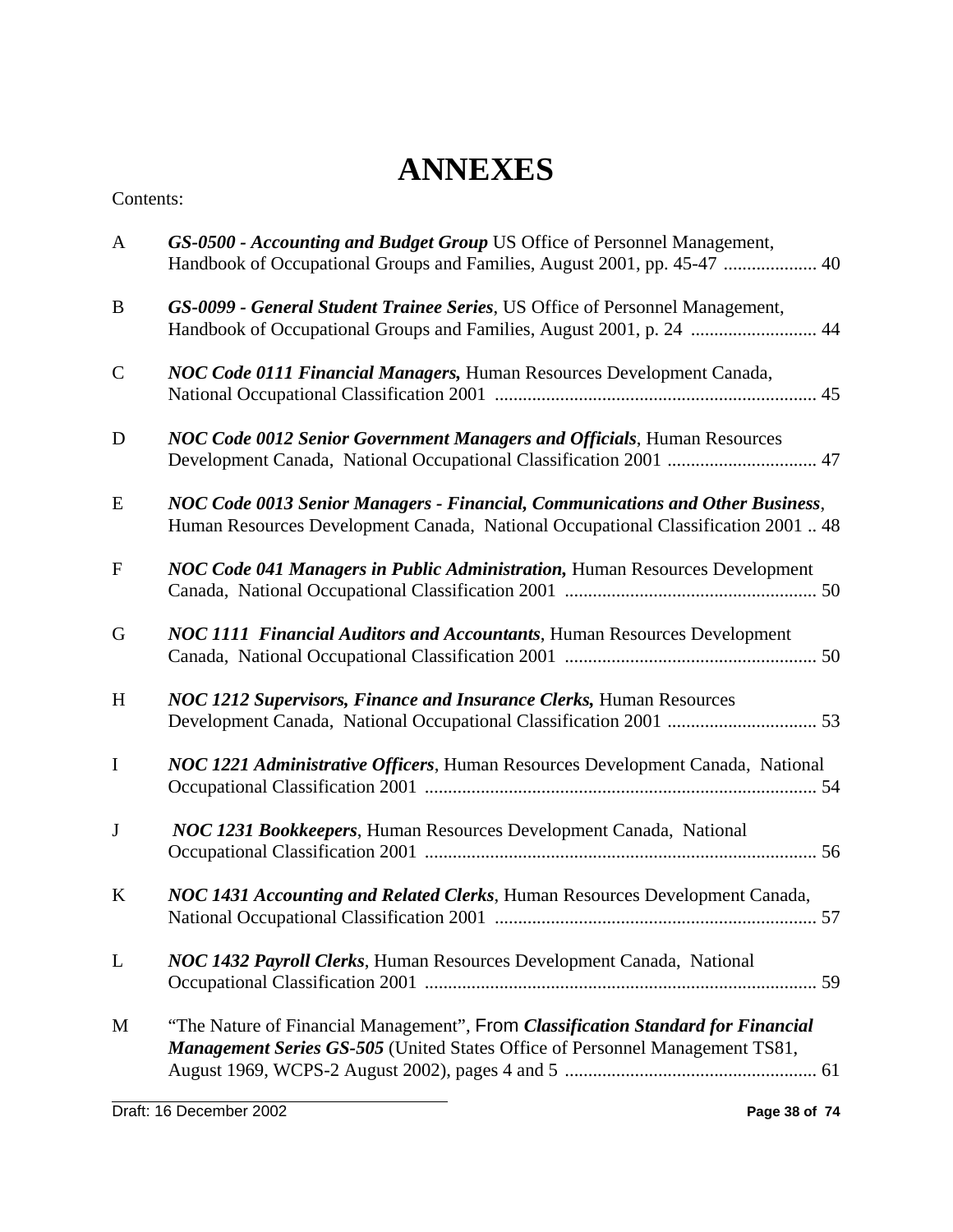| ${\bf N}$   | Critique of the current FI Classification Standard. Philémon Paquette, Ph.D. Ottawa, |
|-------------|--------------------------------------------------------------------------------------|
| $\Omega$    | "Financial Management Group Definition". Canada Gazette Part 1, March 27, 1999  67   |
| P           |                                                                                      |
| Q           | "Audit, Commerce, and Purchasing Group Definition" Canada Gazette Part 1, March 27,  |
| $\mathbf R$ |                                                                                      |
| S           | "Economics and Social Science Services Group Definition", Canada Gazette Part 1,     |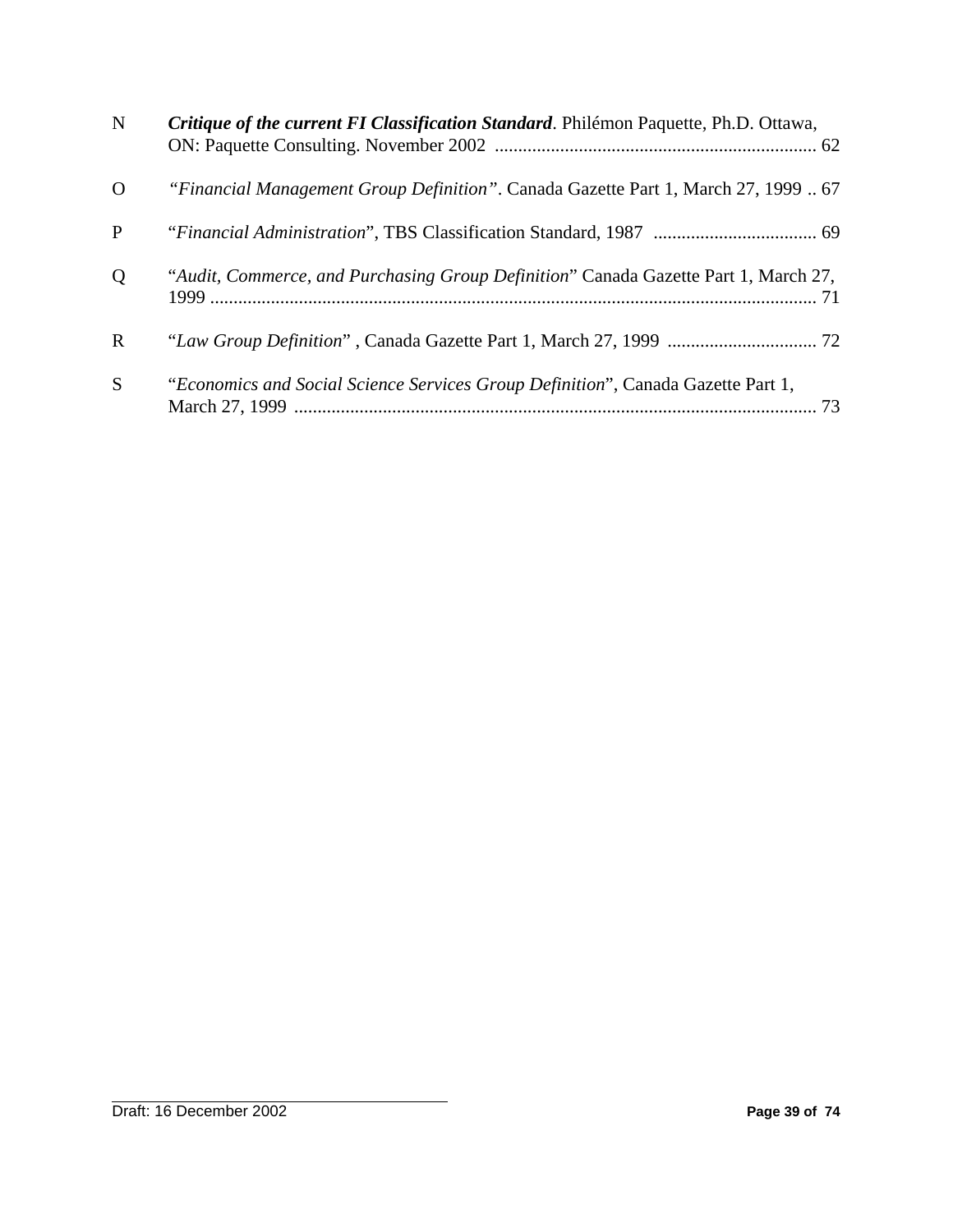# **Annex A**

# **US Office of Personnel Management, Handbook of Occupational Groups and Families, August 2001**

# **GS-0500 - ACCOUNTING AND BUDGET GROUP**

This group includes all classes of positions the duties of which are to advise on, administer, supervise, or perform professional, technical, or related clerical work of an accounting, budget administration, related financial management, or similar nature.

Throughout the following information, an asterisk (\*) stands for series with a published standard and a double asterisk (\*\*) stands for series with a published flysheet.

Series in this group are:

# GS-0501 - Financial Administration and Program Series\*

The series covers positions that perform, supervise, or manage administrative work of a fiscal, financial management, accounting, or budgetary nature that is not classifiable to another more specific professional or administrative series in the Accounting and Budget Group, GS-0500.

# GS-0503 - Financial Clerical and Technician Series\*

This series includes positions the duties of which are to perform or supervise clerical or technician work in support of accounting, auditing, budgeting, or financial management functions when no other established series in the Accounting and Budget Group, GS-0500, is appropriate. The work requires a knowledge of the procedures and techniques involved in carrying out the work of an organization and involves application of procedures and practices within the framework of established guidelines.

# GS-0505 - Financial Management Series\*

This series includes all classes of positions the duties of which are to manage or direct a program for the management of the financial resources of an organizational segment, field establishment, bureau, department, independent agency, or other organizational entity of the Federal Government when the duties and responsibilities include: (1) developing, coordinating, and maintaining an integrated system of financial staff services including at least accounting, budgeting, and management-financial reporting, and sometimes also one or more of such related staff services as auditing, credit analysis, management analysis, etc.; (2) exercising effective control over the financial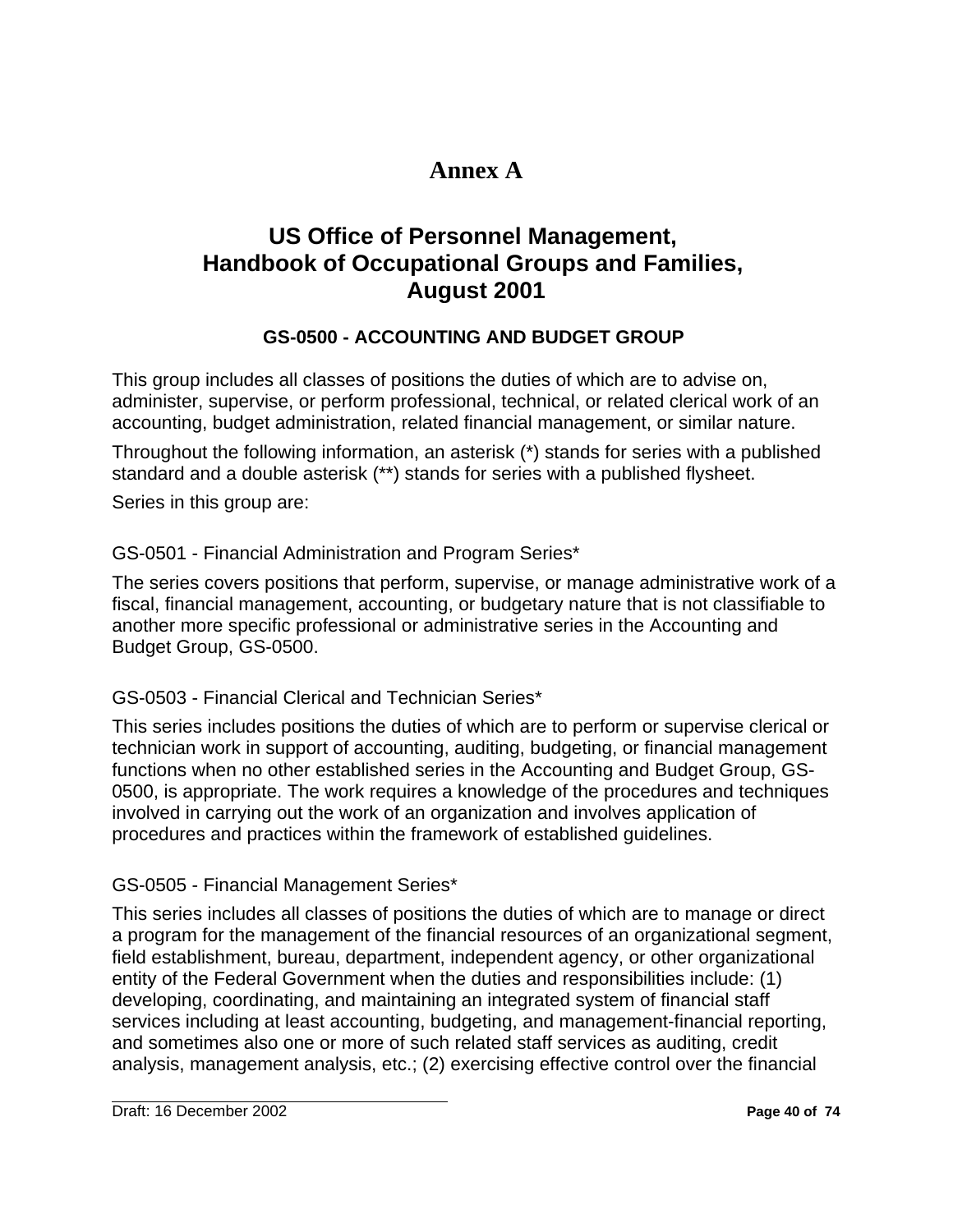resources of the organization; (3) coordinating and synthesizing financial and management data so as to interpret the composite financial results of operations to all levels of the organization's management; (4) advising on, developing, coordinating, and carrying out financial policies, procedures, and plans; (5) reviewing, analyzing, evaluating, and reporting upon program accomplishments in financial terms; and (6) advising and assisting the management officials of the organization served by supplying financial management advice required to make management decisions, establish organizational goals and objectives, and in all respects to manage the organization.

# GS-0510 - Accounting Series\*

This series covers positions that advise on or administer, supervise, or perform professional accounting work that requires application of accounting theories, concepts, principles, and standards to the financial activities of governmental, quasigovernmental, or private sector organizations. The work includes:

- 9. designing, developing, operating, or inspecting accounting systems;
- 10. prescribing accounting standards, policies, and requirements;
- 11. examining, analyzing, and interpreting accounting data, records, and report; or
- 12. advising or assisting management on accounting and financial management matters.

Accounting theories, concepts, principles, and standards address these types of duties:

- 13. determining the boundaries of an accounting entity;
- 14. recognizing and measuring revenues;
- 15. matching revenues and expenses by applying methodologies such as accrual accounting and depreciation;
- 16. defining and measuring costs by application of methodologies such as standard, process, job-order, and activity-based costing; and
- 17. full disclosure on financial statements.

## GS-0511 - Auditing Series\*

This series covers positions that apply professional accounting and auditing knowledge, standards, and principles when performing these duties:

- 18. advising on, supervising, or performing work consisting of a systematic examination and appraisal of financial records, financial and management reports, management controls, policies and practices affecting or reflecting the financial condition and operating results of an activity;
- 19. analyzing work related to developing and executing audit policies and programs;
- 20. conducting performance audits; or
- 21. conducting activities related to the detection of fraud, waste and abuse.

## GS-0512 - Internal Revenue Agent Series\*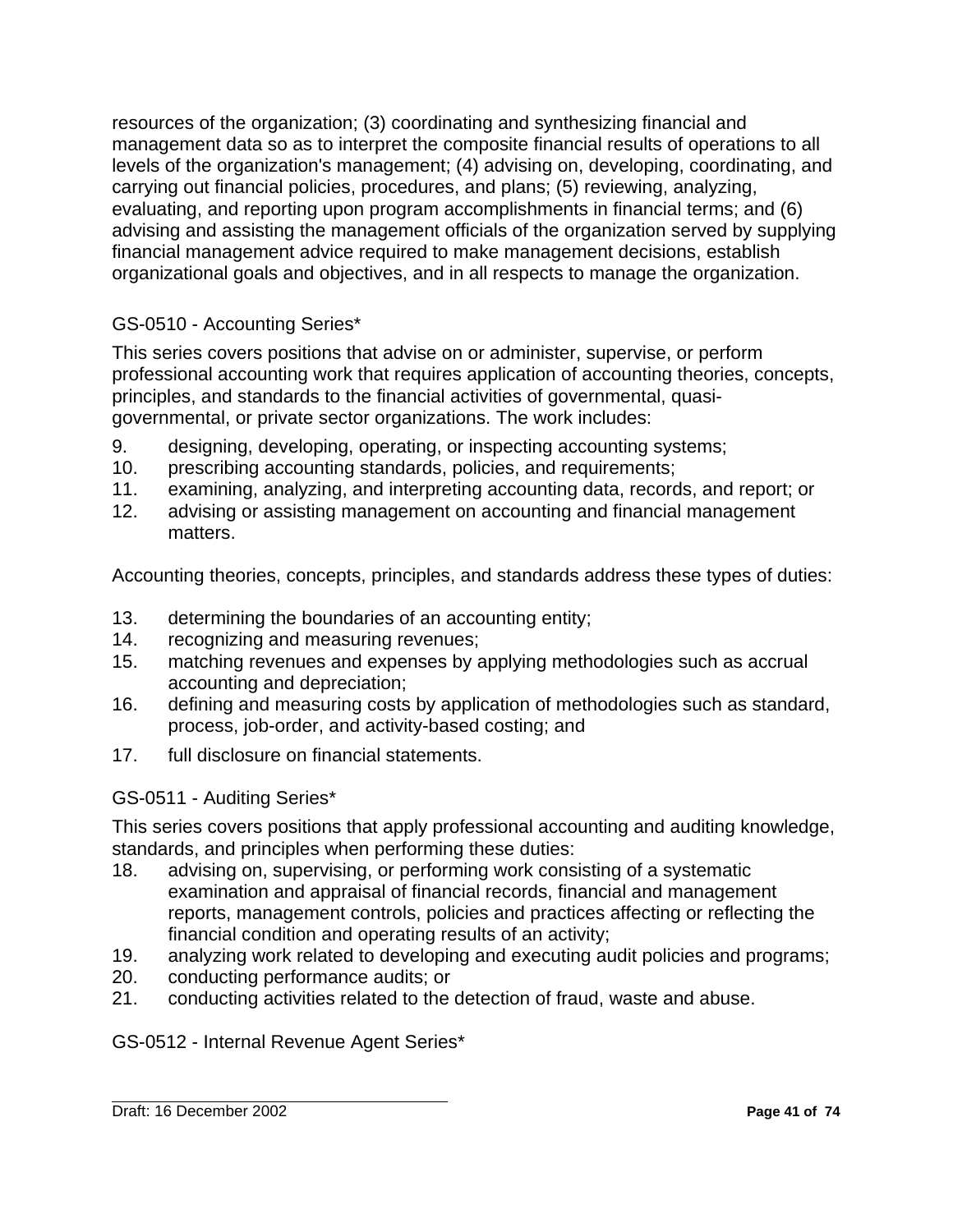This series covers positions that determine or advise on liability for Federal taxes when such work requires a professional knowledge of accounting theories, concepts, principles and standards and, in addition, a knowledge of pertinent tax laws, regulations and related matters. This series is unique to the Internal Revenue Service (IRS), U.S. Department of the Treasury.

# GS-0525 - Accounting Technician Series\*

This series includes account maintenance clerical and accounting technician support positions requiring a basic understanding of accounting systems, policies, and procedures in performing or supervising the examination, verification, and maintenance of accounts and accounting data. Also included are positions that perform technical audit functions, develop or install revised accounting procedures, or perform similar quasi-professional accounting work. Positions in this series require a knowledge of existing accounting systems, standard accounting codes, classifications, and terminology; an understanding of agency accounting policies, procedures, and requirements; and the ability to apply various accounting methods, forms and techniques, but less than the broad understanding and theoretical knowledge of accounting acquired through professional education and training.

# GS-0526 - Tax Specialist Series\*

This series covers positions that determine, supervise, educate, advise, and perform work related to Federal tax liability and, as required, duties and tariffs when such work involves contact with taxpayers, manufacturers, producers, importers, third-party organizations and/or their representatives. Work involves these types of duties:

- 22. analyzing programs that provide tax, duty and tariff, and revenue-related accounting advisory and consultation services; and/or
- 23. examining and/or reviewing financial documents or practices affecting the financial condition of an activity.

Work requires knowledge of financial accounting principles, practices, and methods as well as knowledge of pertinent laws, regulations, and rulings pertaining to taxes, and/or, as required, duties and tariffs.

# GS-0530 - Cash Processing Series\*

This series includes positions that involve clerical work in the receipt, disbursement, examination, deposit, custody, or other clerical processing of cash items, when this includes: (1) direct handling of the cash items; and (2) use of cash accountability control methods. The work requires application of a knowledge of: (1) the negotiability, validity, and genuineness of cash items; (2) the acceptability requirements of supporting documents; and (3) cash processing procedures of Federal agencies and commercial institutions.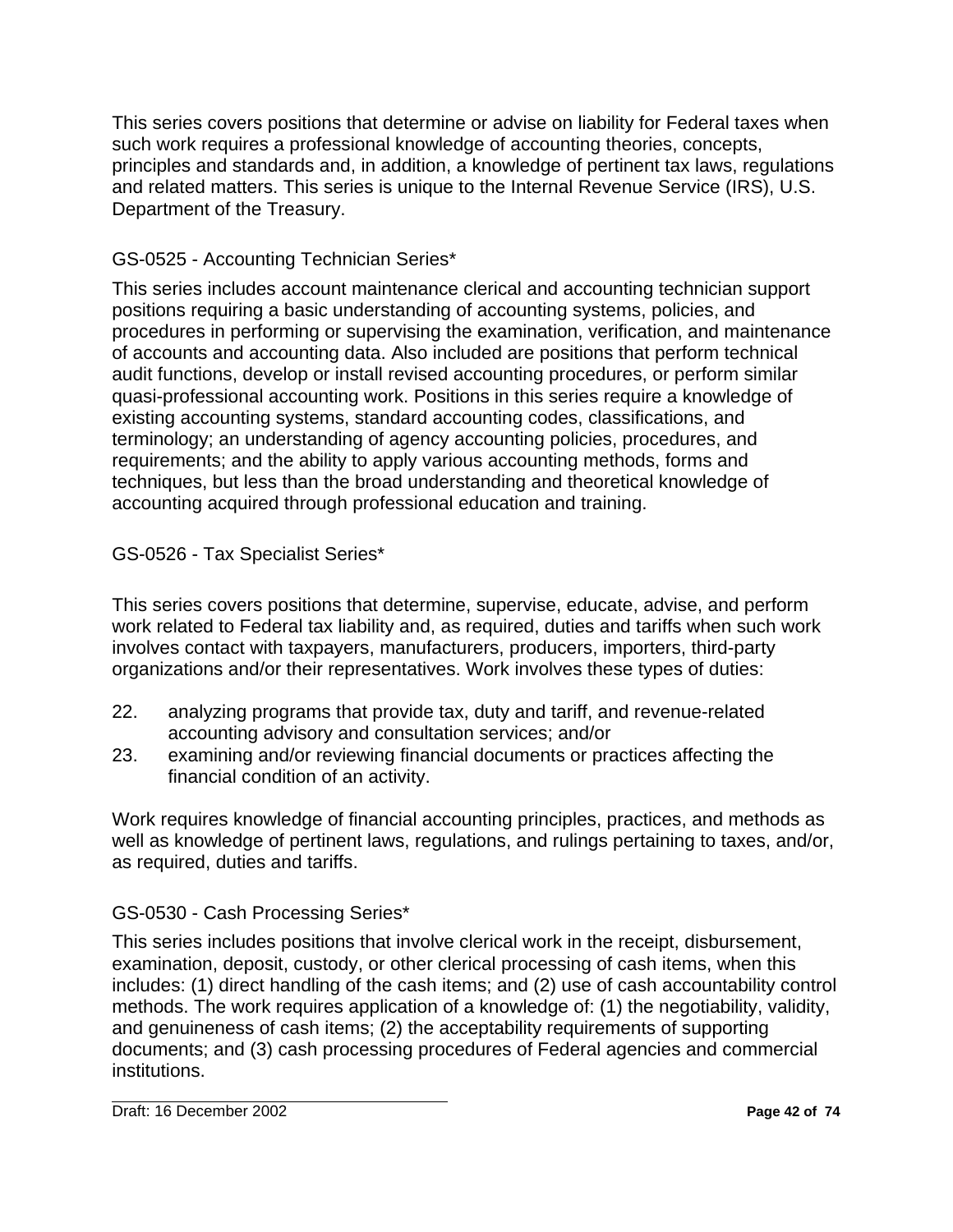# GS-0540 - Voucher Examining Series\*

This series includes all classes of positions the duties of which are to administer, supervise, or perform work consisting of the examination for accuracy, legality, compliance with regulations, and justification of vouchers, invoices, claims, and other requests for payment for: (1) goods and services provided to or by the Government; (2) satisfaction of breach of contract or default in fulfilling contractual obligations; (3) reimbursement of expenditures made by beneficiaries for such purposes as medical and domiciliary care and treatment, burial expenses, and education and training; (4) reimbursement of expenditures for travel and transportation; or (5) other transactions when such examination of the request for payment is not classifiable in another series.

## GS-0544 - Civilian Pay Series\*

This series includes positions concerned with the determination of pay, the maintenance of payroll records, and the compilation of related reports pertaining to civilian employees of the Federal Government, and/or with the establishment, maintenance, review, and disposition of time and leave records for civilian employees of the Federal Government. Positions in the Civilian Pay Series require: (1) substantial knowledge of civilian pay and/or leave rules, regulations, procedures, programs, and systems requirements; and (2) usually, a knowledge of those civilian personnel rules and regulations that affect pay.

GS-0545 - Military Pay Series\*

This series includes positions the primary duties of which are to supervise, lead, or perform work to establish, maintain, correct, and close pay accounts for active, reserve, or retired armed forces personnel and their annuitants. Work in this series requires a knowledge of military pay entitlement laws, regulations, and procedures.

## GS-0560 - Budget Analysis Series\*

This series covers positions that perform, advise on, or supervise work in any of the phases of budget administration when such work requires knowledge and skill in applying budget-related laws, regulations, policies, precedents, methods, and techniques.

# GS-0561 - Budget Clerical and Assistance Series\*

This series includes all positions the principal duties of which are to perform clerical and technical work in support of budget analysis and administration when such work requires primarily knowledge of the procedures that facilitate budgeting as conducted in the Federal service. Work in this series requires practical understanding and skill in the application of administrative rules, regulations, and procedures associated with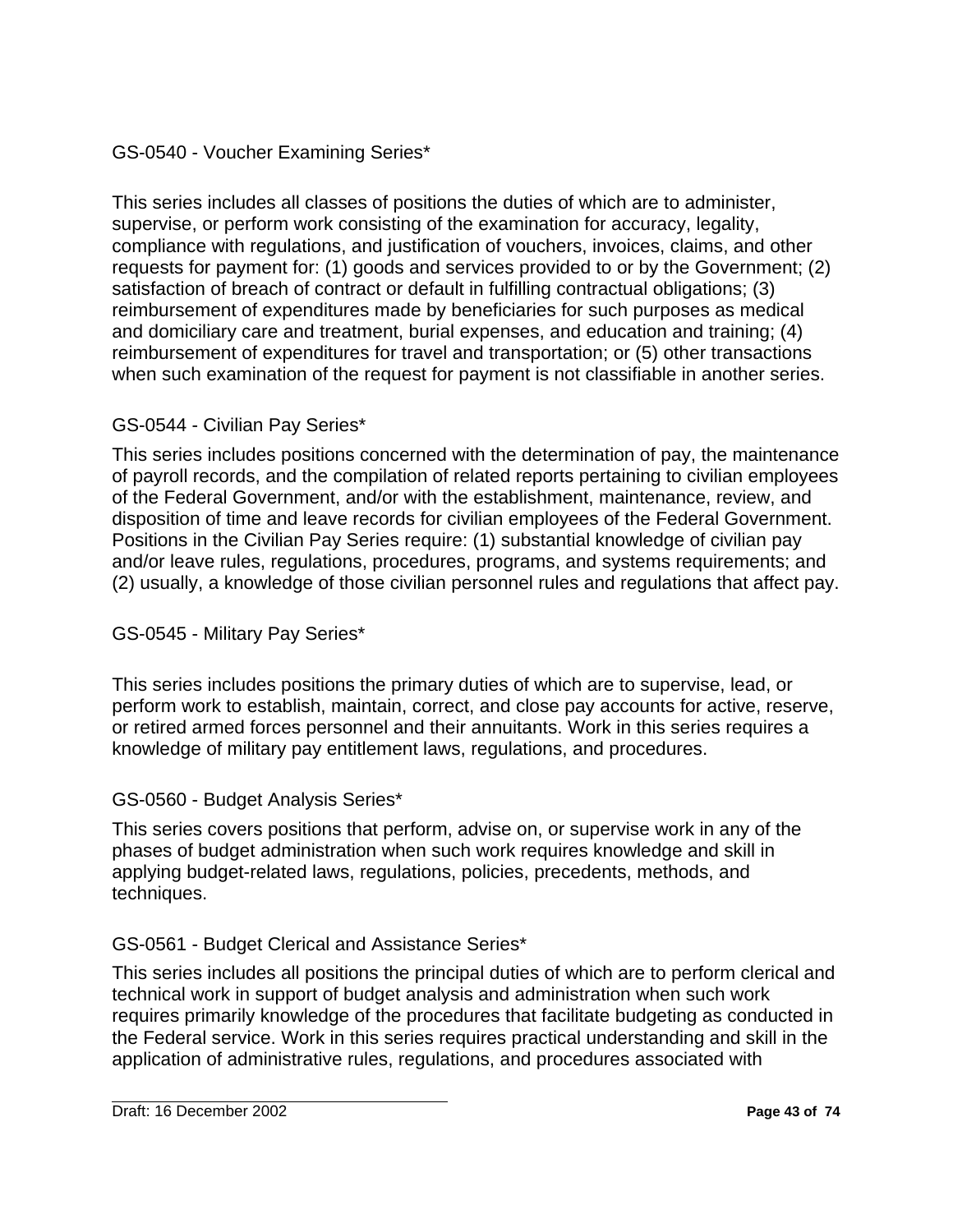recording, reporting, processing, and keeping track of budgetary transactions; e.g., the credit, receipt, transfer, allotment, withdrawal, obligation or outlay of funds.

# GS-0592 - Tax Examining Series\*

This series includes all positions the paramount duties of which are to perform or supervise work in the Internal Revenue Service involving the processing of original tax returns, establishing tax account records or changing such records based on later information affecting taxes and refunds; collecting some taxes and/or obtaining tax returns; computing or verifying tax, penalty and interest; and determining proper tax liability. This work requires knowledge of standardized processing and collection procedures to record tax information and knowledge of applicable portions of tax laws and tax rulings to accept, request proof of or reject a variety of taxpayer claims, credits and deductions.

# GS-0593 - Insurance Accounts Series\*

This series includes all classes of positions the duties of which are to administer, supervise, or perform work involved in the processing and adjusting of individual insurance accounts. Included in this series is such work as: examining account records to determine that all previous actions have been made according to laws, regulations, and procedures; effecting non-standard adjustments that cannot be automatically processed by the equipment; and preparing and processing a variety of documents necessary for the maintenance of individual accounts, including the preparation of input documents for maintenance of the accounts by an automatic data processing system. Work characteristic of this series requires a thorough understanding of Federal life insurance laws, rules, and regulations, as well as established precedents.

GS-0599 - Financial Management Student Trainee Series

See the series definition for the General Student Trainee Series, GS-0099.

# **Annex B US Office of Personnel Management, Handbook of Occupational Groups and Families, August 2001**

# **GS-0099 - General Student Trainee Series**

The student trainee series in each Occupational Group includes all trainee positions that involve periods of pertinent formal education and periods of employment in a Federal agency. The education and employment must be part of a formal student employment program. The level of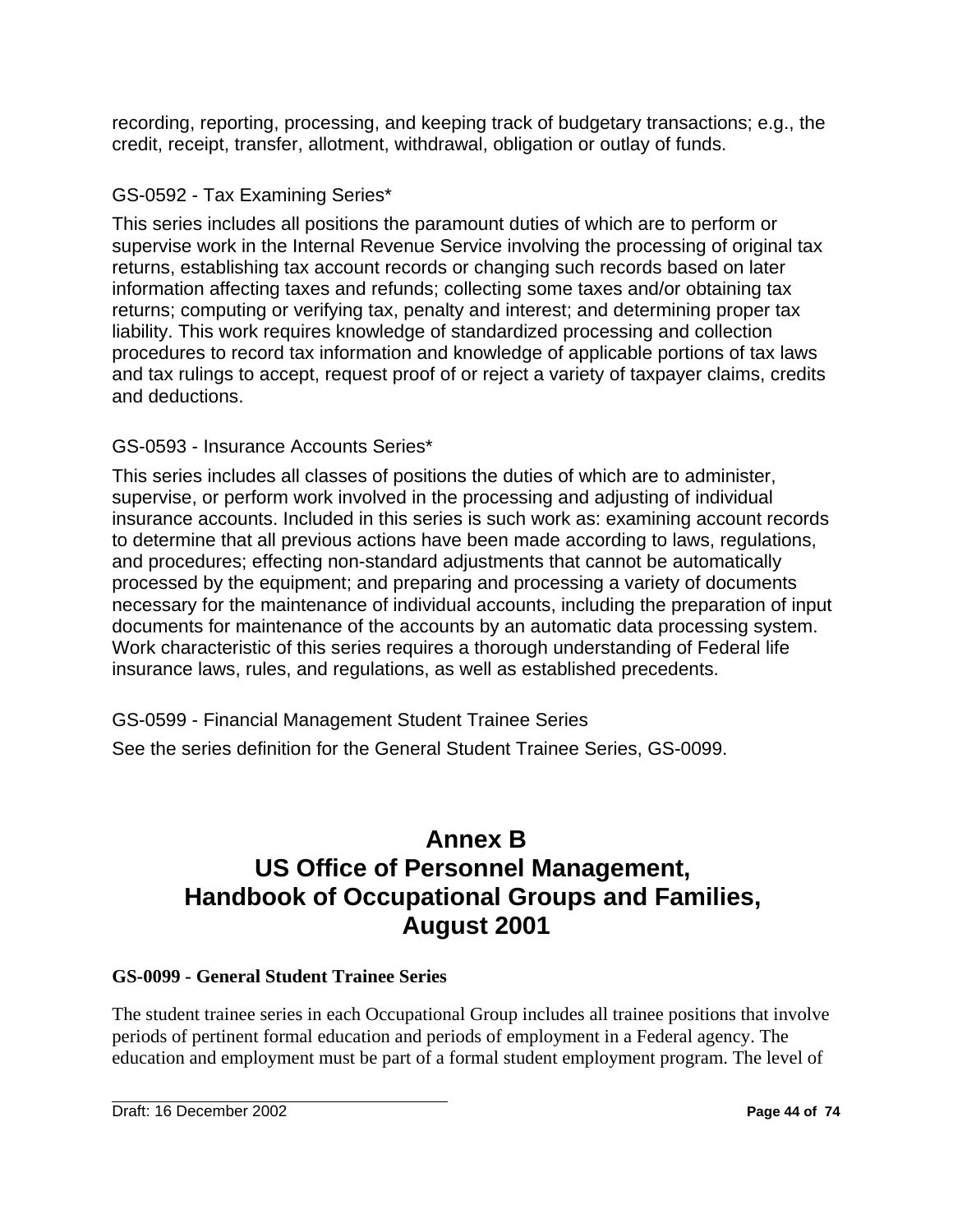education and experience completed by the student is a major consideration in establishing the level of on-the-job training and work assignments during periods of employment. This series definition applies to the XX99 student trainee series for each Occupational Group. Student trainee positions should be classified to the XX99 series for the appropriate Occupational Group (GS-0099, GS-0199, GS-1599, etc.).

All positions classified to a student trainee series should be titled Student Trainee followed by a parenthetical title consistent with the occupational field involved; for example: Student Trainee (Personnel Management), Student Trainee (Psychology), Student Trainee (Civil Engineering).

# **Annex C**

# **Human Resources Development Canada National Occupational Classification 2001**

# **0111 Financial Managers**

Financial managers plan, organize, direct, control and evaluate the operation of financial and accounting departments. They develop and implement the financial policies and systems of establishments. Financial managers establish performance standards and prepare various financial reports for senior management. They are employed in financial and accounting departments in companies throughout the private sector and in government.

## **Example Titles**

controller director - financial services director of accounting finance director manager, financial control manager, financial planning and analysis manager, internal audit services treasurer

### **Main duties**

Financial managers perform some or all of the following duties:

- 2. Plan, organize, direct, control and evaluate the operation of an accounting, audit or other financial department
- 4. Develop and implement the financial policies, systems and procedures of an establishment
- 6. Prepare or co-ordinate the preparation of financial statements, summaries, and other cost-benefit analyses and financial management reports
- 8. Co-ordinate the financial planning and budget process, and analyze and correct estimates
- 10. Supervise the development and implementation of financial simulation models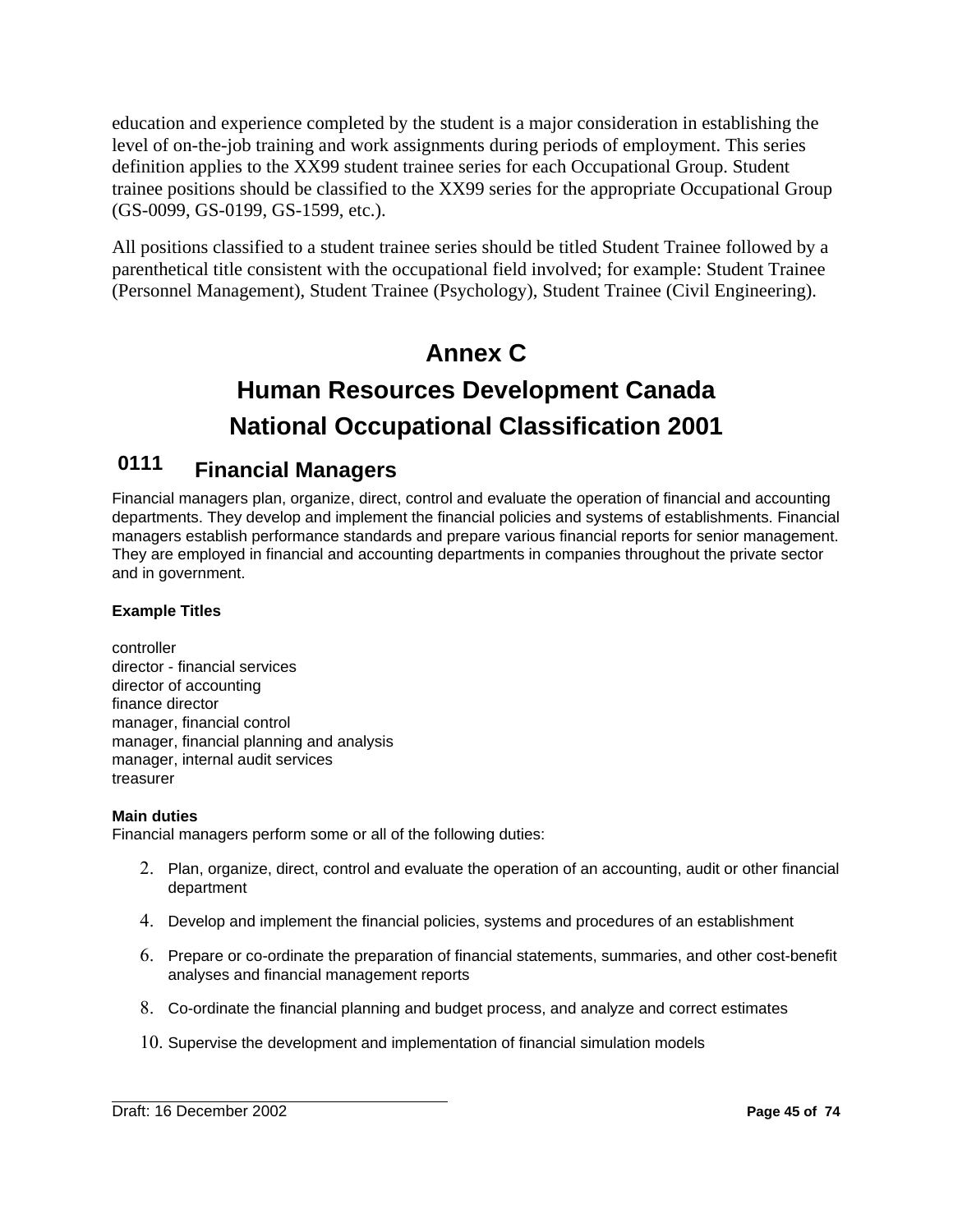- 12. Evaluate financial reporting systems, accounting procedures and investment activities and make recommendations for changes to procedures, operating systems, budgets and other financial control functions to senior managers and other department or regional managers
- 14. Recruit, organize, train and manage staff
- 16. Act as liaison between the organization and its shareholders, the investing public and external financial analysts
- 18. Establish profitability standards for investment activities and handle mergers and/or acquisitions
- 20. Notify and report to senior management concerning any trends that are critical to the organization's financial performance.

### **Employment requirements**

- 22. A university degree in business administration, economics, commerce or a related field *and*  Accounting and audit managers may require a recognized accounting designation (CA, CMA or CGA).
- 24. A master's degree in business administration (concentration in finance), or another master'slevel management program may be required.
- 26. Several years of experience in accounting, auditing, budgeting, financial planning and analysis or other financial activities are required.

### **Additional information**

28. Progression to senior management positions, such as vice-president of finance, is possible with experience.

#### **Classified elsewhere**

- 30. *Banking, Credit and Other Investment Managers* (0122)
- 32. Managers of accounting and auditing firms (in 0123 *Other Business Services Managers*)
- 34. *Senior Managers Financial, Communications and Other Business Services* (0013)

Last Modified: 2002-08-30

# **Annex D Human Resources Development Canada National Occupational Classification 2001**

# **0012 Senior Government Managers and Officials**

Senior government managers and officials plan, organize, direct, control and evaluate, through middle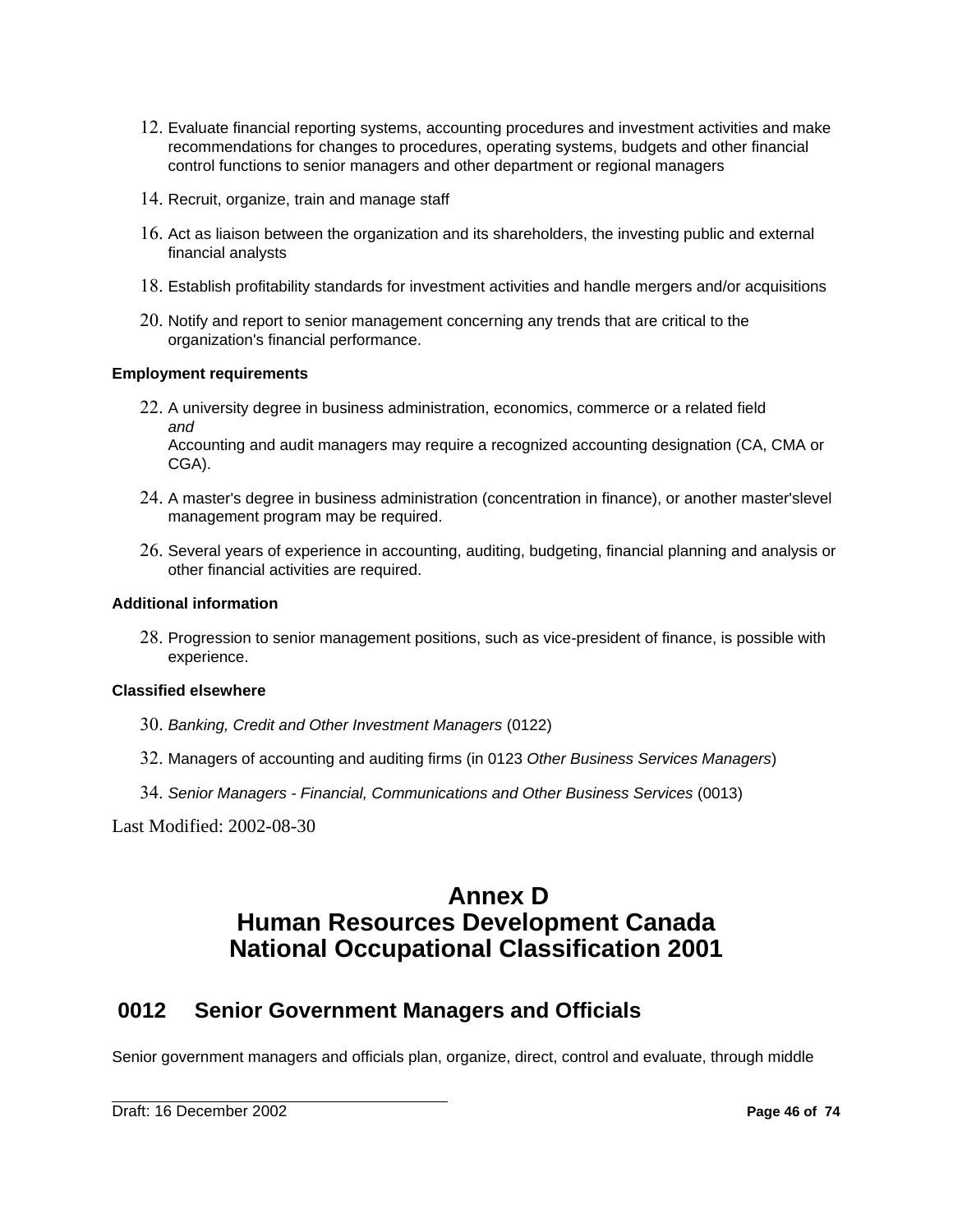managers, the major activities of municipal or regional governments or of provincial, territorial or federal departments, boards, agencies or commissions. They establish the direction to be taken by these organizations in accordance with policies made by elected representatives or legislative bodies.

### **Example Titles**

assistant deputy minister chairperson, Human Rights Commission chief administrative officer - regional municipality chief statistician - government services city administrator deputy minister director general - government services executive director - government services high commissioner

### **Main duties**

Senior government managers and officials perform some or all of the following duties:

- 35. Establish objectives for the organization in accordance with government policy, formulate or approve and evaluate programs and procedures alone or in conjunction with senior government committees
- 36. Advise elected representatives on policy questions and refer any major policy matters to these representatives for final decision
- 37. Recommend, review, evaluate and approve documents, briefs and reports submitted by middle managers and senior staff members
- 38. Ensure appropriate systems and procedures are developed and implemented to provide budgetary control
- 39. Co-ordinate department activities with other senior government managers and officials
- 40. Make presentations to legislative and other government committees regarding policies, programs or budgets.

#### **Employment requirements**

- 41. A university degree or college diploma is usually required.
- 42. A graduate degree in a related field may be required.
- 43. Several years of managerial experience in the public or private sector are required.

#### **Classified elsewhere**

- 44. *Legislators* (0011)
- 45. Middle managers in government (in 041 *Managers in Public Administration*)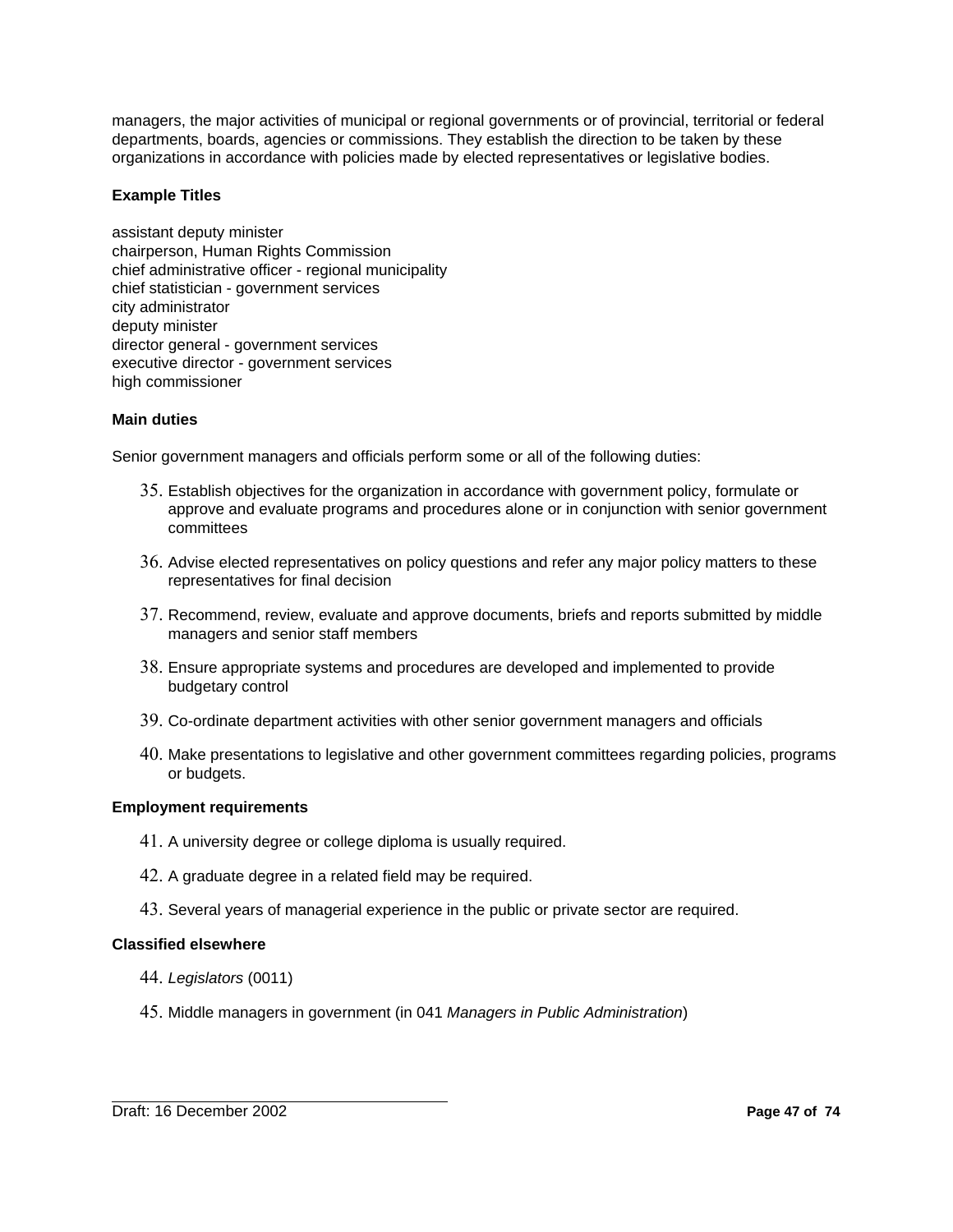# **Annex E Human Resources Development Canada National Occupational Classification 2001**

# **0013 Senior Managers - Financial, Communications and Other Business**

Senior managers in this unit group are usually appointed by a board of directors, to which they report. Working either alone or in conjunction with the board of directors, they develop and establish objectives for the company and develop or approve policies and programs. They plan, organize, direct, control and evaluate, through middle managers, the operations of their organization in relation to established objectives.

### **Example Titles**

bank president chief executive officer (CEO) - telephone company chief financial officer (CFO) - advertising agency chief operating officer - engineering firm executive director, credit union executive vice-president, real estate agency general manager, real estate management company president, advertising agency president, computing service company president and chief executive officer regional vice-president, trust company vice-president, human resources - bank vice-president, marketing - clerical staff services vice-president, operations - satellite communication services

## **Main duties**

Senior managers in this unit group perform some or all of the following duties:

- 46. Determine the company's mission and strategic direction as conveyed through policies and concrete objectives which they meet through the effective management of human, financial and physical resources
- 47. Authorize and organize the establishment of major departments and associated senior staff positions
- 48. Allocate physical, human and financial resources to implement organizational policies and programs; establish financial and administrative controls; formulate and approve promotional campaigns; and approve overall human resources planning
- 49. Select middle managers, directors or other executive staff; delegate the necessary authority to them and create optimum working conditions
- 50. Represent the organization or delegate representatives to act on behalf of the organization in negotiations or other official functions.

Draft: 16 December 2002 **Page 48 of 74**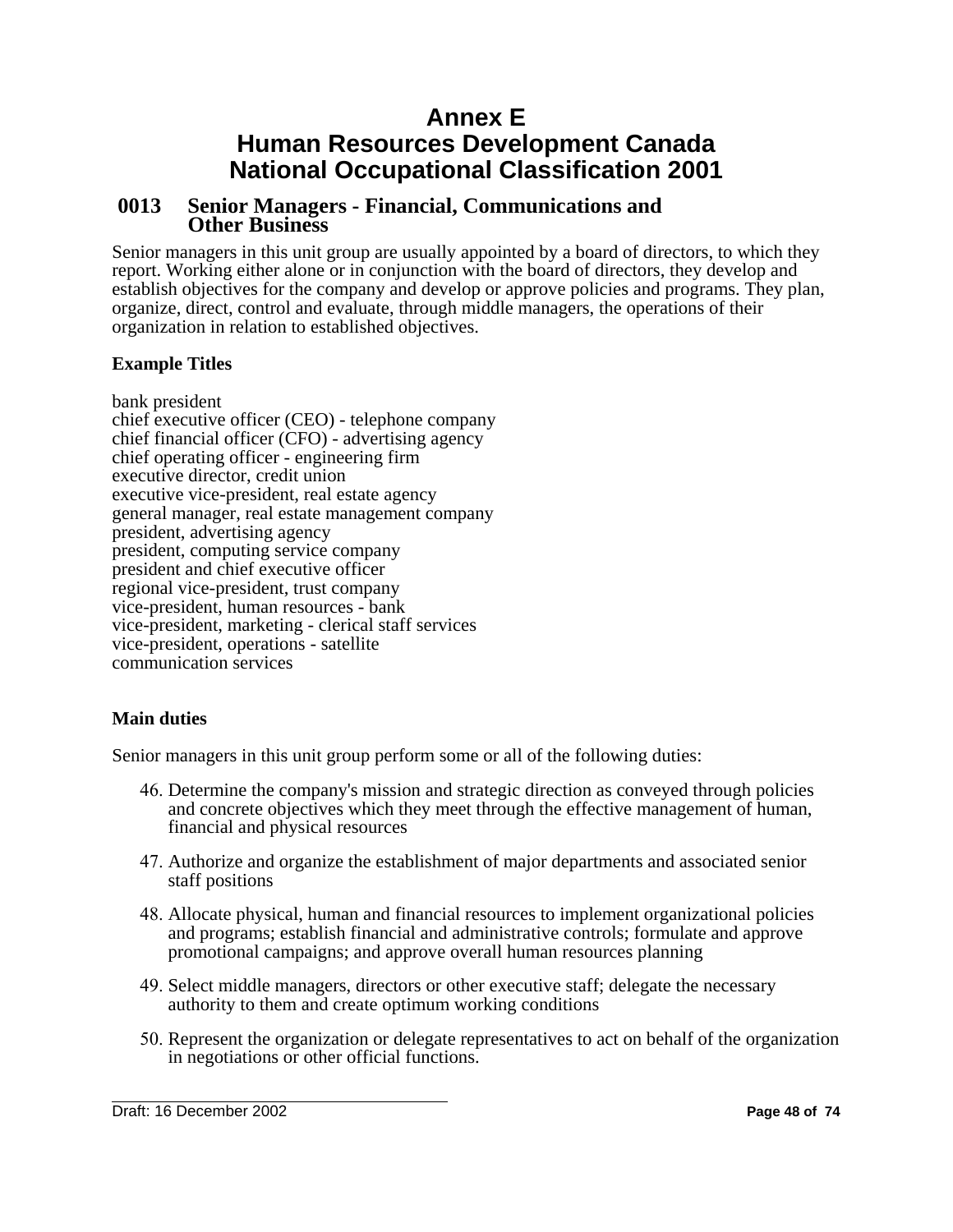*Senior managers in this unit group may specialize in areas such as finance, marketing or human resources or in a particular service area.* 

### **Employment requirements**

- 51. A university degree in business administration, commerce, computer science or other discipline related to the service provided is usually required.
- 52. Several years of experience as a middle manager in financial, communications or other business services are usually required.
- 53. Specialization in a particular functional area or service may occur either through specific university training in that area and through previous experience.
- 54. Senior managers in finance usually require a professional accounting designation.

### **Additional information**

55. The boundaries of this unit group are defined by the North American Industry Classification System (NAICS). Included are senior managers in the following industries: communications, finance and insurance, real estate and business services.

### **Classified elsewhere**

Related middle managers are classified in the following minor groups:

- 56. *Managers in Communication* (*Except Broadcasting*) (013)
- 57. *Managers in Engineering, Architecture, Science and Information Systems* (021)
- 58. *Managers in Financial and Business Services* (012)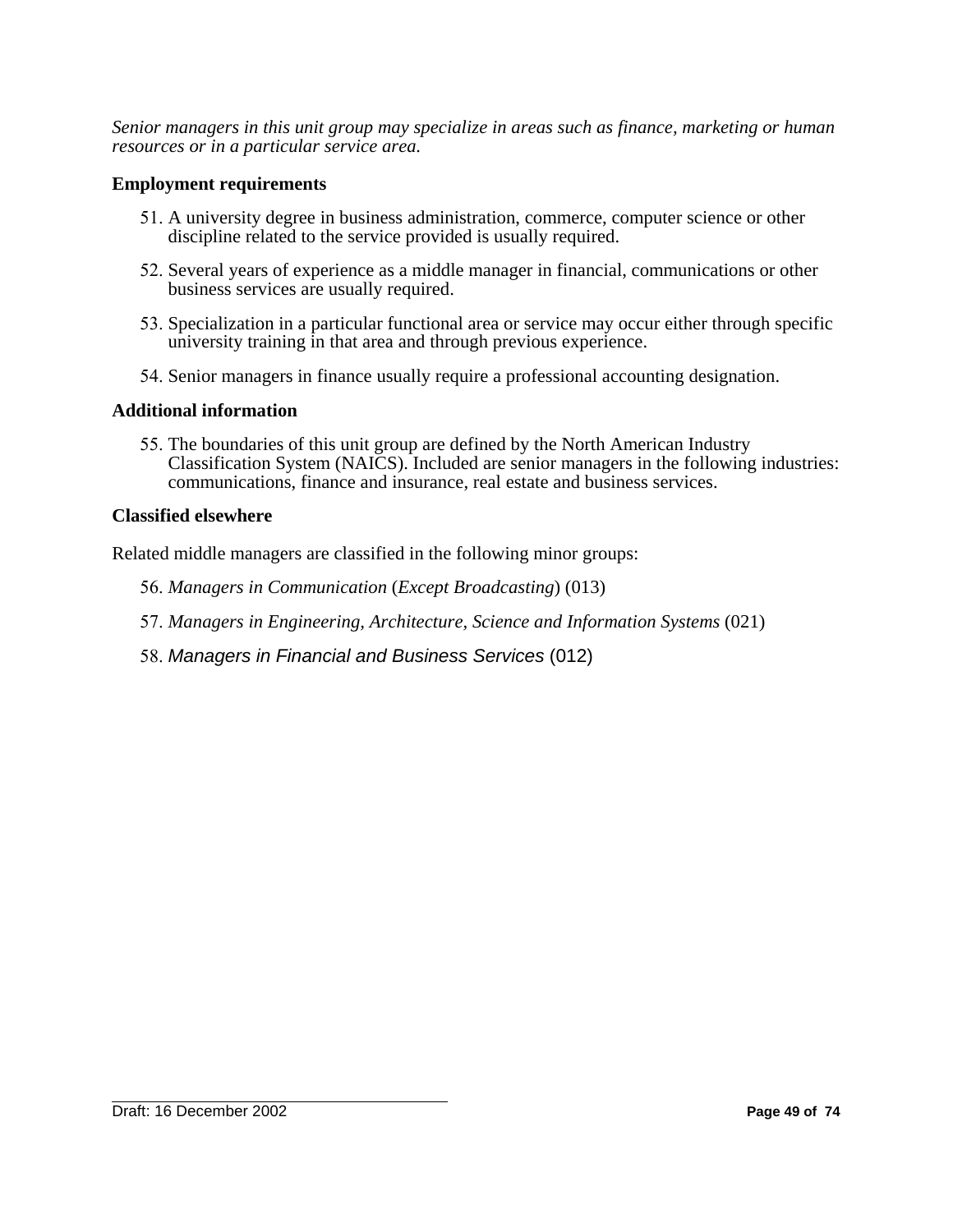# **Annex F Human Resources Development Canada National Occupational Classification 2001**

### **041 Managers in Public Administration**

- 0411 Government Managers Health and Social Policy Development and Program Administration
- 0412 Government Managers Economic Analysis, Policy Development
- 0413 Government Managers Education Policy Development and Program Administration
- 0414 Other Managers in Public Administration

# **Annex G Human Resources Development Canada National Occupational Classification 2001**

# **1111 Financial Auditors and Accountants**

Financial auditors examine and analyze the accounting and financial records of individuals and establishments to ensure accuracy and compliance with established accounting standards and procedures. Accountants plan, organize and administer accounting systems for individuals and establishments. Articling students in accounting firms are included in this unit group. Financial auditors and accountants are employed by auditing and accounting firms throughout the private and public sectors, or they may be self-employed.

## **Example Titles**

accountant certified general accountant (CGA) certified management accountant (CMA) chartered accountant (CA) chief accountant corporate controller - accounting financial auditor income tax expert industrial accountant internal auditor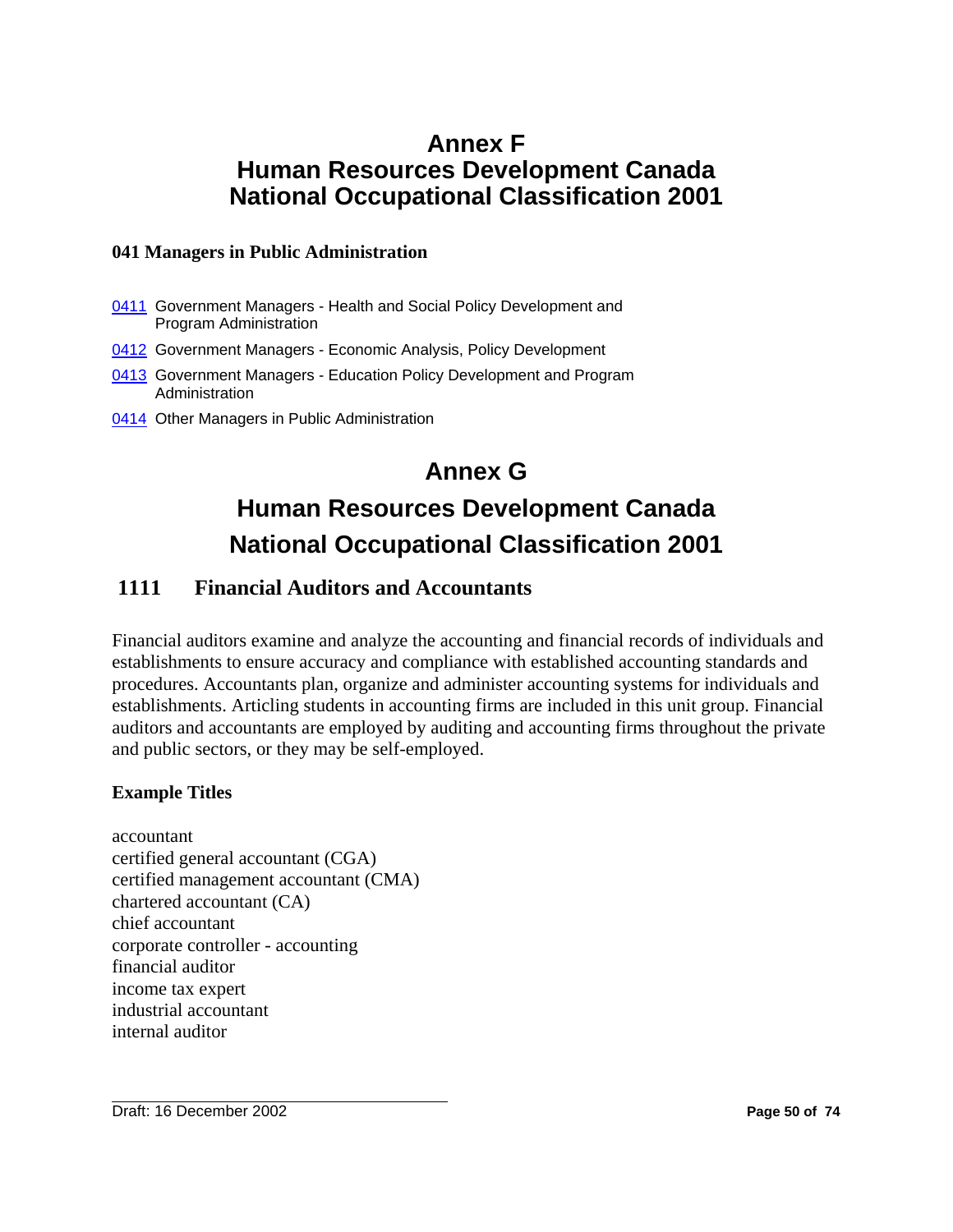### **Main duties**

Financial auditors perform some or all of the following duties:

- 59. Examine and analyze journal and ledger entries, bank statements, inventories, expenditures, tax returns and other accounting and financial records, documents and systems of an individual, department, company or other establishment to ensure financial recording accuracy and compliance with established accounting standards, procedures and internal controls
- 60. Prepare detailed reports on audit findings and make recommendations to improve individual or establishment's accounting and management practices
- 61. Conduct field audits of businesses to ensure compliance with provisions of the *Income Tax Act*, *Canadian Business Corporations Act* or other statutory requirements
- 62. May supervise other auditors or professionals in charge of accounting within client's establishment.

Accountants perform some or all of the following duties:

- 63. Plan, set up and administer accounting systems and prepare financial information for an individual, department, company or other establishment
- 64. Examine accounting records and prepare financial statements and reports
- 65. Develop and maintain cost finding, reporting and internal control procedures
- 66. Examine financial accounts and records and prepare income tax returns from accounting records
- 67. Analyze financial statements and reports and provide financial, business and tax advice
- 68. May act as a trustee in bankruptcy proceedings
- 69. May supervise and train articling students, other accountants or administrative technicians.

### **Employment requirements**

- 70. Chartered accountants require a university degree
	- *and*

Completion of a professional training program approved by a provincial institute of chartered accountants and, depending on the province, either two years or 30 months of onthe- job training

*and* 

Membership in a provincial Institute of Chartered Accountants upon successful completion of the Uniform Final Examination (UFE).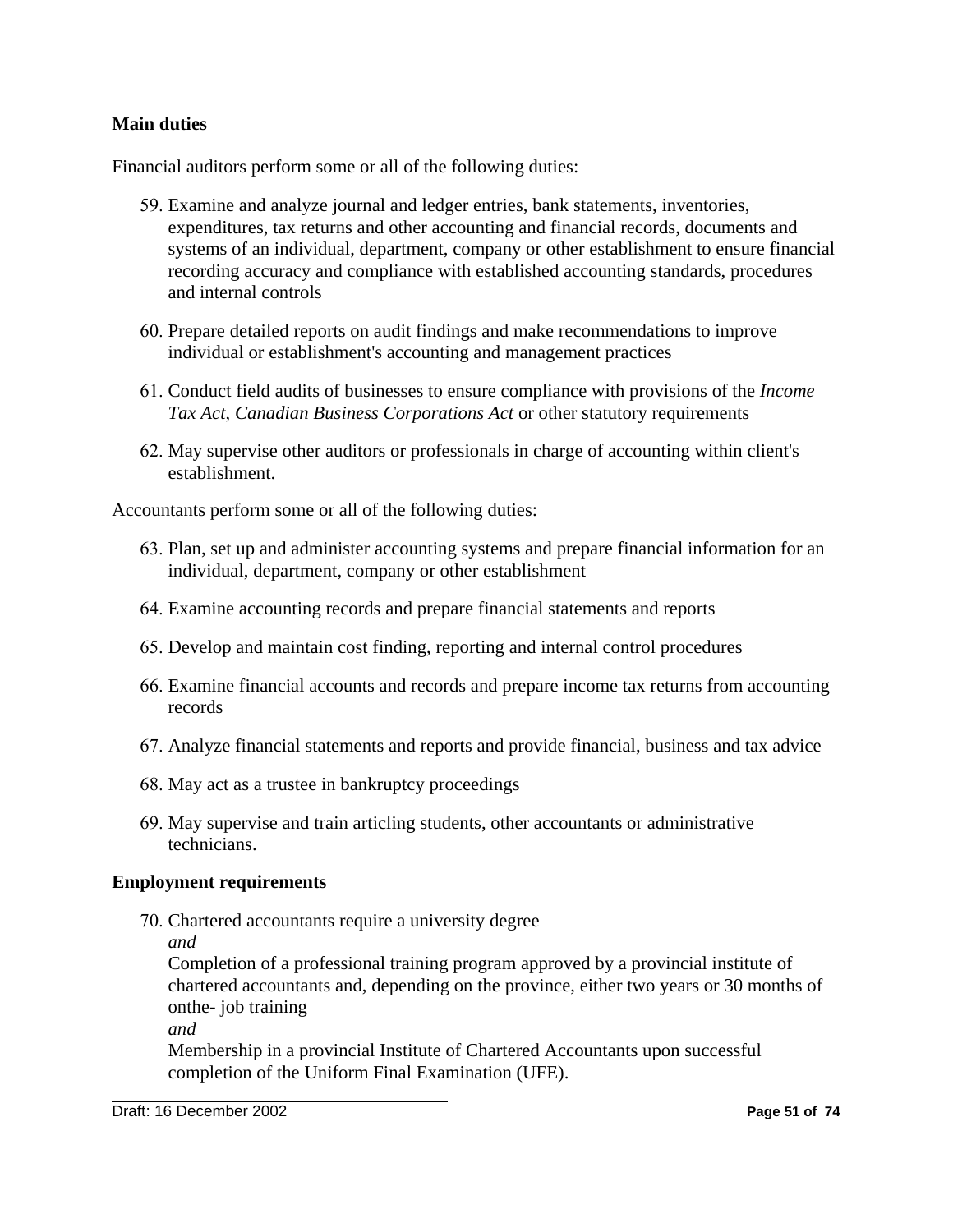71. Certified general accountants and certified management accountants require a university degree

*and* 

Completion of a training program approved by the Society of Certified General Accountants or Society of Management Accountants and several years of on-the-job training

*and* 

Certification by the Certified General Accountants Association or the Society of Management Accountants.

72. Auditors require education, training and recognition as indicated for chartered accountants, certified general accountants or certified management accountants *and* 

Some experience as an accountant.

- 73. Auditors may require recognition by the Institute of Internal Auditors.
- 74. To act as a trustee in bankruptcy proceedings, auditors and accountants must hold a licence as a trustee in bankruptcy.
- 75. Licensing by the provincial or territorial governing body is usually required for accountants and auditors practising public accounting.

## **Additional information**

- 76. There is limited mobility among the three professional accounting designations (CA, CGA and CMA).
- 77. Progression to auditing or accounting management positions is possible with experience.

## **Classified elsewhere**

- 78. *Bookkeepers* (1231)
- 79. *Financial Managers* (0111)
- 80. Program or other non-financial auditors (in 416 *Policy and Program Officers, Researchers and Consultants*)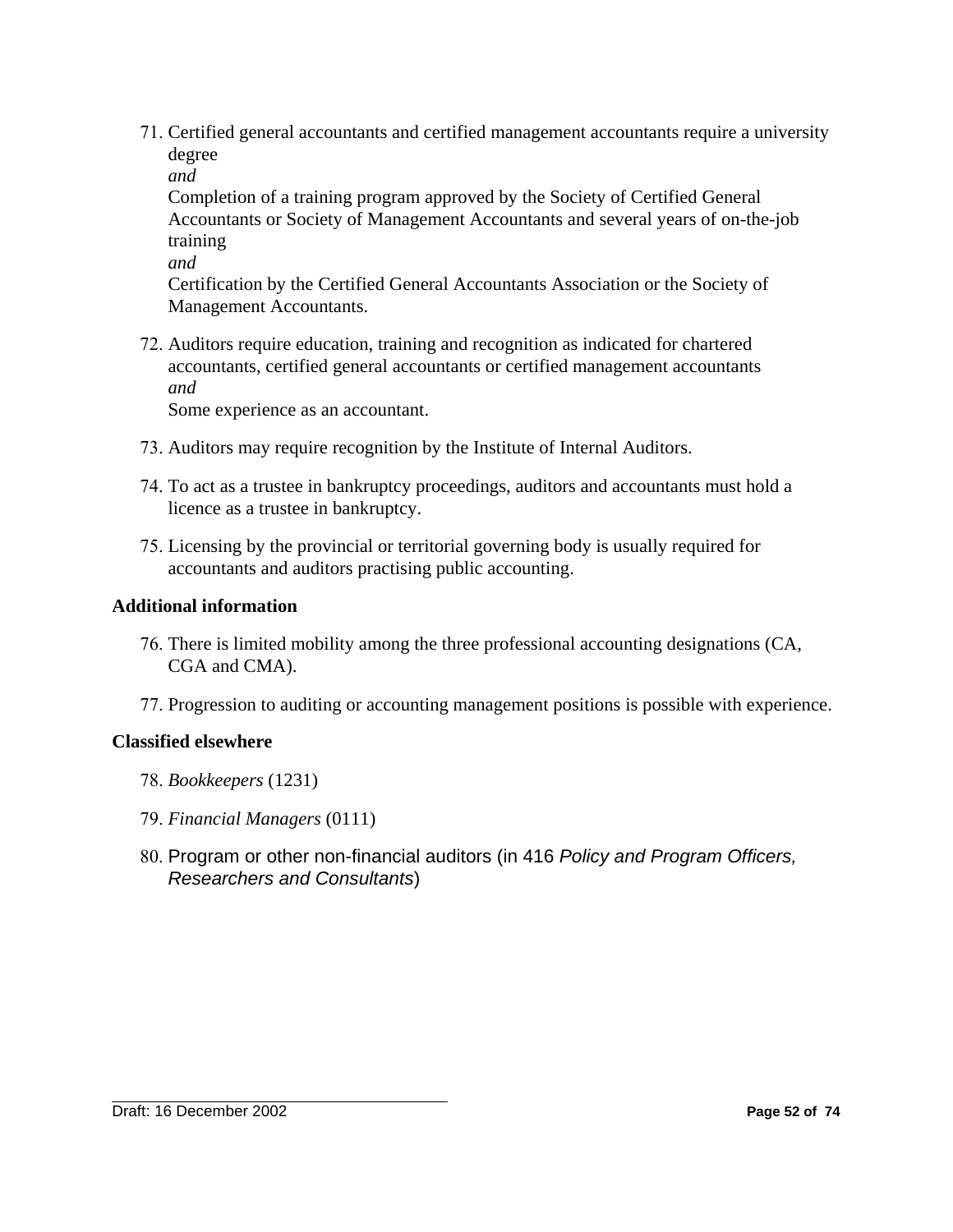# **Annex H**

# **Human Resources Development Canada National Occupational Classification 2001**

# **1212 Supervisors, Finance and Insurance Clerks**

Supervisors in this unit group supervise and co-ordinate the activities of workers in the following unit groups: *Accounting and Related Clerks* (1431), *Payroll Clerks* (1432), *Customer Service Representatives - Financial Services* (1433), *Banking, Insurance and Other Financial Clerks* (1434) and *Collectors* (1435). They are employed by banks and other financial institutions, insurance companies, and by other establishments throughout the private and public sectors.

### **Example Titles**

accounts payable supervisor accounts receivable supervisor bank clerks supervisor billing supervisor bookkeeping supervisor collection supervisor credit supervisor payroll supervisor savings supervisor supervisor of accounting supervisor, claims adjusters supervisor, customer service representatives

### **Main duties**

Supervisors in this unit group perform some or all of the following duties:

- 81. Implement efficient working processes and coordinate, assign and review the work of clerks engaged in the following duties: administering accounts payable and receivable; processing, verifying and recording financial documents and forms; administering payrolls; serving customers in banks, trust companies and other financial institutions; processing, verifying and recording insurance claims and forms; and collecting user fees and payments on overdue accounts
- 82. Examine and verify accuracy of work and authorize routine payments, credits, deposits and withdrawals
- 83. Establish work schedules and procedures and co-ordinate activities with other work units or departments
- 84. Resolve work-related problems and prepare and submit progress and other reports
- 85. Identify training needs and train workers in job duties and company policies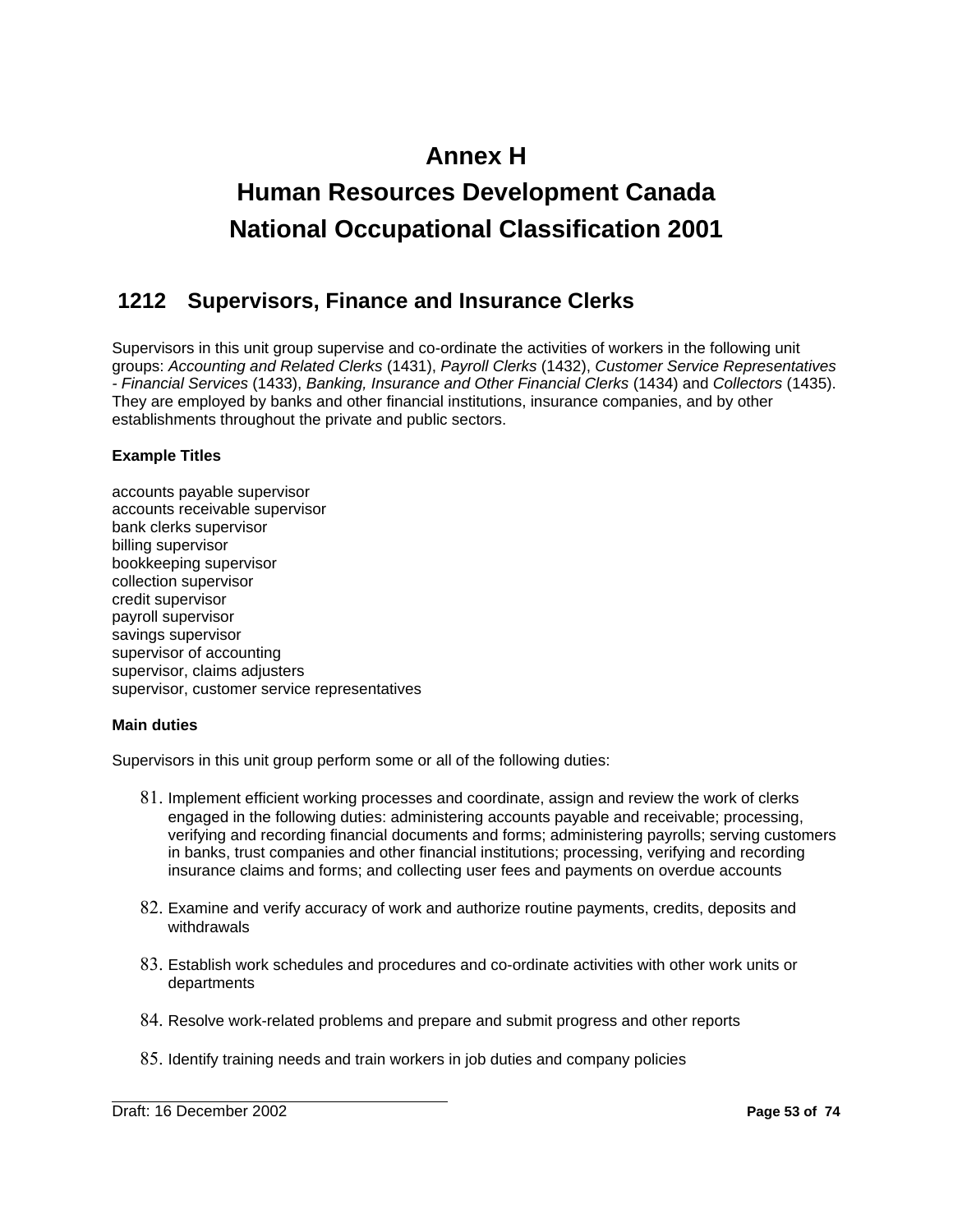- 86. Requisition supplies and materials
- 87. Ensure smooth operation of computer systems and equipment and arrange for maintenance and repair work
- 88. May perform the same duties as workers supervised.

### **Employment requirements**

- 89. Completion of a college program or courses in bookkeeping, accounting or a related subject is required.
- 90. Experience in the clerical occupation supervised is required.

### **Classified elsewhere**

- 91. *Financial Managers* (0111)
- 92. *Other Financial Officers* (1114)

# **Annex I**

# **Human Resources Development Canada National Occupational Classification 2001**

# **1221 Administrative Officers**

Administrative officers oversee and implement administrative procedures, establish work priorities and co-ordinate the acquisition of administrative services such as office space, supplies and security services. They are employed throughout the private and public sectors.

### **Example Titles**

access to information and privacy officer administrative officer administrative services co-ordinator co-ordinator, office services forms management officer liaison officer office administrator office manager planning officer records analyst - access to information requirements officer - military surplus assets officer university admissions officer

#### **Main duties**

**Draft: 16 December 2002 Page 54 of 74**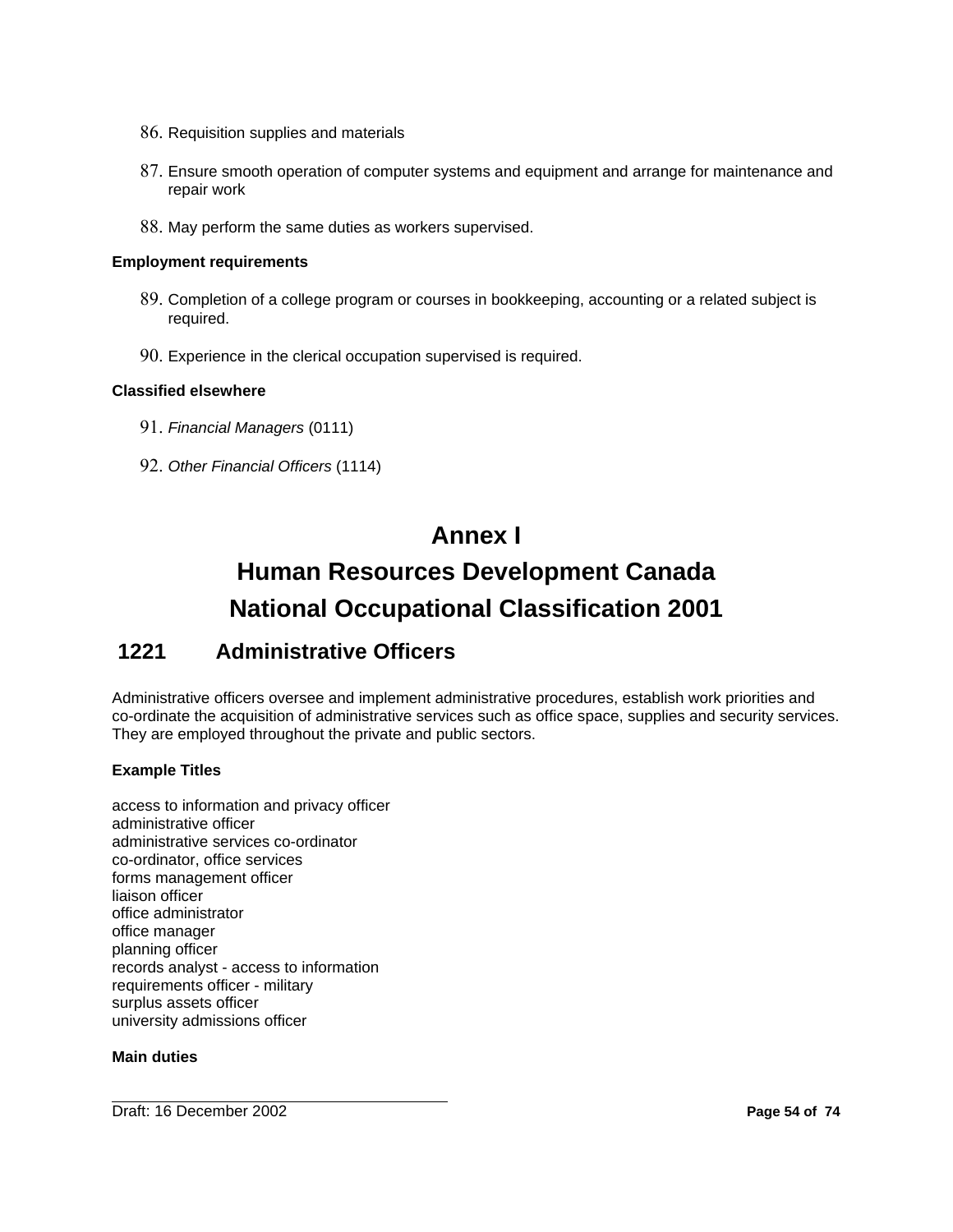Administrative officers perform some or all of the following duties:

- 93. Oversee and co-ordinate office administrative procedures and review, evaluate and implement new procedures
- 94. Establish work priorities, delegate work to office support staff, and ensure deadlines are met and procedures are followed
- 95. Carry out administrative activities associated with admissions to post-secondary educational institutions
- 96. Administer policies and procedures related to the release of records in processing requests under government access to information and privacy legislation
- 97. Co-ordinate and plan for office services, such as accommodation, relocations, equipment, supplies, forms, disposal of assets, parking, maintenance and security services
- 98. Assist in preparation of operating budget and maintain inventory and budgetary controls
- 99. Assemble data and prepare periodic and special reports, manuals and correspondence.

### **Employment requirements**

- 100. Completion of secondary school is required.
- 101. A university degree or college diploma in business or public administration may be required.
- 102. Experience in a senior clerical or executive secretarial position related to office administration is usually required.

#### **Additional information**

103. Progression to administrative service management positions is possible with experience.

#### **Classified elsewhere**

- 104. *Administrative Clerks* (1441)
- 105. Administrative Services Managers (in 0114 *Other Administrative Services Managers*)
- 106. *Conference and Event Planners* (1226)
- 107. *Executive Assistants* (1222)
- 108. *Property Administrators* (1224)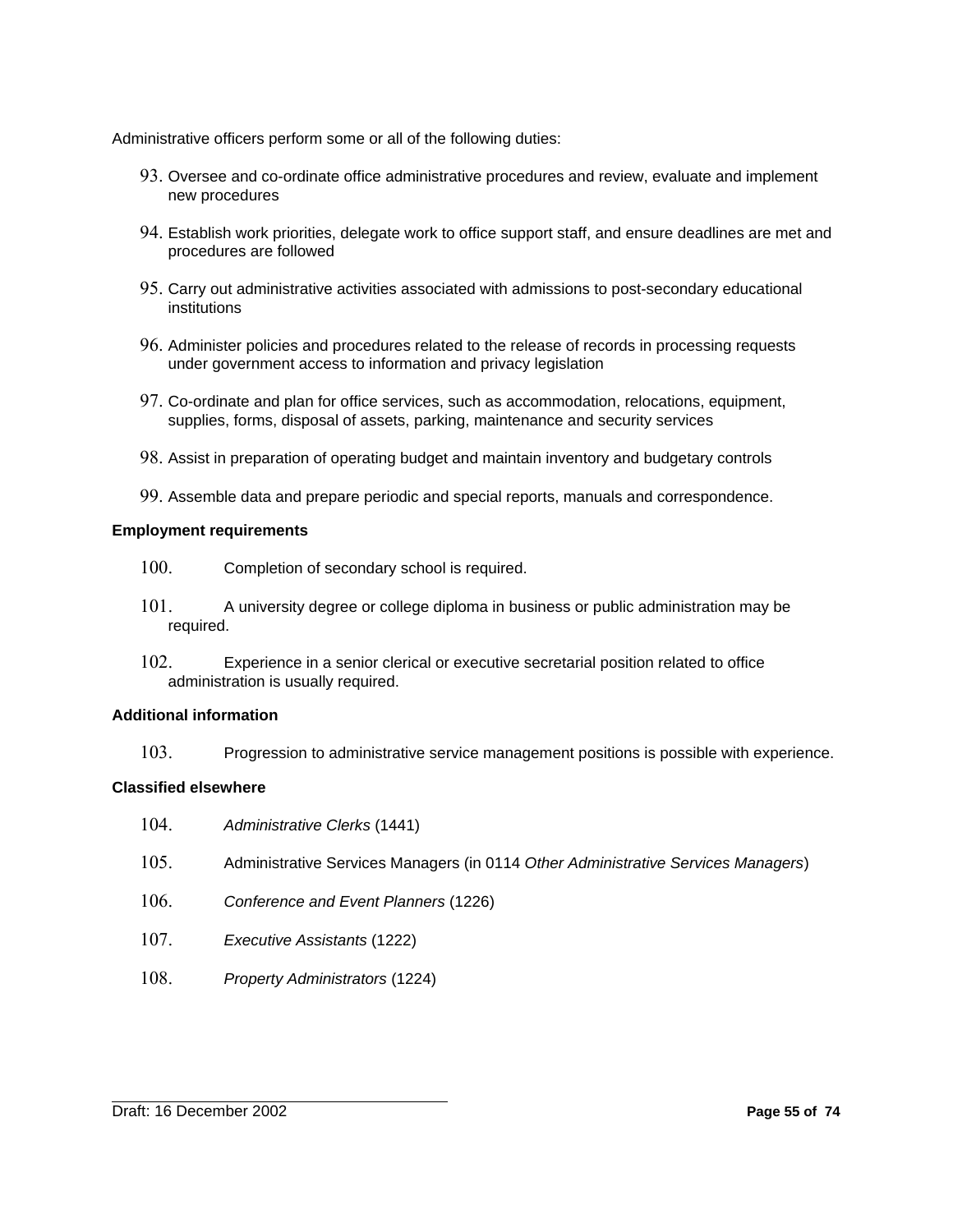# **Annex J**

# **Human Resources Development Canada National Occupational Classification 2001**

# **1231 Bookkeepers**

Bookkeepers maintain complete sets of books, keep records of accounts, verify the procedures used for recording financial transactions, and provide personal bookkeeping services. They are employed throughout the private and public sectors, or they may be self-employed.

### **Example Titles**

accounting bookkeeper

bookkeeper

### **Main duties**

Bookkeepers perform some or all of the following duties:

- 109. Keep financial records and establish, maintain and balance various accounts using manual and computerized bookkeeping systems
- 110. Post journal entries and reconcile accounts, prepare trial balance of books, maintain general ledgers and prepare financial statements
- 111. Calculate and prepare cheques for payrolls and for utility, tax and other bills
- 112. Complete and submit tax remittance forms, workers' compensation forms, pension contribution forms and other government documents
- 113. Prepare tax returns and perform other personal bookkeeping services
- 114. Prepare other statistical, financial and accounting reports.

### **Employment requirements**

- 115. Completion of secondary school is required.
- 116. Completion of a college program in accounting, bookkeeping or a related field *or*

Completion of two years (first level) of a recognized professional accounting program (e.g., Chartered Accounting, Certified General Accounting) *or* 

Courses in accounting or bookkeeping combined with several years of experience as a financial or accounting clerk are required.

Draft: 16 December 2002 **Page 56 of 74**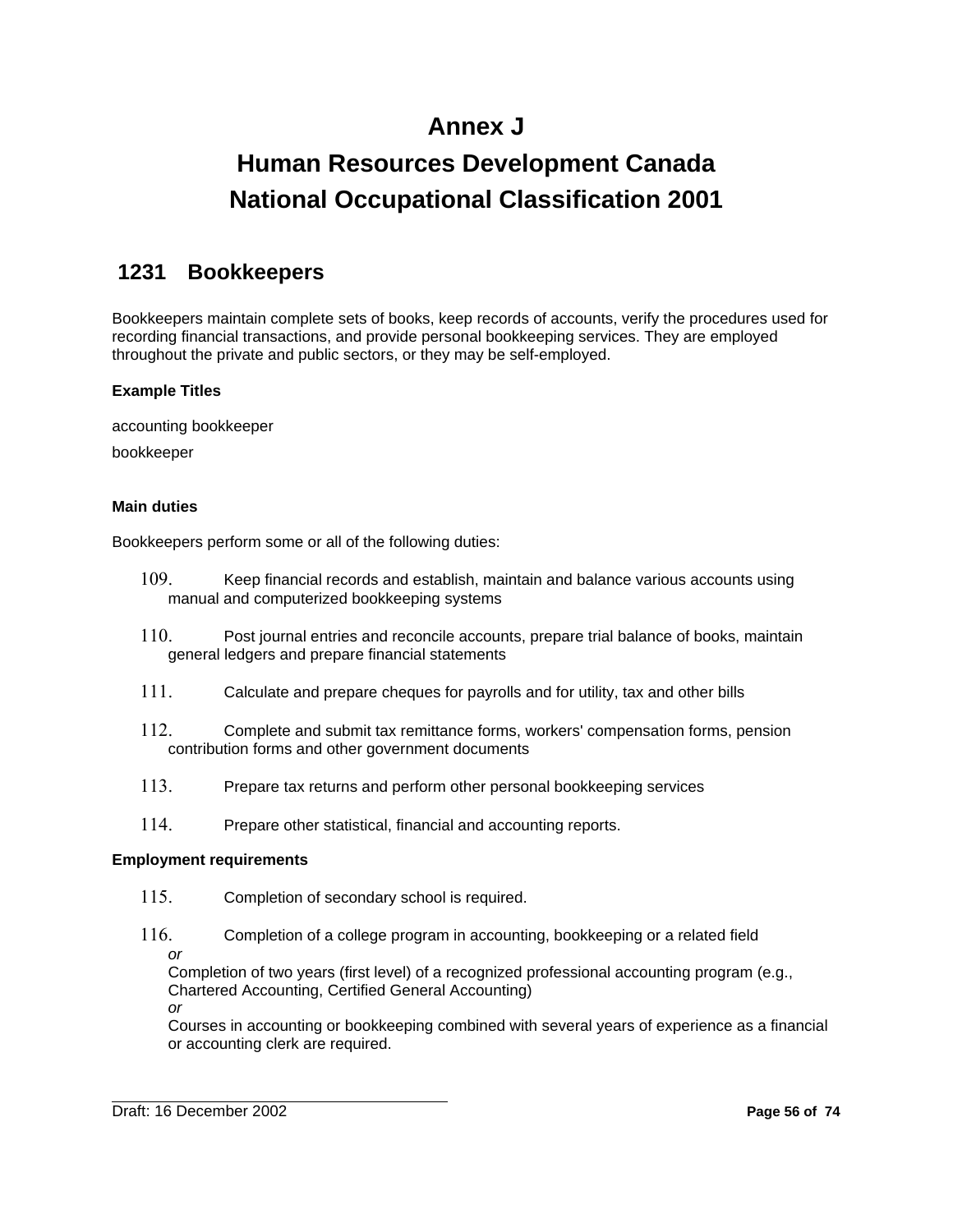### **Additional information**

117. Progression to professional accounting occupations is possible with additional training.

### **Classified elsewhere**

- 118. *Accounting and Related Clerks* (1431)
- 119. *Banking, Insurance and Other Financial Clerks* (1434)
- 120. *Financial Auditors and Accountants* (1111)
- 121. *Payroll Clerks* (1432)

# **Annex K Human Resources Development Canada National Occupational Classification 2001**

# **1431 Accounting and Related Clerks**

This unit group includes clerks who calculate, prepare and process bills, invoices, accounts payable and receivable, budgets and other financial records according to established procedures. They are employed throughout the private and public sectors.

### **Example Titles**

accounting clerk accounts payable clerk accounts receivable clerk audit clerk billing clerk budget clerk costing clerk deposit clerk finance clerk freight-rate clerk income tax return preparer invoice clerk ledger clerk tax clerk

### **Main duties**

Accounting and related clerks perform some or all of the following duties: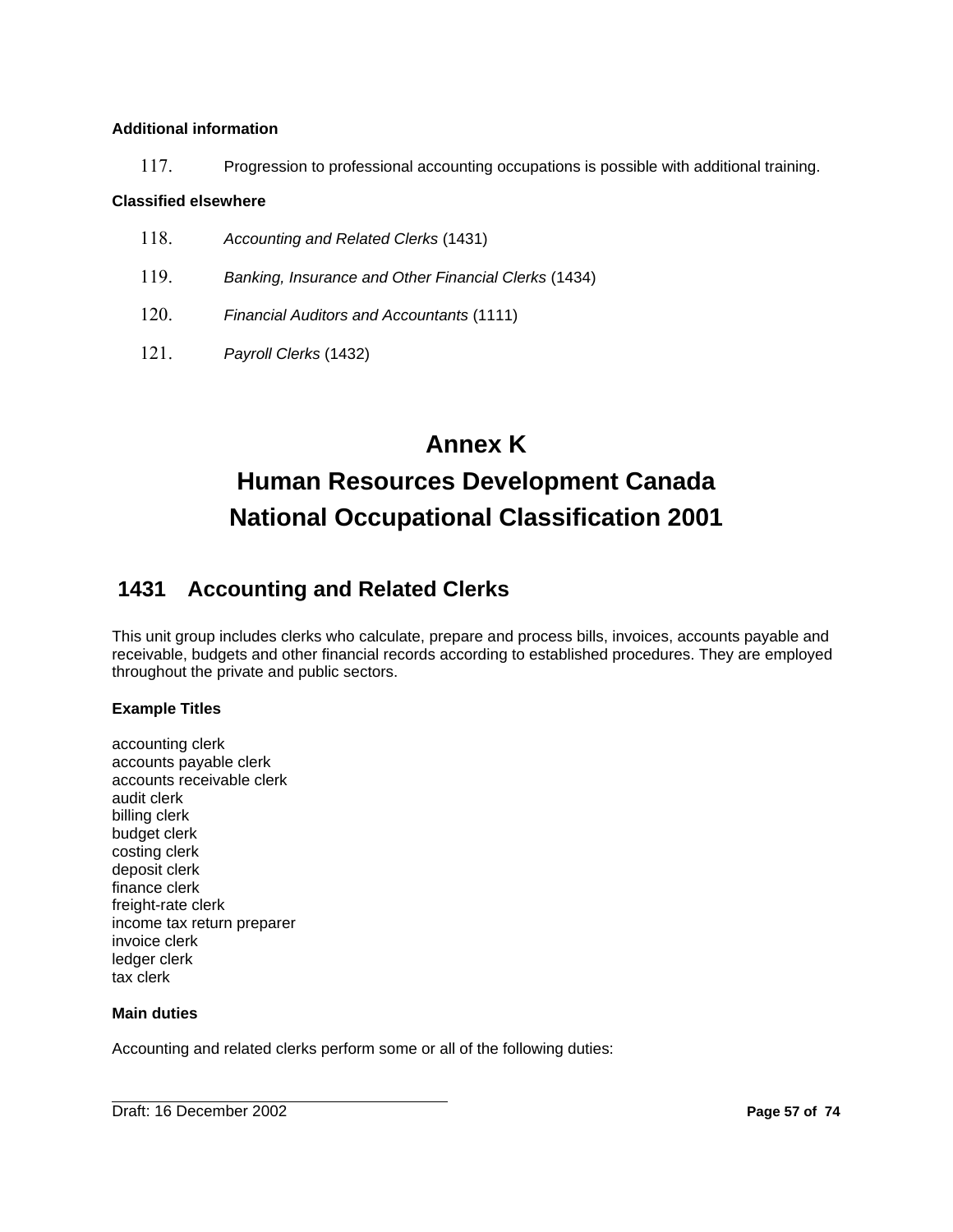- 122. Calculate, prepare and issue documents related to accounts such as bills, invoices, inventory reports, account statements and other financial statements using computerized and manual systems
- 123. Code, total, batch, enter, verify and reconcile transactions such as accounts payable and receivable, payroll, purchase orders, cheques, invoices, cheque requisitions, and bank statements in a ledger or computer system
- 124. Compile budget data and documents based on estimated revenues and expenses and previous budgets
- 125. Prepare period or cost statements or reports
- 126. Calculate costs of materials, overhead and other expenses based on estimates, quotations, and price lists
- 127. Respond to customer inquiries, maintain good customer relations and solve problems
- 128. Perform related clerical duties, such as word processing, maintaining filing and record systems, faxing and photocopying.

#### **Employment requirements**

- 129. Completion of secondary school is usually required.
- 130. Completion of college or other courses in accounting, bookkeeping or computer operation may be required.
- 131. Some accounting clerks must be bondable.

#### **Additional information**

132. Progression to supervisory or skilled financial occupations, such as accounts payable supervisor, bookkeeper, or office manager is possible with additional training and experience.

### **Classified elsewhere**

- 133. *Banking, Insurance and Other Financial Clerks* (1434)
- 134. *Bookkeepers* (1231)
- 135. *Collectors* (1435)
- 136. *Financial Auditors and Accountants* (1111)
- 137. *Payroll Clerks* (1432)
- 138. *Supervisors, Finance and Insurance Clerks* (1212)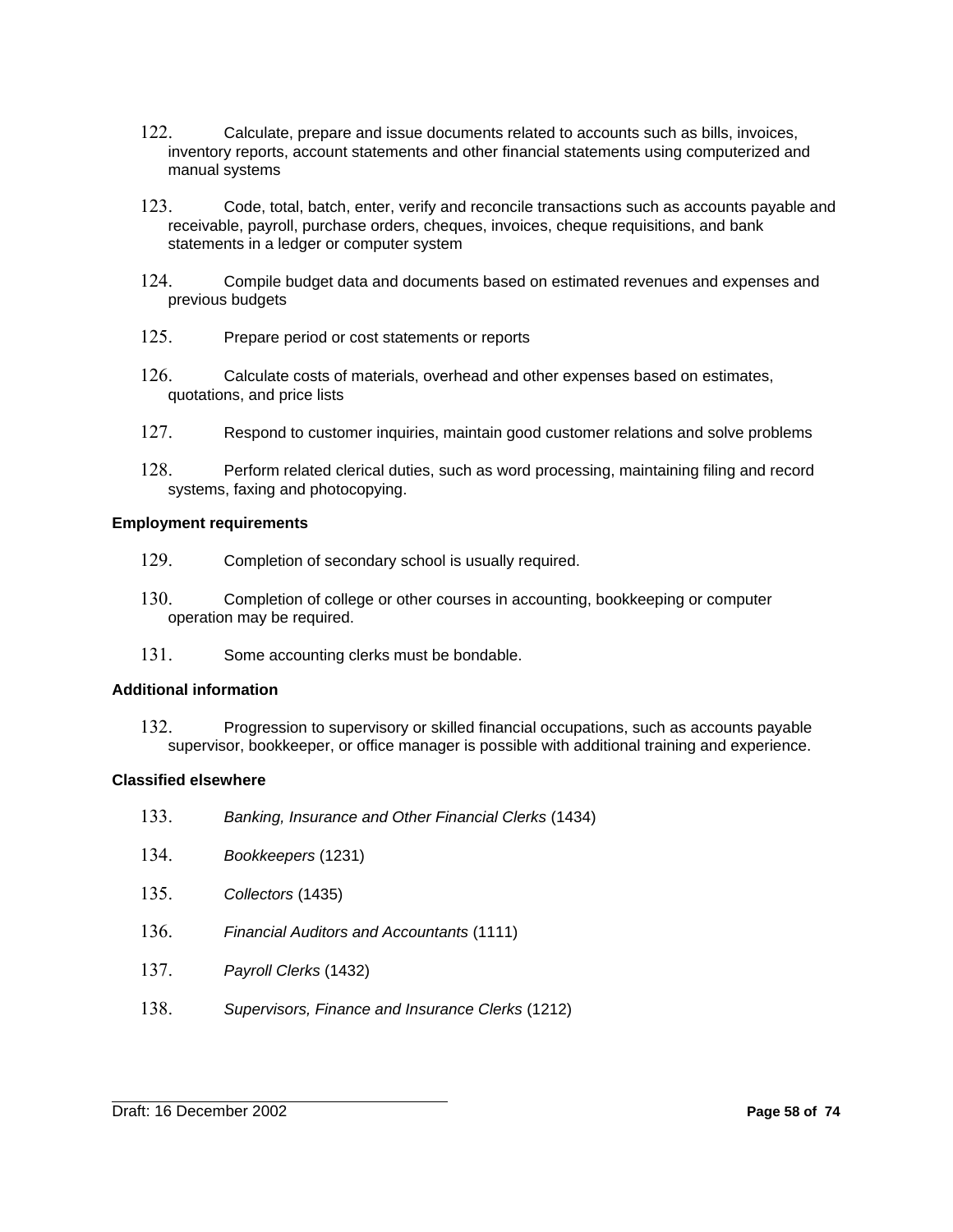# **Annex L**

# **Human Resources Development Canada National Occupational Classification 2001**

# **1432 Payroll Clerks**

Payroll clerks collect, verify and process payroll information and determine pay and benefit entitlements for employees within a department, company or other establishment. They are employed by payroll administration companies and by establishments throughout the private and public sectors.

# **Example Titles**

benefits officer pay advisor pay and benefits administrator pay and benefits clerk pay clerk payroll clerk payroll officer salary administration officer

# **Main duties**

Payroll clerks perform some or all of the following duties:

- 139. Maintain records of employee attendance, leave and overtime to calculate pay and benefit entitlements, in Canadian and other currencies, using manual or computerized systems
- 140. Prepare and verify statements of earnings for employees, indicating gross and net salaries and deductions such as taxes, union dues, garnishees and insurance and pension plans
- 141. Prepare employee payments and benefit payments by cheque or electronic transfer
- 142. Complete, verify and process forms and documentation for administration of benefits such as pension plans, leaves, share savings, employment and medical insurance
- 143. Prepare T4 statements and other statements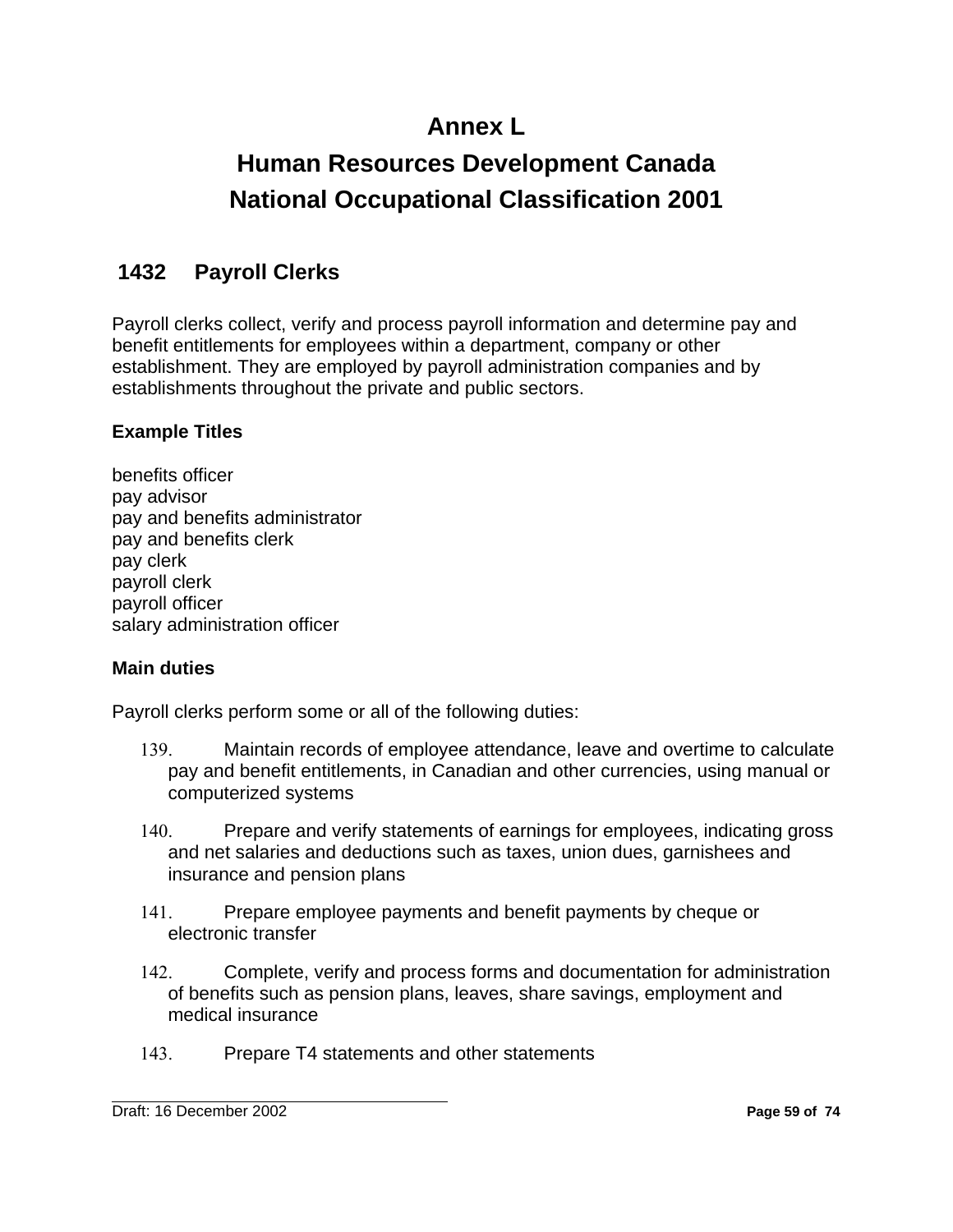- 144. Provide information to employees on payroll matters, benefit plans and collective agreement provisions
- 145. Compile statistical reports, statements, and summaries related to pay and benefits accounts
- 146. Prepare and balance period-end reports and reconcile issued payrolls to bank statements.

## **Employment requirements**

- 147. Completion of secondary school is usually required
- 148. Completion of college or other courses in accounting, bookkeeping or payroll administration *or*

Experience as a financial clerk is usually required.

149. Payroll association certification may be required.

## **Additional information**

150. Progression to supervisory positions is possible with experience.

## **Classified elsewhere**

- 151. *Administrative Clerks* (1441)
- 152. *Personnel and Recruitment Officers* (1223)
- 153. *Personnel Clerks* (1442)
- 154. Supervisors of payroll clerks (in 1212 *Supervisors, Finance and Insurance Clerks*)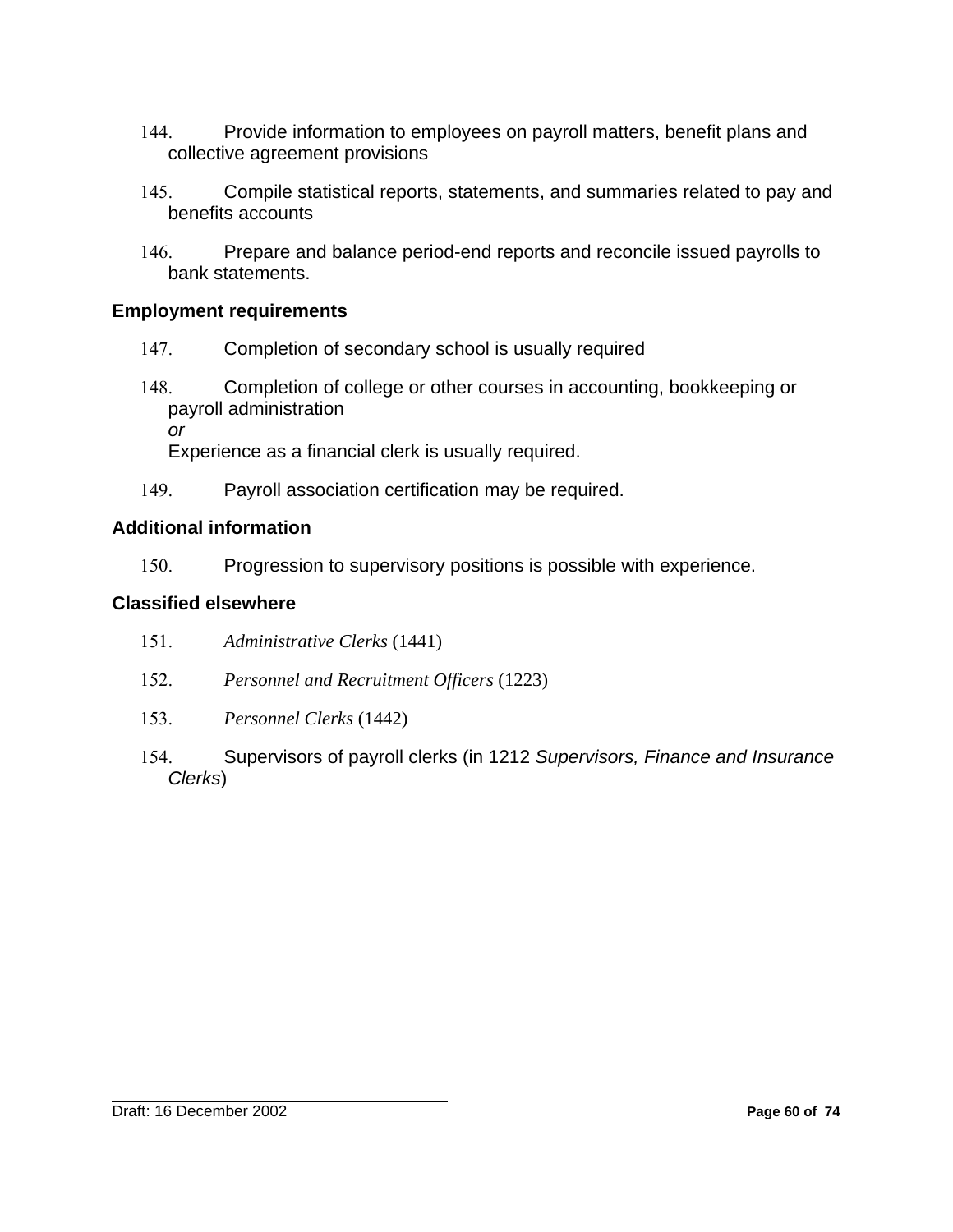# **Annex M US Office of Personnel Management**

The Nature of Financial Management

Financial Management is that part of total management which is concerned primarily with the financial affairs of an organization and the translation of actions, both past and proposed, into meaningful and relevant information for use in the management process. It includes the functions of budgeting, accounting, reporting, and the analysis and interpretation of the financial significance of past events and future plans. It sometimes also includes other related functions such as internal auditing, management analysis, and others. It is not primarily concerned with the technical procedures and methodology of those individual functions. Rather, it is characterized by the coordination and correlation of those functions into an effective and broad system of financial control that will assure that they, collectively, more than individually, become an integral part of the management of the organization.

Financial management involves the art of interrelating data to obtain a perspective of the total financial situation that will assist managers in program planning and decisionmaking. A very simple operating program may require only a minimum of financial management, and this, in some cases, can be provided by the manager.... However, many Federal agencies with complex programs have a need for broad financial advice and know-how – advice that can only be furnished following a sythesis, analysis, and interrelating of meaningful financial data with programing and planning information by an organization and officials particularly adept and capable in financial matters.....

From *Classification Standard for Financial Management Series GS-505* (TS81, August 1969, WCPS-2 August 2002), pages 4 and 5.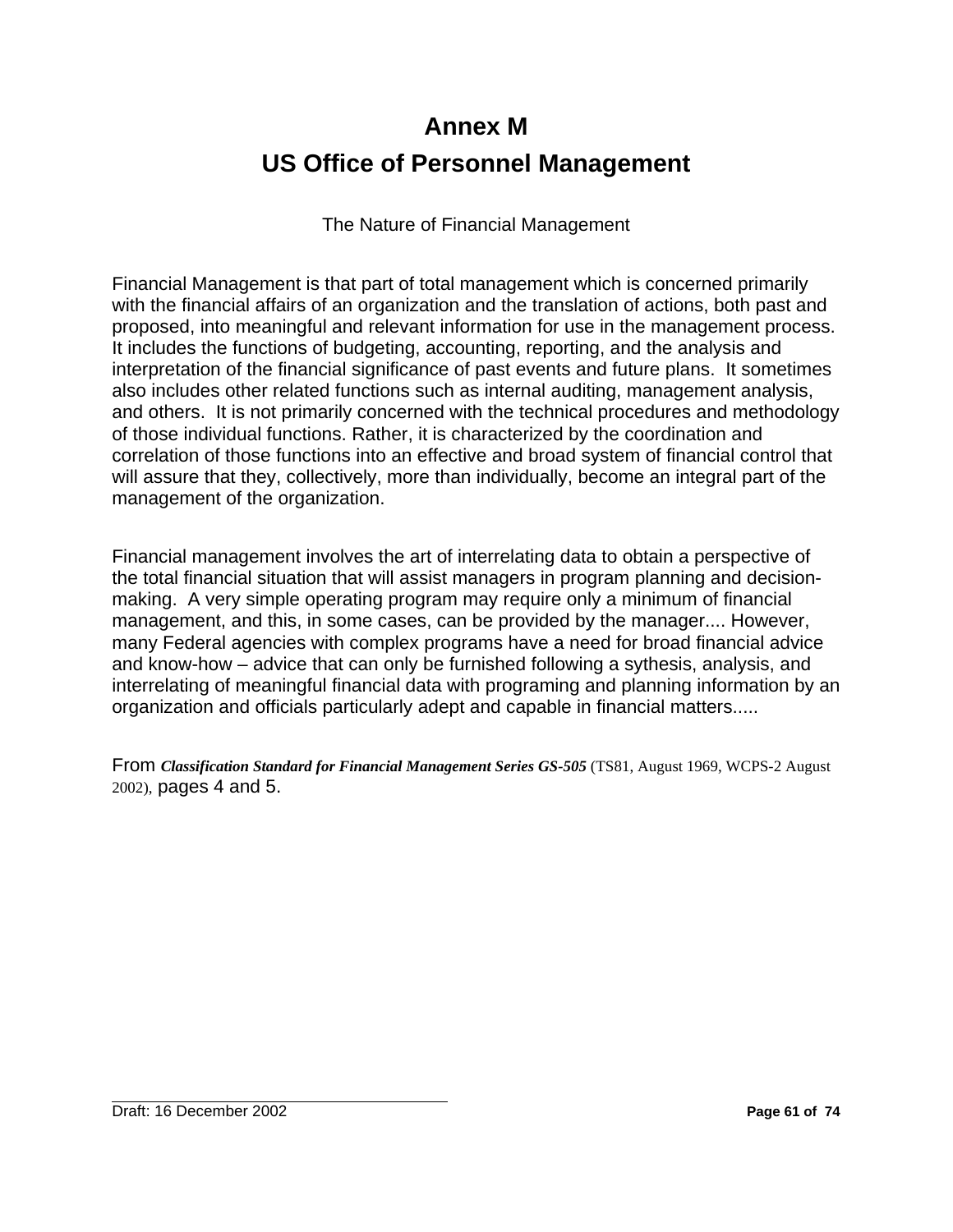# **Annex N**

# **Critique of the current FI Classification Standard.**

## **Category Definition:**

According to the Classification Standard, the Financial Administration Group is allocated to the Administrative and Foreign Service Category, a category for which no degree is required, and/or no professional designation is required. This contradicts the selection standards introduced by the Public Service Commission in 1987 respecting FI2's and above, and confirmed by the Comptroller General on August 8, 1990.

After fifteen years of effort to increase the professionalism of the group, and requiring a degree and an accounting designation, that is, the requirements for the Scientific and Professional Category – recognition as a professional group, and allocation to that category would be appropriate.

While the *Public Service Reform Act of 1992* may have been used to amend the use of categories, and the definition of this group in both 1993 and 1999, none of those changes were ever reflected in the 1987 classification standard used throughout the period for classification, and in use today.

## **Group Definition:**

The current group definition in the classification standard is focussed on financial administration, that is" The planning, direction, execution, and control of financial administration programs"

This is much narrower than the concept of the role of the senior financial manager, and hence of the role of the financial specialist as defined in the *Report of the Independent Review Panel on Mondernization of Comptrollership in the Government of Canada*. where it argued that

*There are a number of areas where senior financial officers require depth of*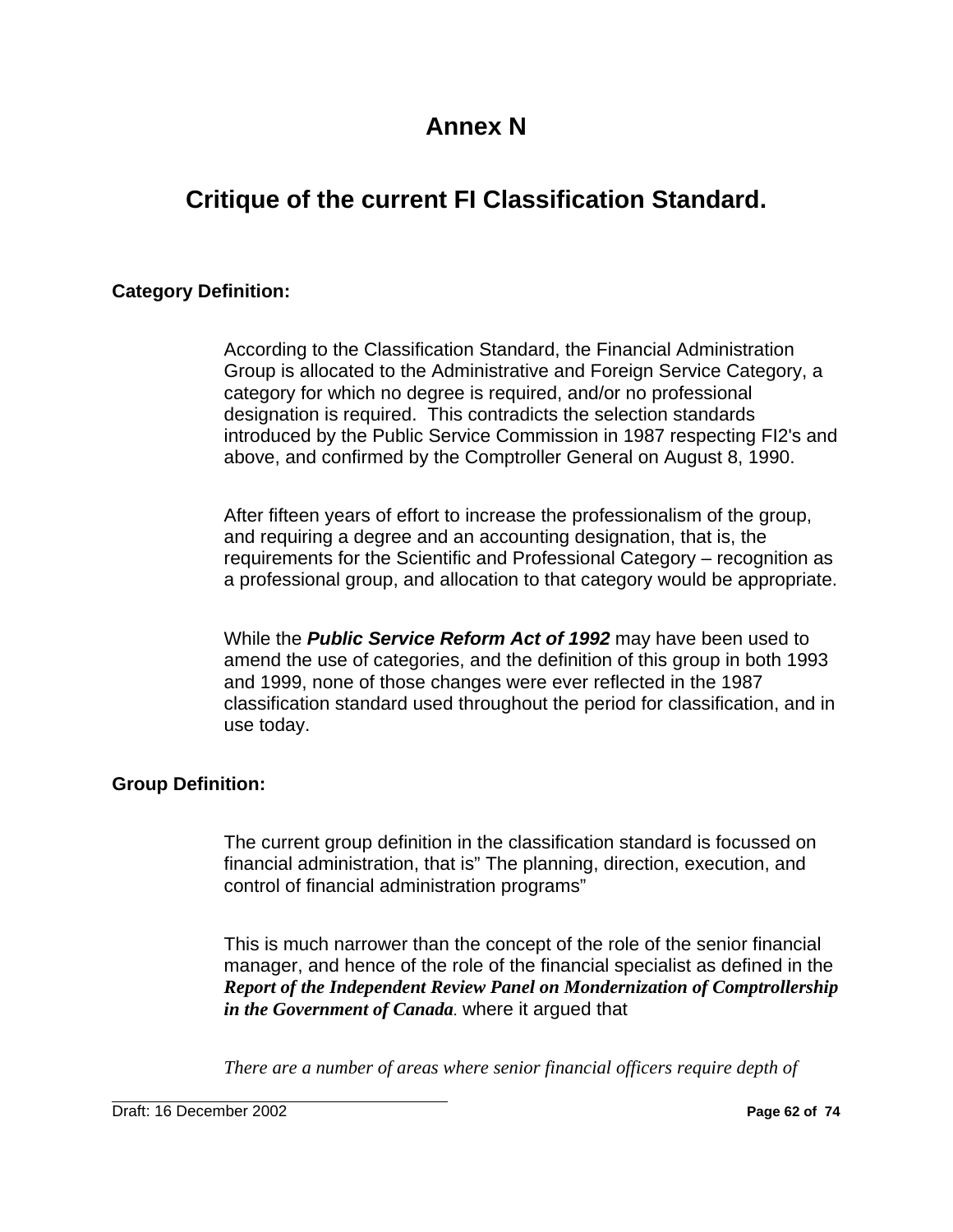*experience resulting in mature competence in order to play the lead role described. Illustrative, but not all inclusive, of these areas of competency are the following:*

- *management accounting*
- *risk management*
- *budgeting*
- *financial management, planning, and analysis*
- *financial accounting*
- *non-financial performance reporting*
- *business planning."*

The group definition for the Financial Management Group as promulgated in the Canada Gazette on March 27, 1999 is close to reflecting this collection of competencies, but does not address a number of issues, in particular the issue of the application of a comprehensive body of knowledge (GAAP including accrual accounting, accrual budgeting, etc) to a range of activities by the FI's and the requisite credentials to do so.

Since financial specialists are to work as partners with departmental managers for the implementation of modern comptrollership, the implementation of the financial information strategy, accrual accounting, and accrual budgeting, the definition of the group has to be broadened to reflect this new role as an advisor to more than just a hierarchy of decision-makers in the financial function.

One example of a new definition could be as follows – modifying the 1999 TBS definition:

*The Financial Management (or Financial Specialist, or Comptroller )Group comprises positions that are primarily involved in the application of a comprehensive knowledge of generally accepted accounting principles, and auditing standards (such as demonstrated through a professional accounting designation or acceptable equivalent) to a number of applications including:*

*a. the development, delivery, interpretation, recommendation or revision of financial management policies, practices, principles, systems or techniques;*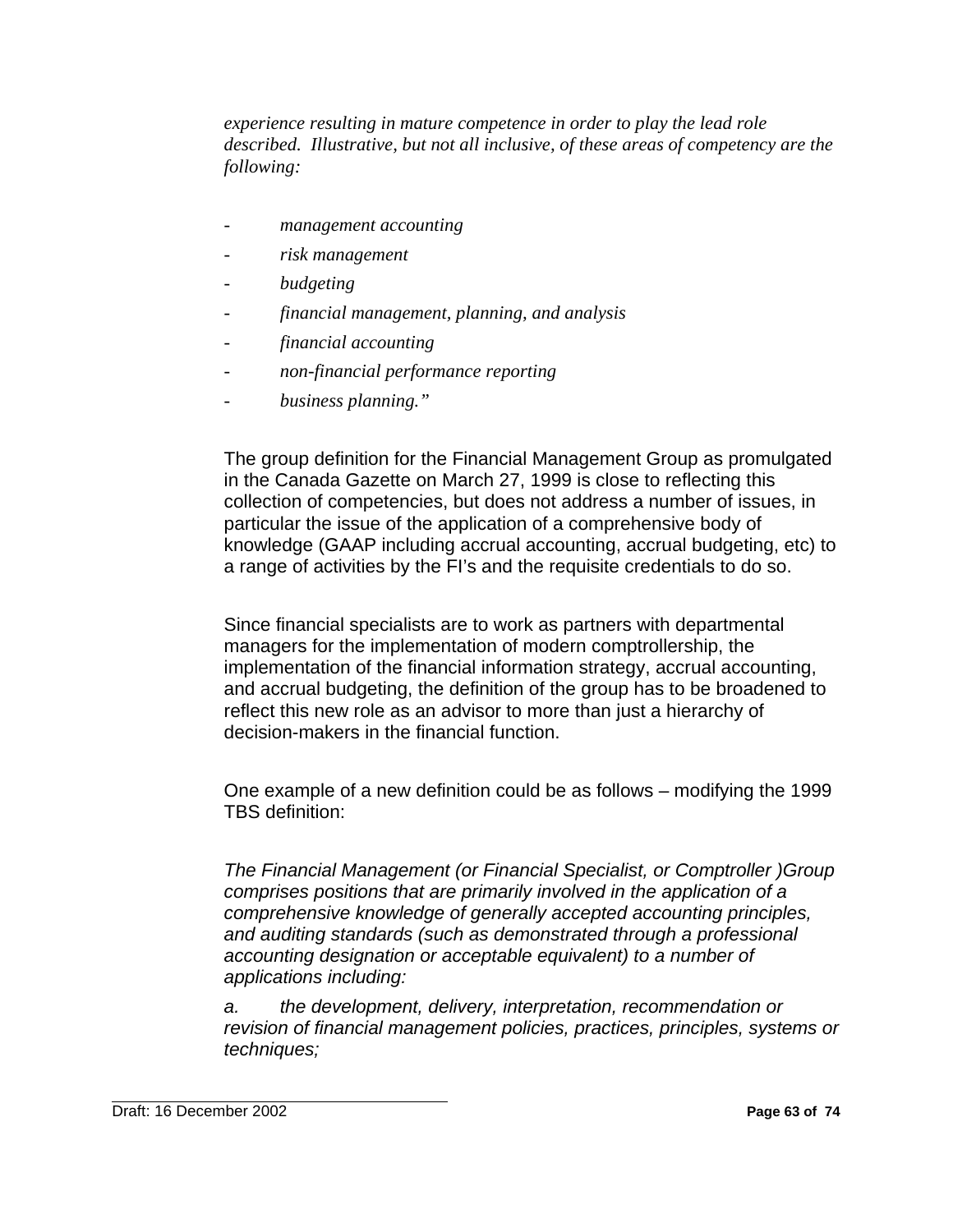*b the provision of advice on the financial implications of policy and program proposals and actions, including risk management and performance information and management, and the approval of the adequacy of financial safeguards in programs and activities;*

*c. the provision of the financial specialist perspective in management deliberations on proposed new or modified policies and programs, or on the performance of existing policies or programs;*

*d. the planning and conduct of internal financial audits for clients and their external partner organizations (inside or outside of the Public Service);* 

*e. the development and delivery of cost accounting models;*

*f. the financial planning, analysis and reporting;* 

*g the financial operations and services, such as the management of the accounting process and reporting of expenditures, revenues, assets or liabilities;* 

*h. the provision of services in two or more administrative fields, one of which is financial, where the financial work requires the application of a comprehensive knowledge of GAAP;*

*i the management or supervision of any of the above*

*in the planning, delivery and management of financial management and financial audit programs and advice required for the sound management of programs and policies of the Government of Canada in accord with national and international accounting and audit standards*

Further, the inclusion and exclusion statements have to be revised to more fully reflect the roles of the financial specialist in the world of modern comptrollership and the financial information strategy, that is where does the role of the professional financial specialist phase out, and that of the manager who is trained in financial management begin.

# **Glossary of Terms:**

The current glossary of terms reflects the world prior to 1987, and needs to be updated to reflect the meaning of these terms that they have today, in 2002, in the world of modern comptrollership, integrated financial systems, the financial information strategy in its broadest sense, and its technical components, e.g. accrual accounting to assist in the interpretation of the meaning of work described and in describing work.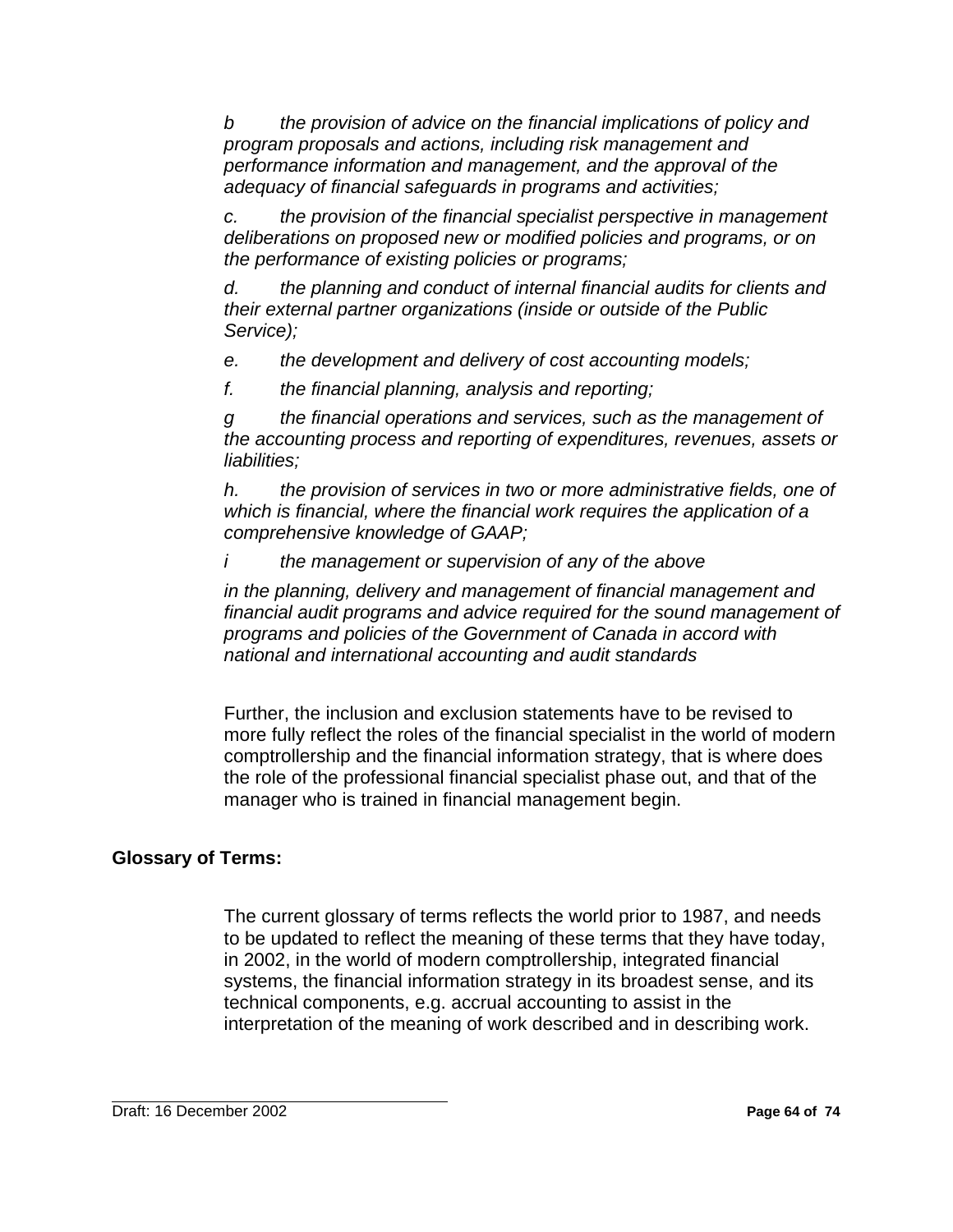### **Group Structure:**

There is considerable evidence to suggest that the current four level structure of the group does not serve the careers of the current FI Group or of the broader financial management community well. As a professional group, the model structure is five levels with the typical structure being

- 1 entry or developmental level
- 2 fully professional level can provide full range of services to a small organization or specialized services in one area of expertise
- 3 team leader or area expert leading project teams, or providing indepth expertise in a number of areas of expertise
- 4 unit leader, generally managing a unit responsible for a range of services, or leading major project teams responsible for longer range projects
- 5 manager of multiple units within an organization, or senior advisor responsible for major multi-organization projects or programs usually high representational role

Whether the ultimate number of levels is five or some other number depends on how many levels need to be identified to provide the services required by management under modern comptrollership and the new financial information strategy, and provide for a sound career progression for the financial specialists that are included in the group.

## **Point Rating Plan:**

The point rating plan does not explicitly reflect the requirements under Section 11 of the Human Rights Act to reflect responsibility, knowledge/skill, effort, and working conditions, and thus on this basis alone, requires some modification

The world of 2002 is significantly different from the world of 1987 and the current factors of expertise (financial and managerial) nature of work, and nature of impact are not sufficiently discriminating to evaluate financial specialist positions accurately. Under financial expertise are measured the depth and breadth of financial expertise, but in ranges of activities, this might be true for some large departments, but does not reflect the reality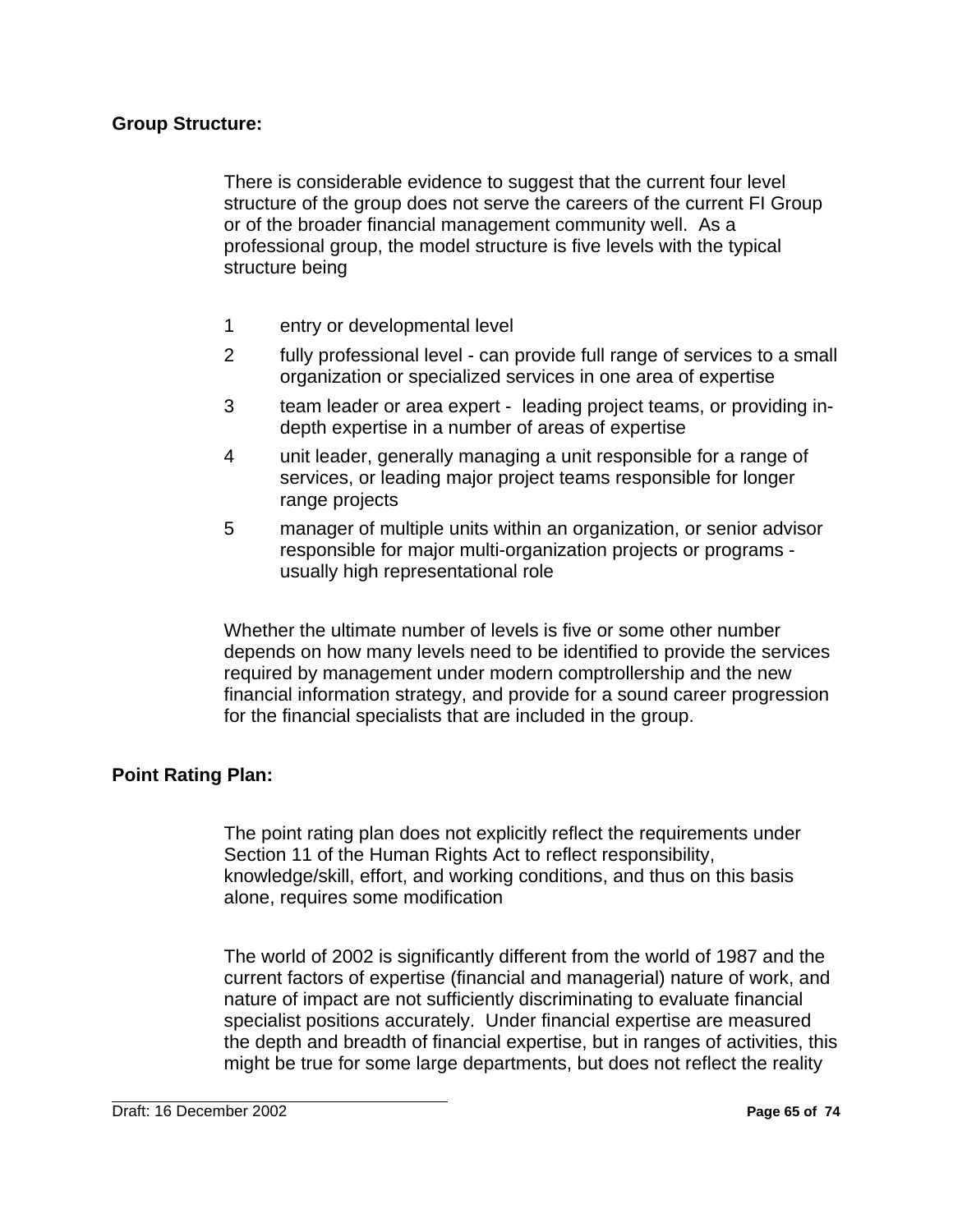of most departments.

Under managerial and interpersonal expertise, there is no clear ability to reflect the modern world of partnerships, the structuring of jointly funded programs and projects, or the ability to serve as an expert in the planning and program structuring at multiple levels. This is increasingly expected at multiple levels of work, but is highly restrictive in the current rating plan.

Nature of work is too crude to reflect the complexities of the current financial management context of the Public Service, it needs reinterpretation to apply it to current work, and can be made clearer.

Nature of Impact: this factor measure a linear relationship to decisionmaking, but in the world of modern comptrollership and the financial information strategy, the financial specialist is supposed to be working as a partner with the manager (and hence (?) the "ultimate decision-maker") on the implications of economic change, on identifying when the underlying economic event occurs that creates a transaction, not just when cash is received or paid, and this will call for judgement, knowledge of best practices – a higher level of potential impact than what is reflected in this factor – in addition to or replacing the current measure, and in the future what should the relative weights be on direct versus indirect budgets impacted upon.

## **Benchmark Position Descriptions:**

Most of the current benchmark position descriptions can be used if modified to reflect an amended point rating system. However, there will be a number of new functions, that will have to be elaborated upon (the advisory functions, new specialties, etc) and incorporated into the old benchmark position descriptions, as well as entirely new position descriptions to reflect the full range of roles of financial specialists under modern comptrollership.

The TBS/APSFA *UCS Reference Tool for Financial Officers* (2000) could be a useful tool in developing new benchmark or reference positions for the new standard.

Draft: 16 December 2002 **Page 66 of 74**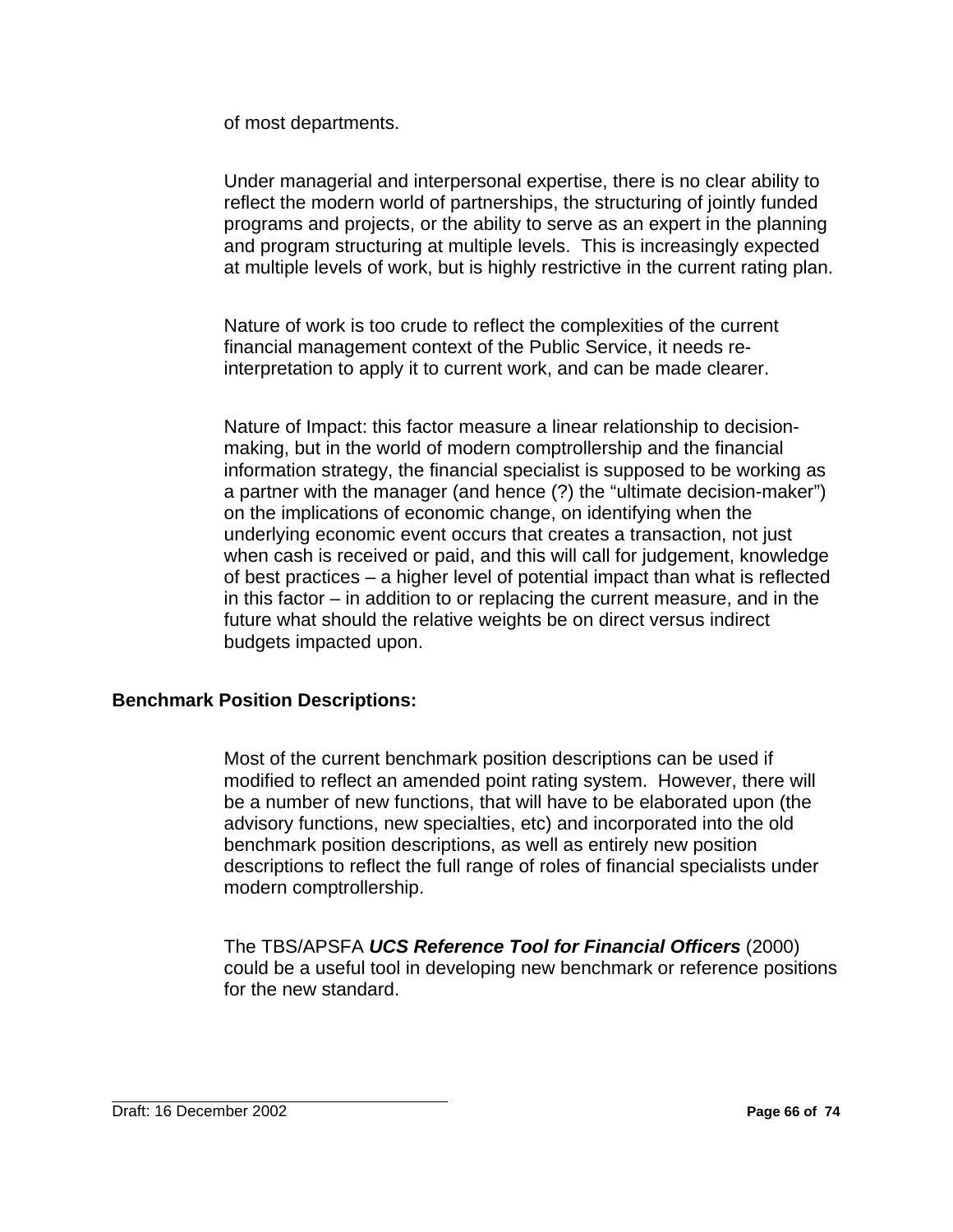# **Annex O**

PUBLIC SERVICE REFORM ACT Occupational Group Definitions Pursuant to subsection 102(1) of the Public Service Reform Act, the Treasury Board of Canada hereby provides notice that the definitions of the General Services Group and its subgroups, effective April 21, 1993, as published in Part I of the Canada Gazette, on May 8, 1993, pages 1518 to 1522, are amended and replaced by the following definitions that shall apply to the Financial Management, Program and Administrative Services, Human Resources Management, Management Trainee, and Audit, Commerce and Purchasing Groups effective March 18, 1999.

# **Financial Management Group Definition**

The Financial Management Group comprises positions that are primarily involved in the planning, development, analysis, delivery or management of internal Public Service financial policies, programs, services or other related activities.

# **Inclusions**

Notwithstanding the generality of the foregoing, for greater certainty, it includes positions that have, as their primary purpose, responsibility for one or more of the following activities:

- 3. the development, delivery, interpretation, recommendation or revision of financial management policies, practices, principles, systems or techniques;
- 4. the provision of advice on the financial implications of policy and program proposals and actions, including risk management and performance information and management, and the approval of the adequacy of financial safeguards in programs and activities;
- 5. the planning and conduct of internal financial audits;
- 6. the development and delivery of cost accounting models;
- 7. the financial planning, analysis and reporting;
- 8. the financial operations and services, such as the management of the accounting process and reporting of expenditures, revenues, assets or liabilities;
- 9. the provision of services in two or more administrative fields, one of which is financial, when the financial work is, in the opinion of the employer, of primary importance.

In allocating a position to the appropriate group, the purpose of the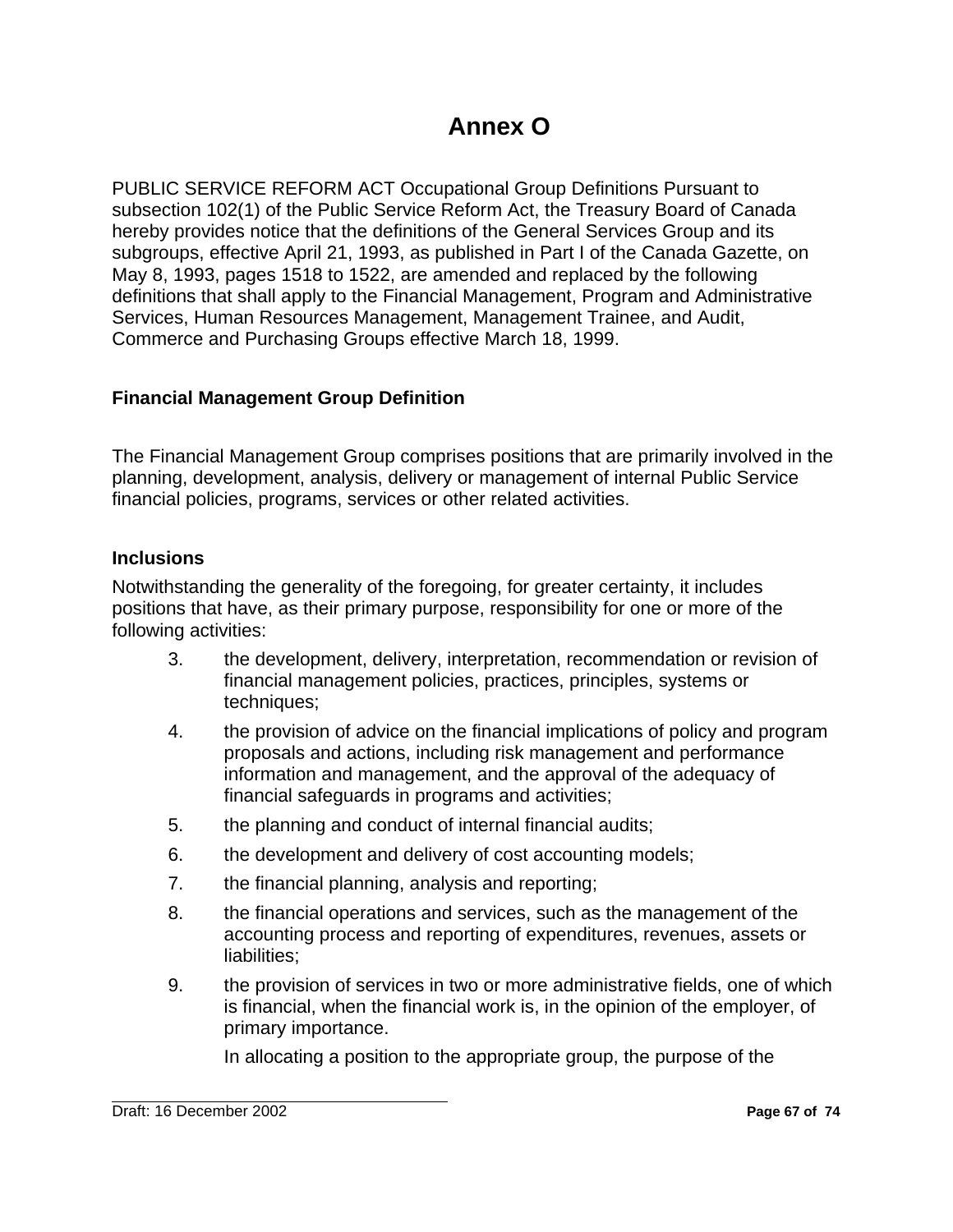position must be assessed according to all of the following criteria:

- 1. the impact of the financial aspects of the advice and recommendations made on the overall achievement of the organization's programs and objectives;
- 2. the degree of responsibility and complexity of the financial work of the position, including the availability of, and the need to provide, financial functional direction; and
- 3. the degree of specialized knowledge, skill and experience required in the work; and
- 10. the leadership of any of the above activities.

# **Exclusions**

Positions excluded from the Financial Management Group are those whose primary purpose is included in the definition of any other group or those in which one or more of the following activities is of primary importance:

- 1. the provision of administrative services in support of Public Service policies, programs, services or other activities dealing with financial management;
- 2. the planning, development, delivery or management of the internal comprehensive audit of the operations of Public Service departments and agencies; and
- 3. the application of a comprehensive knowledge of generally accepted accounting principles and auditing standards to the auditing of the accounts and financial records of individuals, businesses, non-profit organizations, or provincial or municipal governments to determine their accuracy and reasonableness, to establish or verify costs, or to confirm the compliance of transactions with the provisions of statutes, regulations, agreements or contracts.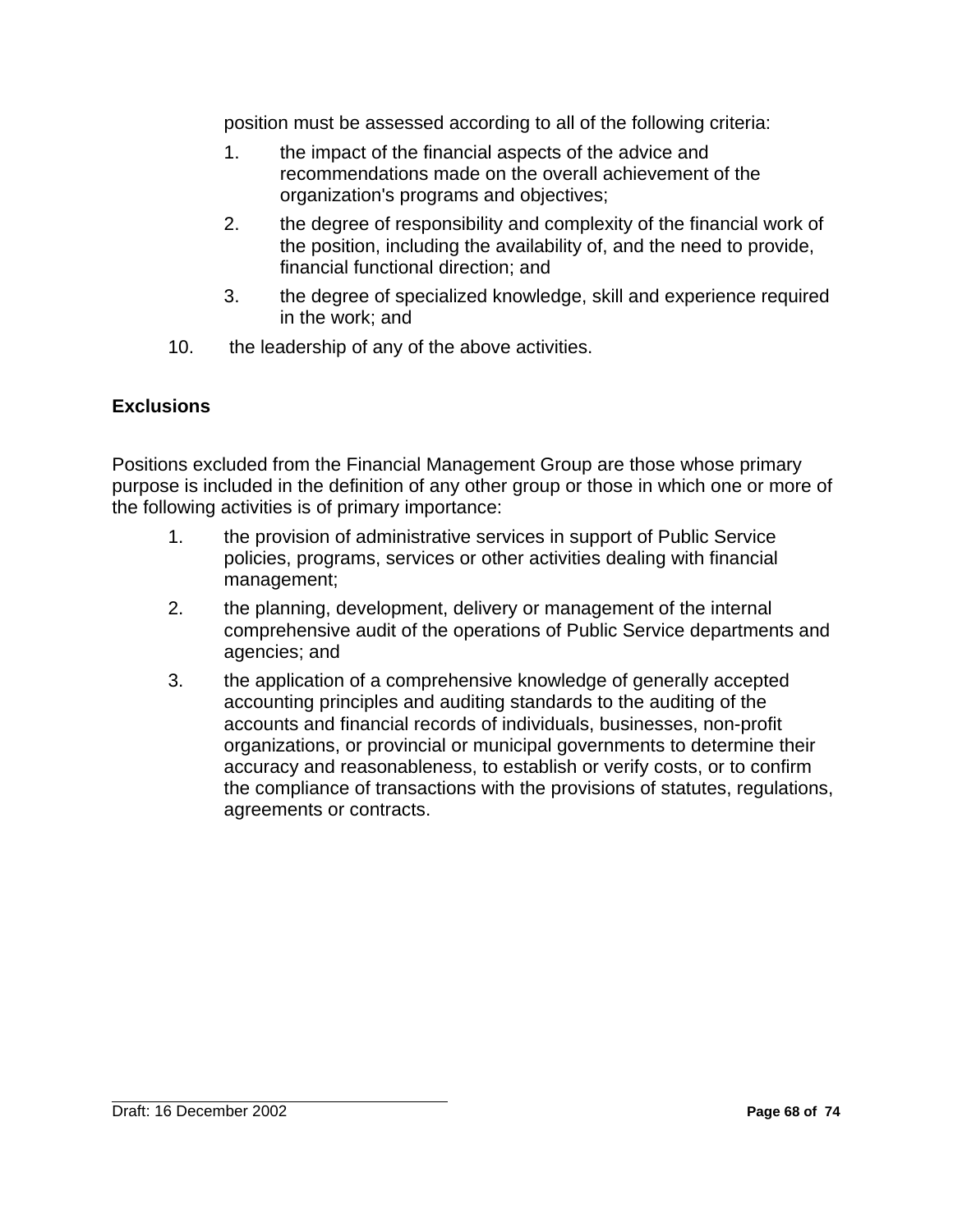# **Annex P**

# **Financial Administration Group Definition**. (from *Classification Standard:*

*Financial Administration, Administrative and Foreign Service Category*. Ottawa: TBS Personnel Policy Branch, 1987. p. 4

The planning, direction, execution and control of financial administration programs.

# **Inclusions**

Positions allocated to the group are those with continuing responsibility for a financial administration activity established to serve the requirements of management. Positions require the exercise of discretion in the development, recommendation, interpretation or application of financial administration policies, principles, practices or techniques. Activities include, but are not restricted to :

- 1. advice on the financial implications and impact of management proposals and actions
- 2. financial administration systems operations and services such as acounting control and reporting of revenue and expenditures
- 3. financial planning and analysis
- 4. financial policy and systems development, interpretation, implementation, and maintenance;
- 5. planning, execution and control of internal financial audits; and
- 6. advice on and approval of the adequacy of financial controls in programs.

Also included in the group are positions providing internal management services in two or more administrative fields, one of which is financial, when the financial aspect of the duties is, in the opinion of departmental management, of primary importance. These positions must be considered in relation to all of the following criteria in order to determine their proper allocation:

- 1. The impact of the financial aspects of the duties of the position on the overall achievement fo the organization's programmes, objectives, and goals; the effect or impact of poor advice and recommendations;
- 2. The degree of responsibility, difficulty or complexity of the financial duties of the position including the availability of and the need to provide strong financial functional direction;
- 3. The degree of specialized knowledge, skill and experience needed to undertake the duties; and
- 4. The acknowledgement by senior management, of the relative importance to the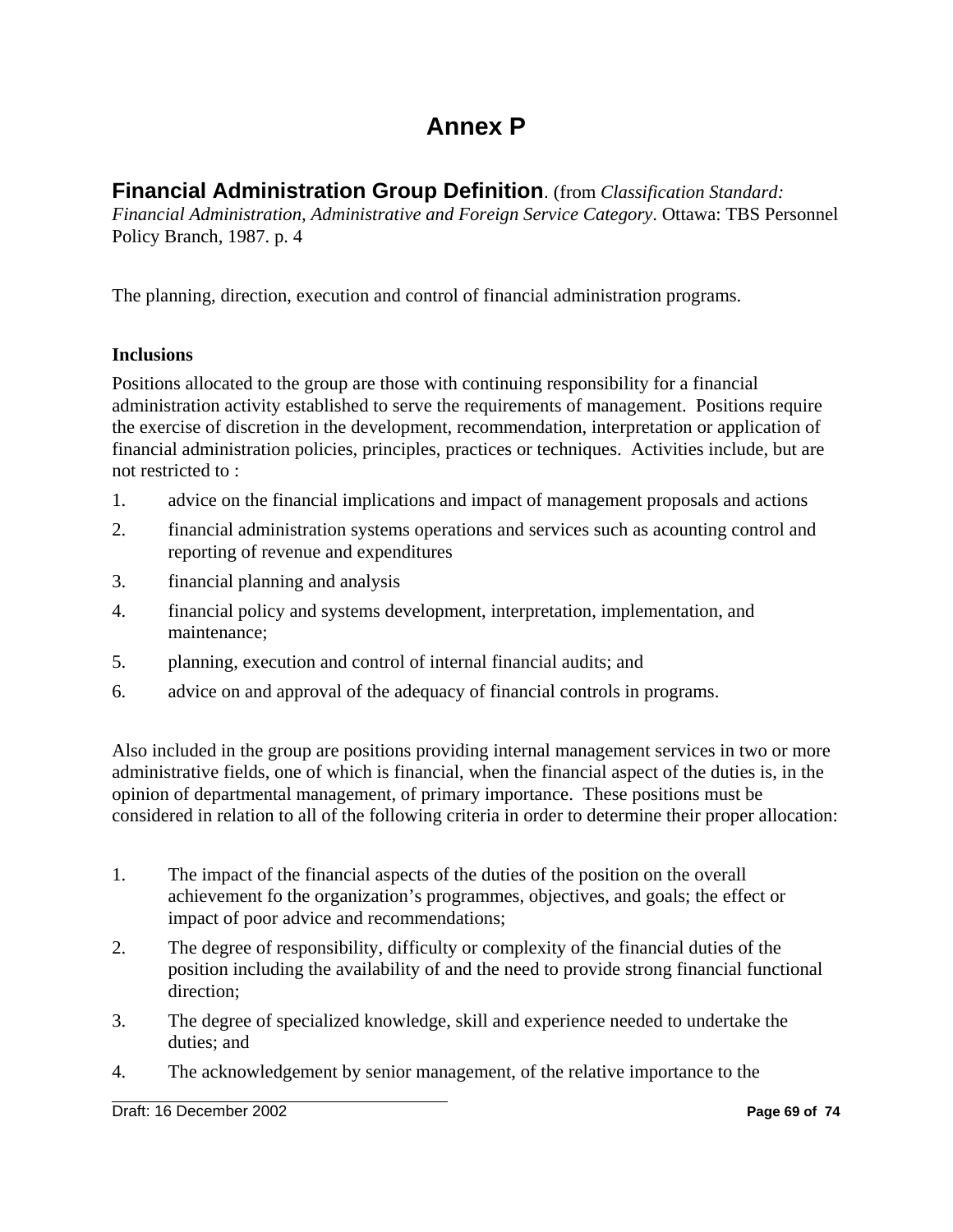organization of the financial duties, following consideration of the recommendation of the departmental senior financial officer or authorized representative.

The relative amount of time spent on the financial duties of the position, and the order in which these duties are described, may be useful indicators, for allocation purposes but these two indicators are not the critical criteria to decide whether or not the financial duties are of primary importance.

# **Exclusions**

Positions excluded from the group are those in which the primary duties are included in the definition of any other group, such as

- 5. operational control of programmes for the assessment of taxes from the public;
- 6. the performance of clerical tasks according to established methods, procedures and precedents;
- 7. the application of regulations or the provision of services in accordance with established instructions and guidelines; and
- 8. the supervision of the performance of the foregoing duties.

## **Note to raters:**

Delegated authority to sign prusuant to Section 26 of the Financial Administration Act does not automatically imply that a position must be allocated to the FI Group.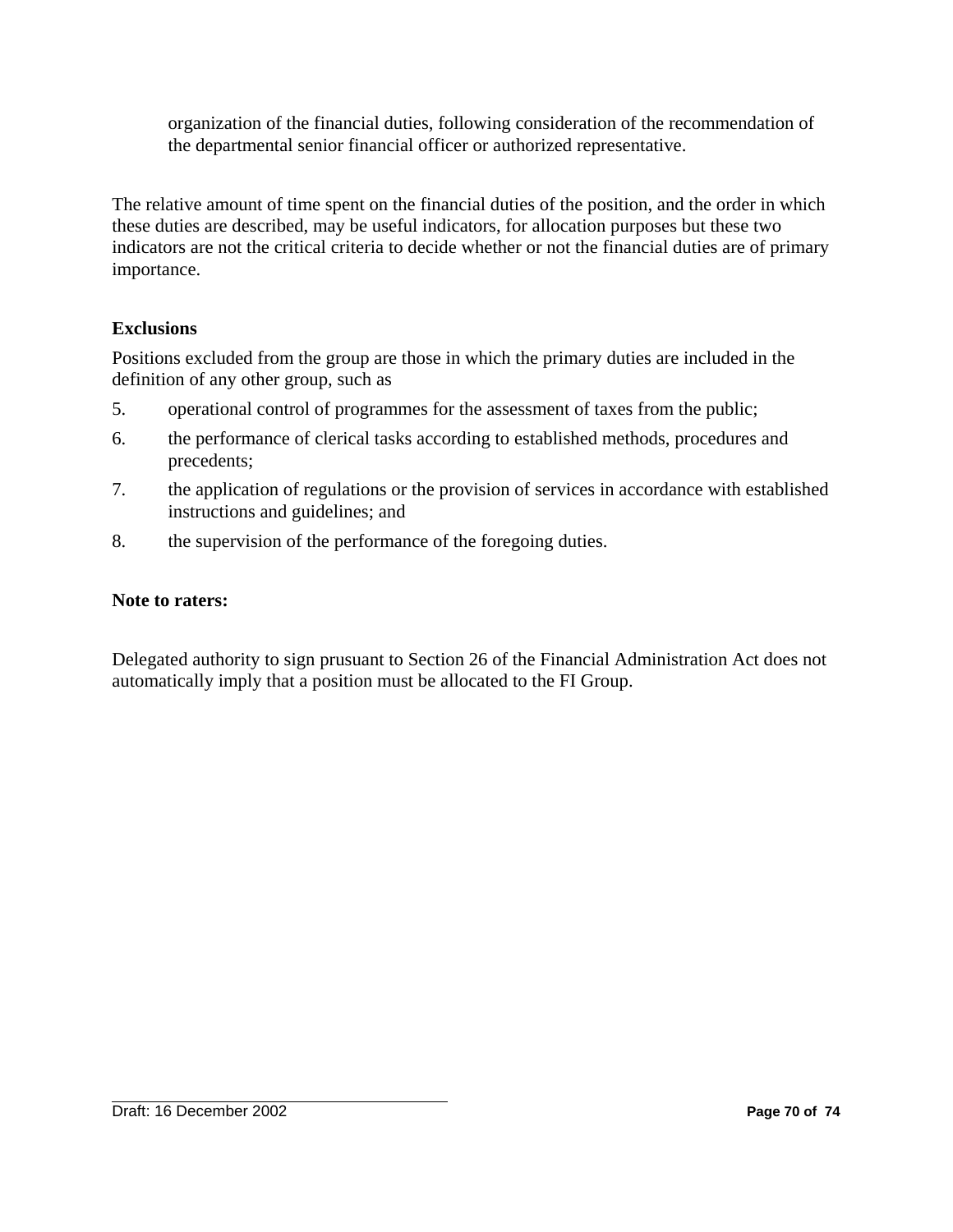# **Annex Q**

# **Audit, Commerce and Purchasing Group Definition, March 27, 1999**

The Audit, Commerce and Purchasing Group comprises positions that are primarily involved in the application of a comprehensive knowledge of accepted accounting principles, and auditing standards to the planning, delivery and management of external audit programs; the planning development, delivery and management of economic development policies, programs, services, and other activities; and the planning development, delivery and management of policies, programs, systems, or other activities dealing with purchasing and supply in the Public Service.

# **Inclusions**

Notwithstanding the generality of the foregoing, for greater certainty, it includes positions that have, as their primary purpose, responsibility for one or more of the following activities:

- 9. *audit* the application of a comprehensive knowledge of generally accepted accounting principles and auditing standards to the auditing of the accounts nad financial records of individuals, businesses, non-profit organizations, or provincial or municipal governments to determine their accuracy and reasonableness, to establish or verify costs, or to confirm the compliance of transactions with the provisions of statutes, agreements, or contracts.
- $10<sub>1</sub>$
- 11. ----
- 12. the provision of advice in the above fields; and
- 13. the leadership of any of the above activities.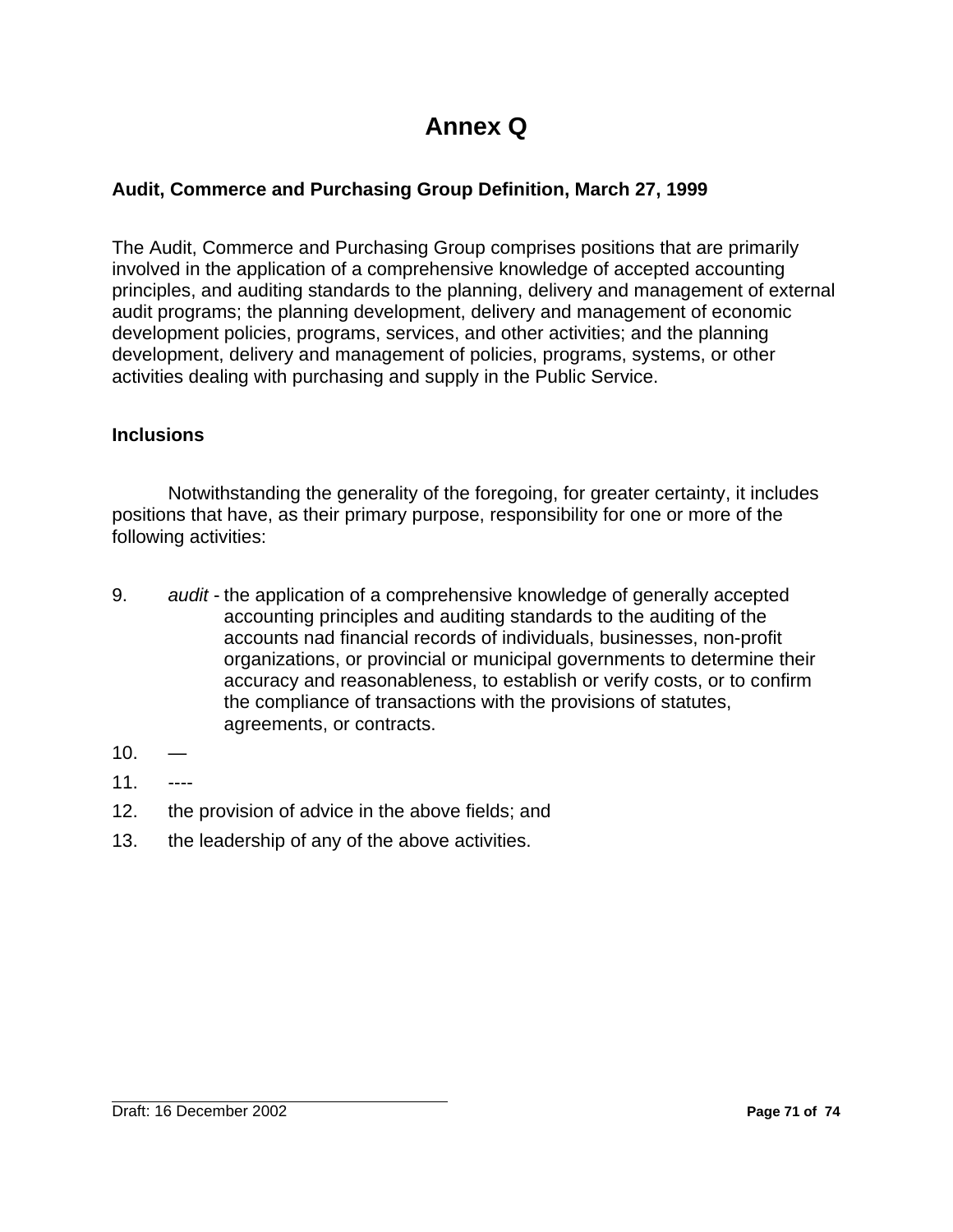# **Annex R**

## **Law Group Definition, March 27, 1999**

The Law Group comprises positions that are primarily involved in the application of a comprehensive knowledge of law to the performance of legal functions.

### **Inclusions:**

Notwithstanding the generality of the foregoing, for greater certainty, it includes positions that have, as their primary purpose, responsibility for one or more of the following activities:

- 14. The provision of legal advice; the preparation of contracts, leases, and other legal documents, the representation of litigants; and the provision of legal research and editing services
- 15. The drafting and interpretation of legislation; and
- 16. The leadership of any of the above activities.

Also included are positions in the Department of Justice requiring the performance of legal functions pursuant to the *Department of Justice Act*.

### **Exclusions**

Positions excluded from the Law Group are those whose primary purpose is included in the definition of any other group.

Also excluded are positions that require the interpretation of regulations, the drafting of contracts, leases or other legal documents, or the conduct of studies and in which a comprehensive knowledge of law is desirable but not mandatory.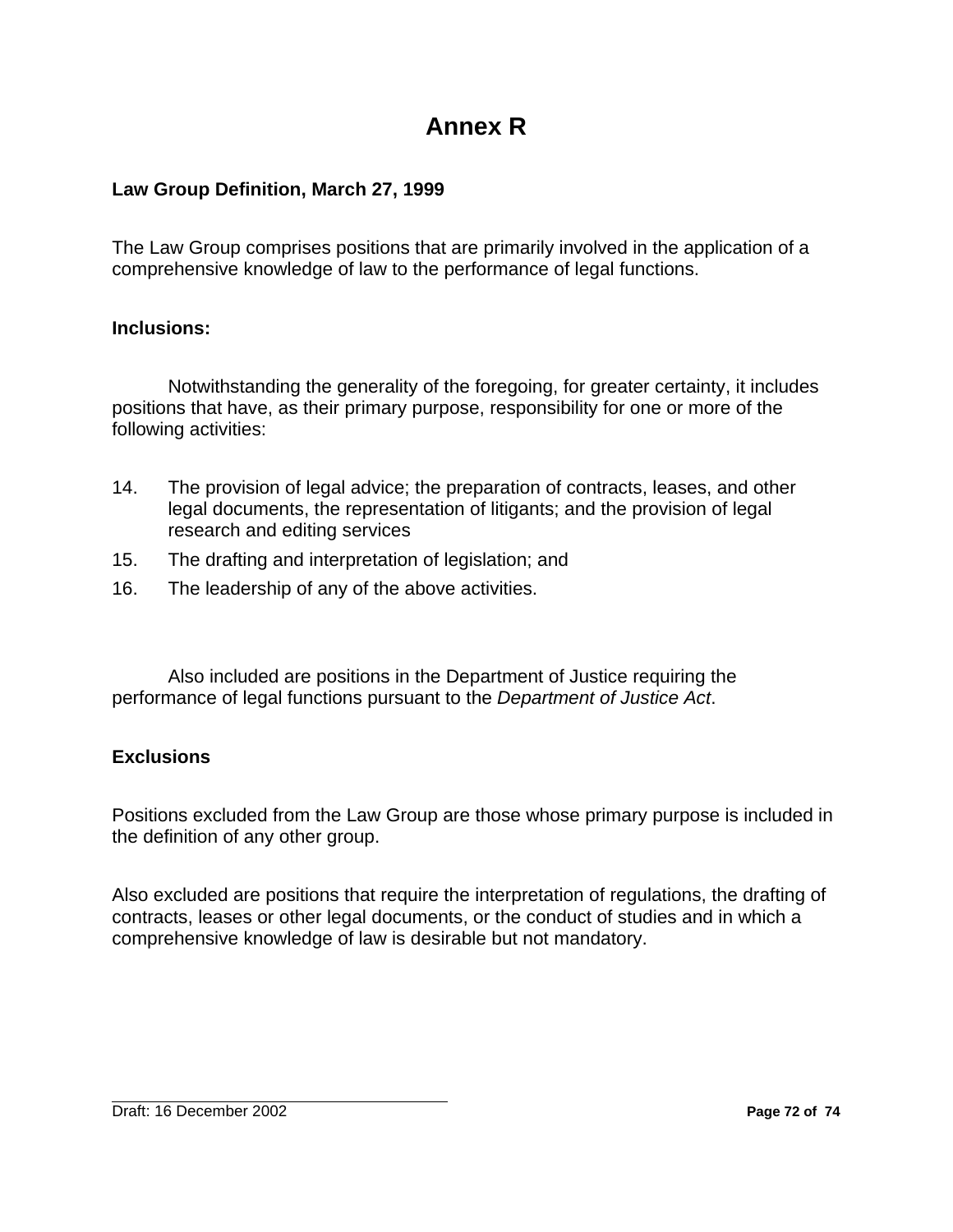# **Annex S**

### **Economics and Social Science Services Group Definition**, Canada Gazette, March 27, 1999, pp 823-24

 The Economics and Social Science Services Group comprises positions that are primarily involved in the conduct of surveys, studies and projects in the social sciences; the identification, description and organization of archival, library, museum and gallery materials; the editing of legislation or the provision of advice on legal problems in specific fields; and the application of a comprehensive knowledge of economics, sociology or statistics to the conduct of economic, socio-economic and sociological research, studies, forecasts and surveys; the research, analysis and evaluation of the economic or sociological effects of departmental or interdepartmental projects, programs and policies; the development, application, analysis and evaluation of statistical and survey methods and systems; and the development, analysis and interpretation of qualitative and quantitative information and socio-economic policies and recommendations.

### **Inclusions**

Notwithstanding the generality of the foregoing, for greater certainty, it includes positions that have, as their primary purpose, responsibility for one or more of the following activities:

- 17. the conduct of surveys, studies, projects and tests requiring a practical knowledge of a specialized field such as economics, history, law or psychology and requiring the development of specialized techniques and procedures, or the development and use of related processing applications, or the interpretation of findings;
- 2. the identification, description, classification, organization and location of archival, gallery, library or museum materials; or the creation, manipulation, verification, analysis and transmission of descriptive records pertaining to such materials, both of which require a practical knowledge of the subject matter;
- 3. the editing of legislation or the conduct of studies in matters such as land conveyancing, expropriation, litigation and labour relations requiring a practical knowledge of the specific legal area to interpret findings or prepare submissions;
- 4. the application of a practical knowledge of a specialized field such as economics, history, law or psychology to the use and modification or adaptation of computer systems, utilities or software;
- 5. the application of a comprehensive knowledge of economics, sociology or statistics to economic, socio-economic or sociological studies, forecasts and surveys in a variety of subject areas in domestic and/or international settings;
- 6. the application of a comprehensive knowledge of economics, sociology or statistics to the development, application and evaluation of statistical and survey methods and indicators for use in natural or social science research projects, or in the planning of surveys and